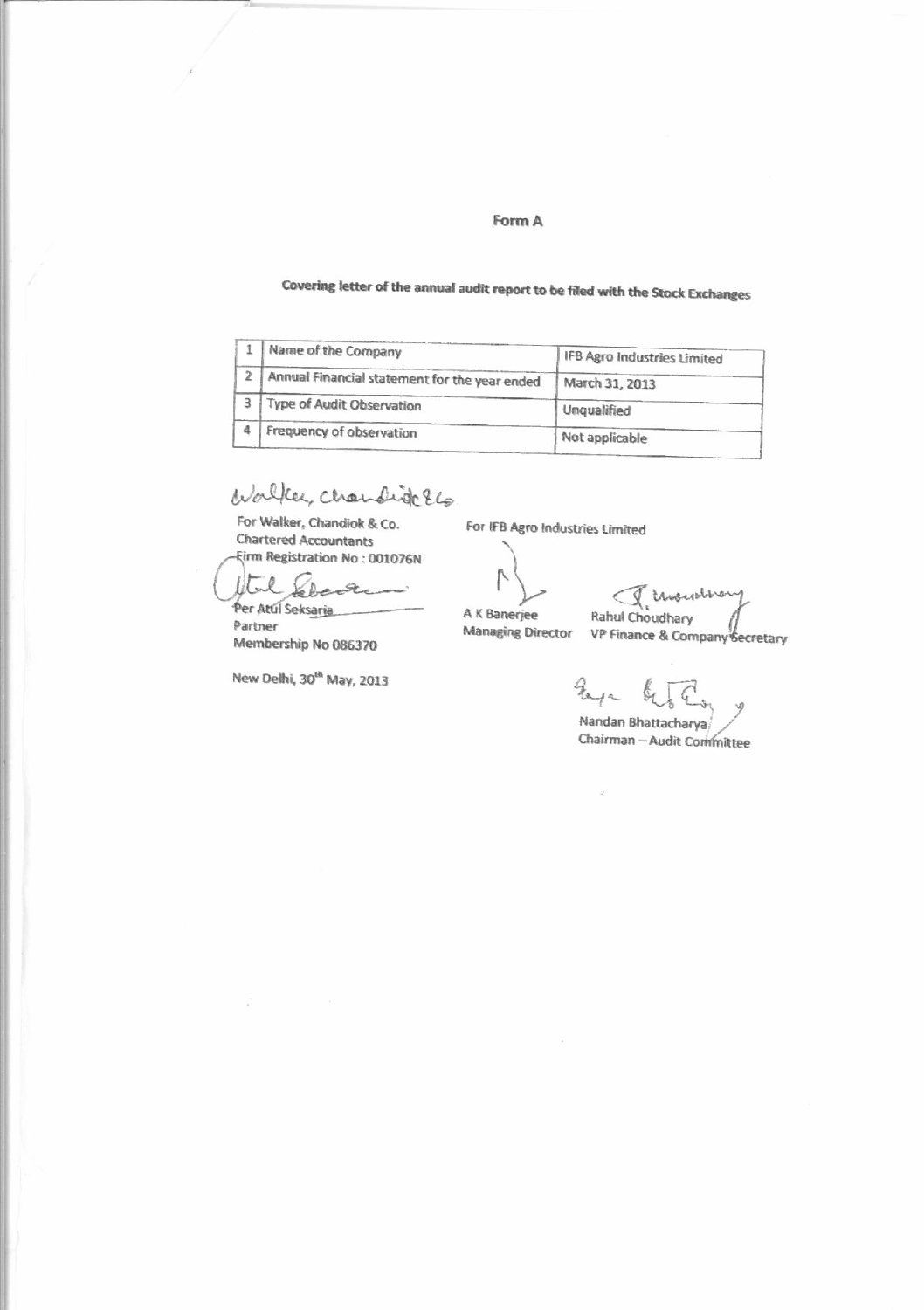

 $\overline{\phantom{a}}$ 

# **IFB AGRO INDUSTRIES LIMITED • ANNUAL REPORT 2012-2013**



 $\frac{1}{2}$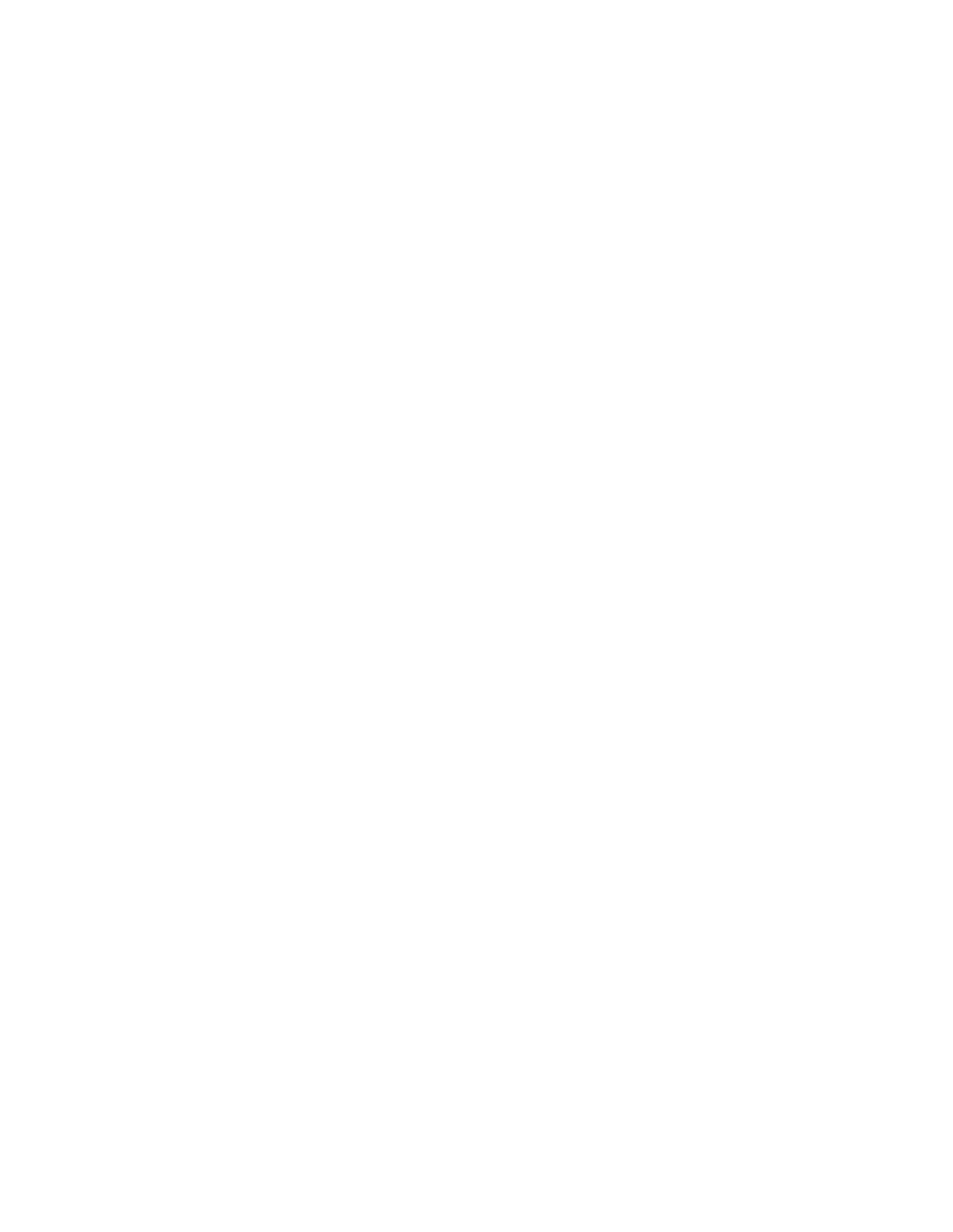

# **BOARD OF DIRECTORS**

Mr. Bijon Nag *Chairman* Mr. Bikram Nag *Joint Executive Chairman* Mr. Arup Kumar Banerjee *Managing Director*

#### **DIRECTORS**

Mr. Nandan Bhattacharya Mr.Amitabha Kumar Nag Mr. Hari Ram Agarwal Mr. Manoj Kumar Vijay Mr. Sudip Kumar Mukherji

## **VP-FINANCE & COMPANY SECRETARY**

Mr. Rahul Choudhary Tel : 033-3984-9627 E-mail : complianceifbagro@ifbglobal.com

## **AUDITORS**

Walker, Chandiok & Co. Chartered Accountants

#### $\blacksquare$ **BANKERS**

Indian Overseas Bank IDBI Bank Ltd.

## **REGISTERED OFFICE**

Plot No. IND-5, Sector-1 East Kolkata Township, Kolkata - 700 107 Tel : (033) 3984 9524 Fax No. : (033) 2442 1003 Website : **www.ifbagro.in**

#### $\blacksquare$ **REGISTRAR & SHARE TRANSFER AGENT**

*(For both Physical & Dematerialised Shares)* CB Management Services (P) Ltd. P-22, Bondel Road, Kolkata - 700 019 Tel : (033) 4011 6700/2280 6692/2282 3643/2287 0263 Fax No.: (033) 4011 6739 E-mail: rta@cbmsl.com

## **WORKS**

Noorpur, P.S. Diamond Harbour Dist. : South 24-Parganas West Bengal

Panagarh Bud Bud Dist. : Burdwan West Bengal

Dankuni Dist. : Hooghly West Bengal

Marine Product Processing Plant Kasba Industrial Estate East Kolkata Township Kolkata - 700 107

#### **CONTENTS**

| Notice                         | 3  |
|--------------------------------|----|
| Directors' Report              | 8  |
| Report on Corporate Governance | 15 |
| Auditors' Report               | 24 |
| <b>Balance Sheet</b>           | 28 |
| Statement of Profit & Loss     | 29 |
| <b>Cash Flow Statement</b>     | 30 |
| Notes on Financial Statements  | 31 |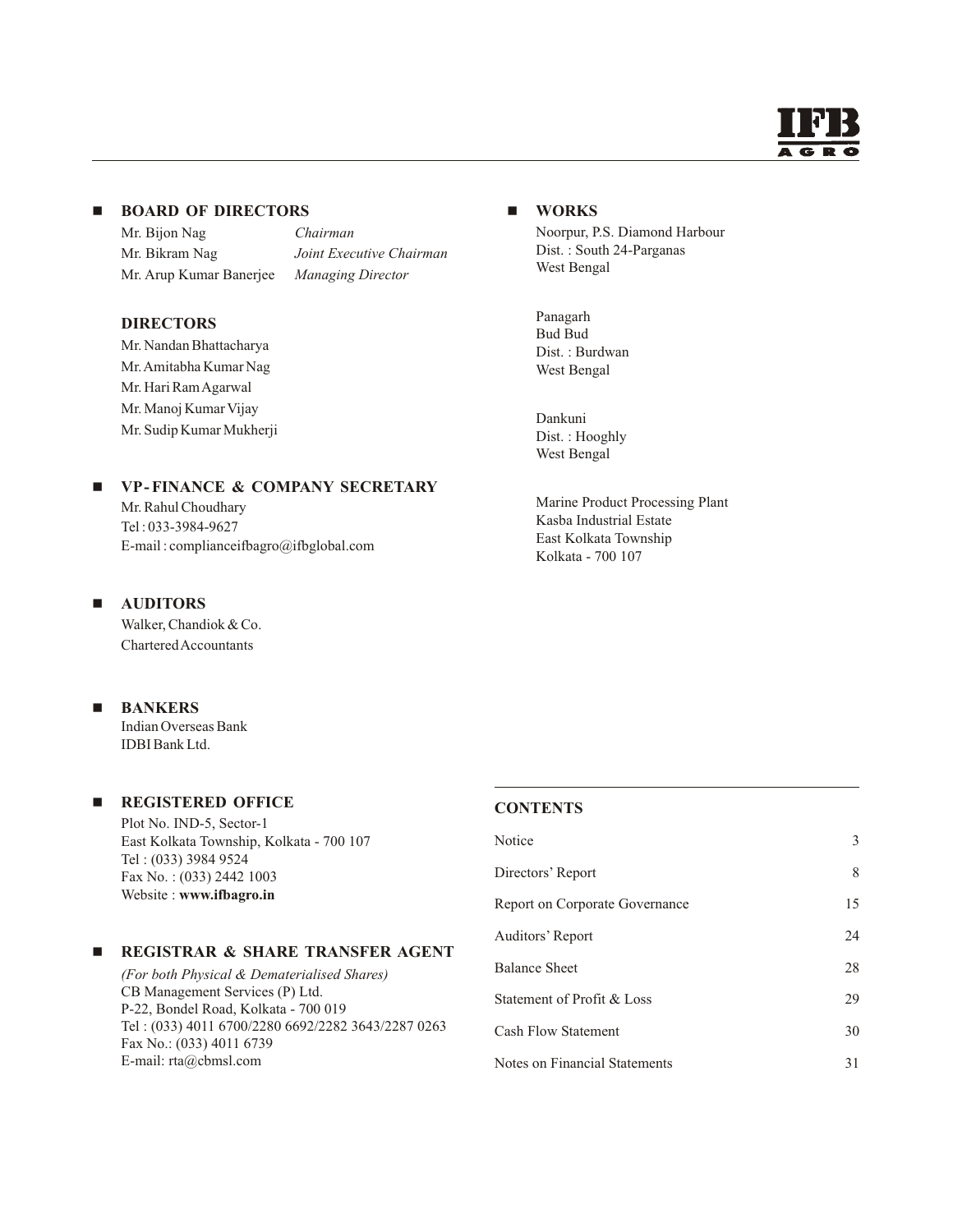|                                                               |           |          |          |                              |           |           |           |           |           | Rs in lacs |
|---------------------------------------------------------------|-----------|----------|----------|------------------------------|-----------|-----------|-----------|-----------|-----------|------------|
|                                                               | 2003-04   | 2004-05  | 2005-06  | 2006-07                      | 2007-08   | 2008-09   | 2009-10   | 2010-11   | 2011-12   | 2012-13    |
| <b>Sales</b>                                                  | 16,536.41 |          |          | 19010.83 22,579.94 26,671.46 | 32,146.58 | 37,512.86 | 39,517.88 | 55,640.42 | 61,180.00 | 66,536.08  |
| Profit before Interest and<br>Tax (after extraordinary items) | 288.51    | 350.80   | 260.70   | 569.58                       | 1,241.62  | 2,187.18  | 826.43    | 2,807.01  | 3,852.73  | 3,948.31   |
| Profit after Tax and<br><b>Extraordinary Items</b>            | 138.07    | 183.08   | 187.31   | 281.60                       | 786.90    | 1,290.34  | 442.45    | 1,782.41  | 2,654.70  | 2,620.02   |
| Net Worth*                                                    | 4,398.92  | 4,628.43 | 4,715.71 | 4,846.51                     | 5,693.87  | 7,336.15  | 7,806.00  | 9,498.64  | 11,980.53 | 16,200.14  |
| <b>Total Debts</b>                                            | 360.02    | 500.02   | 530.46   | 1,230.34                     | 2,746.37  | 905.73    | 3,141.38  | 448.62    | 18.56     |            |
| Net Fixed Assets                                              | 3,454.30  | 3354.73  | 3,522.61 | 4.898.19                     | 5,380.03  | 7,223.47  | 6,775.45  | 7,103.44  | 7,831.35  | 7,377.85   |
| Net Working Capital                                           | 1,382.55  | 1821.14  | 1,790.17 | 1,567.63                     | 3,080.18  | 1,050.36  | 3,875.76  | 2,547.65  | 4,202.95  | 8,658.59   |
| Dividend $(\% )$                                              |           |          |          |                              |           |           |           |           |           |            |
| Earnings per share (Rs.)                                      | 1.79      | 2.38     | 2.43     | 3.65                         | 10.21     | 16.40     | 5.53      | 22.26     | 33.15     | 32.30      |
| Book value per share (Rs.)                                    | 57.08     | 60.05    | 61.19    | 62.88                        | 73.88     | 91.62     | 97.49     | 118.63    | 149.62    | 179.90     |
| <b>Key Ratios:</b>                                            |           |          |          |                              |           |           |           |           |           |            |
| Return on Capital Employed                                    | 6.06      | 6.84     | 4.97     | 9.37                         | 15.48     | 28.55     | 7.55      | 28.22     | 32.87     | 24.74      |
| Return on Sales (after Tax) $(\% )$                           | 0.83      | 0.96     | 0.83     | 1.06                         | 2.45      | 3.44      | 1.12      | 3.20      | 4.34      | 3.94       |
| <b>Fixed Assets Turnover</b>                                  | 4.79      | 5.67     | 6.41     | 5.45                         | 5.98      | 5.19      | 5.83      | 7.83      | 7.81      | 9.02       |
| Working Capital Turnover                                      | 11.96     | 10.44    | 12.61    | 17.01                        | 10.44     | 35.71     | 10.20     | 21.84     | 14.56     | 7.68       |
| Debt Equity Ratio                                             | 0.08      | 0.11     | 0.11     | 0.25                         | 0.48      | 0.12      | 0.45      | 0.05      |           |            |
| <b>Current Ratio</b>                                          | 1.63      | 1.53     | 1.59     | 1.28                         | 2.07      | 1.21      | 2.04      | 1.66      | 2.06      | 5.55       |

# **Ten Years' Financial Summary**

\* Includes deferred tax liability, which is a reserve for payment of income tax in future, if any.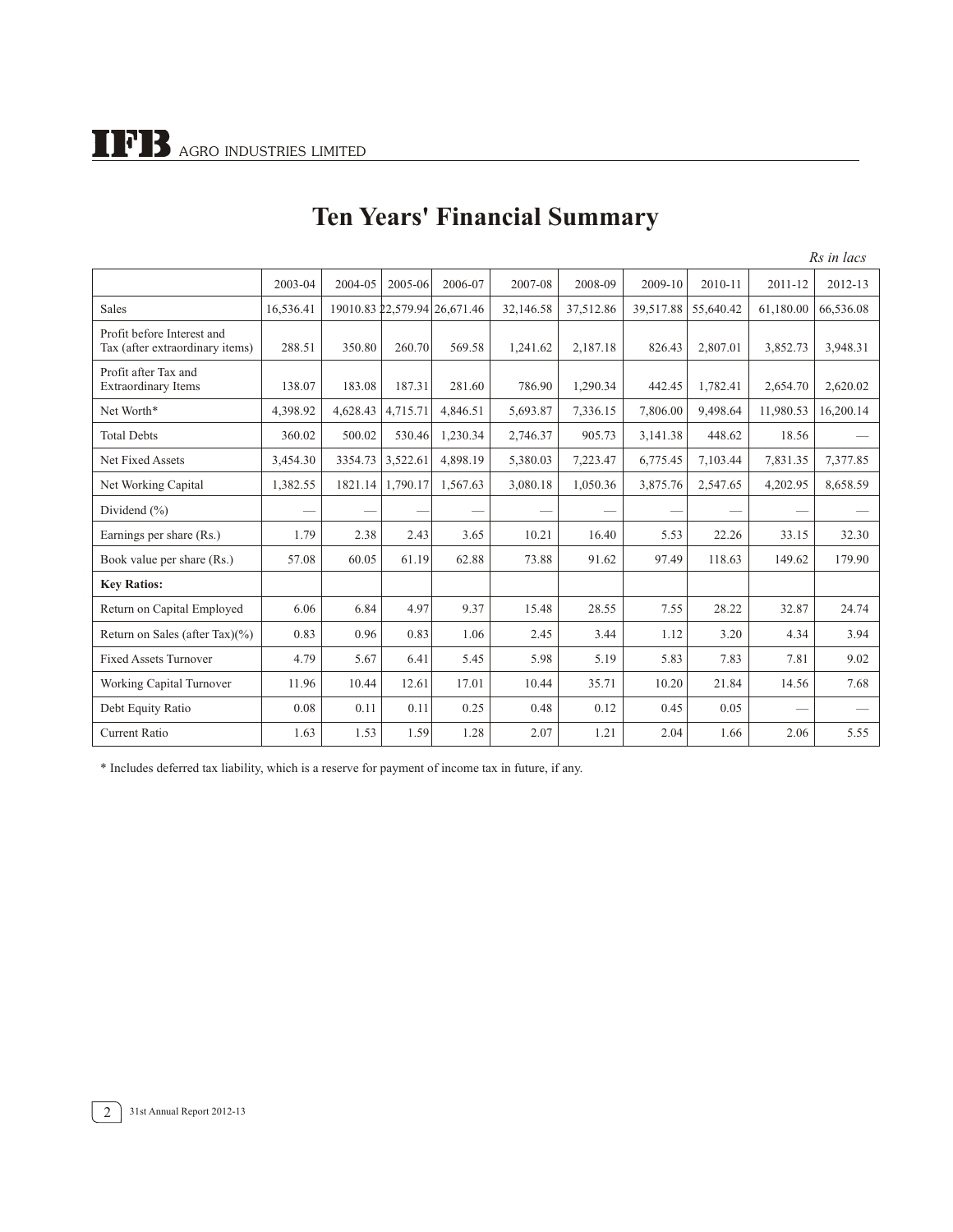# **Notice to the Members**

Notice is hereby given that the Thirtyfirst Annual General Meeting of IFB Agro Industries Limited will be held on the 26th day of July, 2013, at 12.00 Noon at Ecohub, Ecospace (Business Park), Ambuja Reality, Plot No 2F/11, New Town, Rajarhat, North 24 Parganas, Kolkata 700 156 to transact the following:

#### **AS ORDINARY BUSINESS:**

- 1. To receive, consider and adopt the Audited Accounts together with Reports of Auditors and Directors thereon for the year ended 31st March 2013.
- 2. To appoint a Director in place of Mr Sudip Kumar Mukherji, who retires by rotation and being eligible offers himself for reappointment.
- 3. To appoint a Director in place of Mr Hari Ram Agarwal, who retires by rotation and being eligible offers himself for reappointment.
- 4. To reappoint M/s. Walker, Chandiok & Co., Chartered Accountants as Auditors of the Company to hold office from the conclusion of this Annual General Meeting until the conclusion of the next Annual General Meeting and to fix their remuneration.

#### **AS SPECIAL BUSINESS:**

5. To reappoint Mr Bikram Nag

"RESOLVED THAT pursuant to Sections 198, 269, 309, 310, 311, Schedule XIII and other applicable provisions, if any, of the CompaniesAct, 1956 the Company hereby accords its approval to the reappointment of, and terms of remuneration of Mr. Bikram Nag as Joint Executive Chairman of the Company for a further period of three years with effect from 27th January, 2013 on such terms and conditions as set out in the Explanatory Statement, with liberty given to the Board of Directors to alter and vary the terms and conditions in such manner as may be agreed to by and between the Company and Mr Bikram Nag provided however, such alterations are within the maximum limits laid down in the Companies Act, 1956 for the time being in force."

By Order of the Board

Registered Office: Rahul Choudhary Rahul Choudhary Plot No. IND-5, Sector - 1 VP-Finance & Company Secretary

East Kolkata Township Kolkata - 700 107 Date: 30th May, 2013.

#### **NOTES:**

- 1. The Register of Members and Share Transfer Registers of the Company will remain closed from 19th July 2013 to 26th July 2013 (both days inclusive).
- 2. **A member entitled to attend and vote at the meeting is entitled to appoint a proxy to attend and vote instead of himself and the proxy need not be a member of the Company**. Proxies, in order to be effective, must be received at the Registered Office of the Company at least 48 hours before the meeting.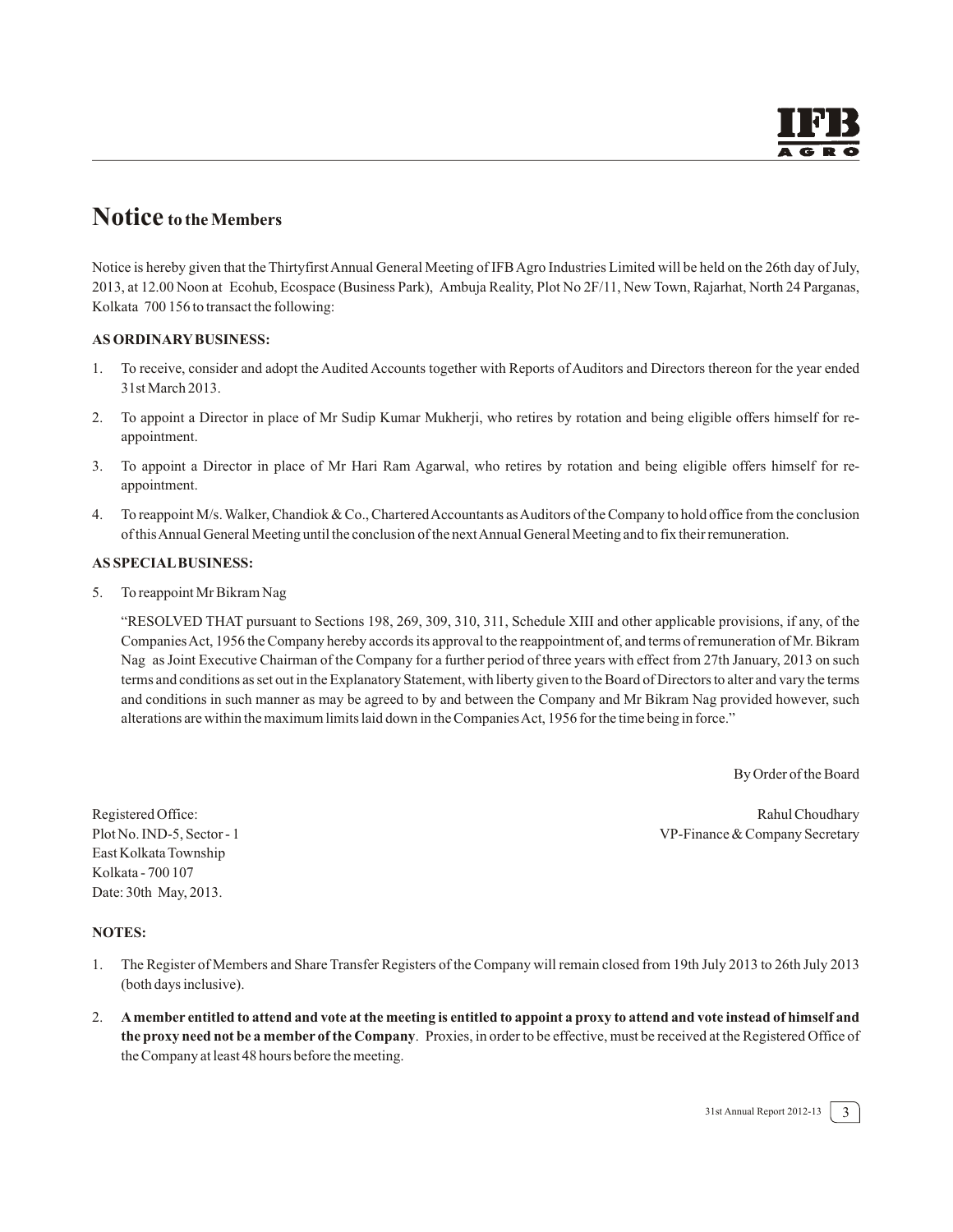# $\bf{TPB}$  agro industries limited

- 3. Members seeking any information or clarification on the Accounts are requested to send in written queries to the Company, at least one week before the date of the meeting. Replies will be provided in respect of such written queries at the meeting only.
- 4. Consequent upon the amendment to Sec 205A, read with Sec 205C of the Companies Act 1956, the amount of applications money, Dividends etc. remaining unclaimed for a period of seven years from the dates that they first became due for payment have been duly transferred to Investor Education and Protection Fund with Department of Company Affairs.
- 5. Members are requested to bring their copy of Annual Report to the Annual General Meeting.
- 6. Members/Proxies should bring the Attendance slip sent herewith, duly filled in, for attending the Annual General Meeting.
- 7. Members are requested to :
	- a) notify immediately any change in their address to the Company.
	- b) bring their copy of Annual Report in the meeting.
	- c) bring duly filled in attendance slips sent herewith for attending the meeting.
	- d) members holding shares in identical order of names in more than one Folio are requested to write to the Company's Registrar & Share TransferAgent, CB Management Services (P) Limited enclosing their share certificates for consolidation of all such shareholdings into one folio for better investor service. CB Management Services (P) Limited is the Share Transfer Agent for shares in physical as well as dematerialized forms.
	- e) provide their e-mail address to the Registrar.
- 8. A route guide map of the AGM venue is given in the last page of this Annual Report.

By Order of the Board

East Kolkata Township Kolkata - 700 107 Date: 30th May, 2013.

Registered Office: **Registered Office:** Rahul Choudhary Plot No. IND-5, Sector - 1 VP-Finance & Company Secretary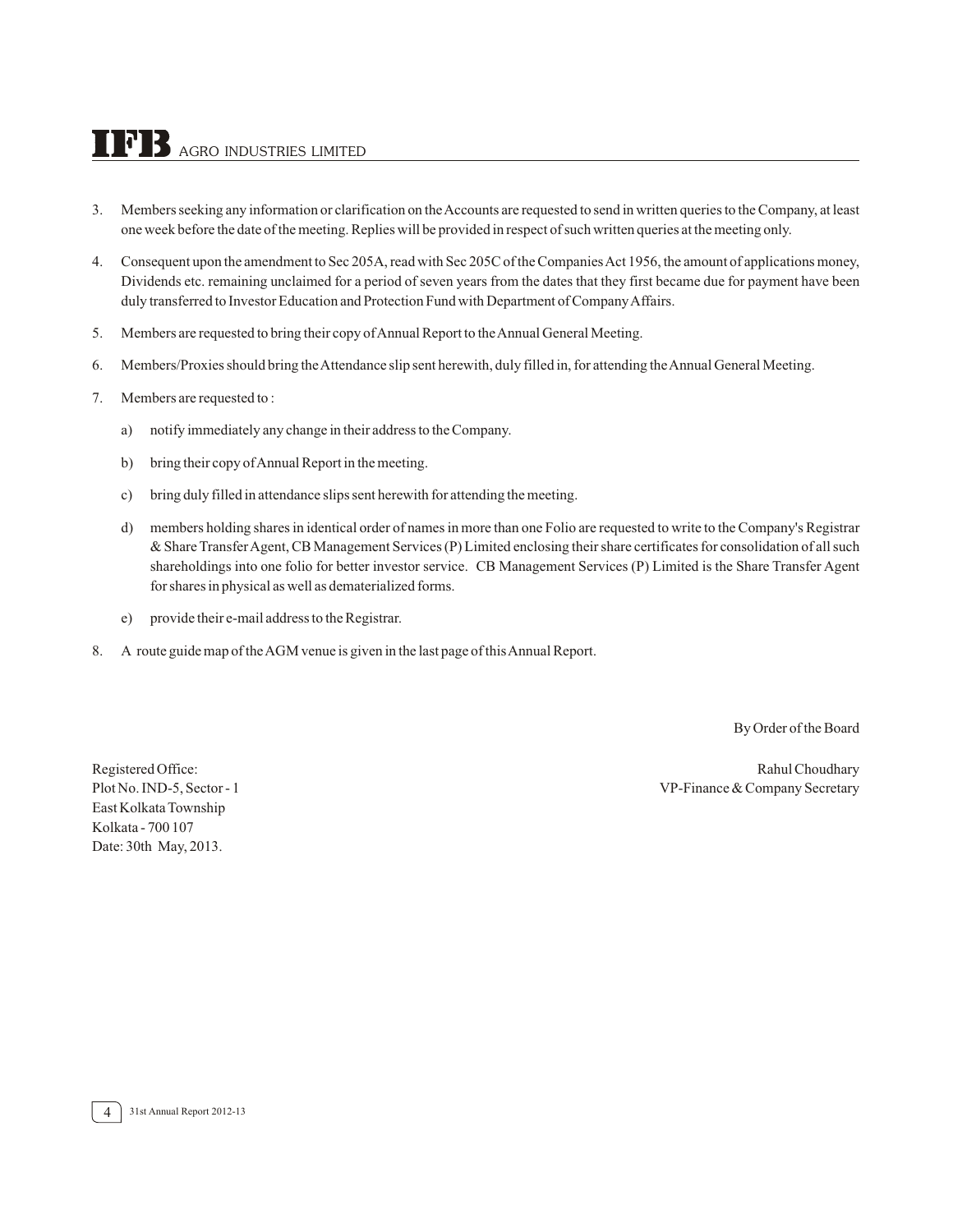## **Explanatory Statement Pursuant to section 173(2) of the Companies Act, 1956**

As required by section 173 of the Companies Act, 1956("Act") , the following explanatory statements set out all material facts relating to the business mentioned under items nos. 2, 3, and 5 of the accompanying Notice dated 30th May 2013.

#### **1. Item No 2 & 3**

Details of Directors seeking reappointment at the forthcoming Annual General Meeting (in pursuance of clause 49 of the Listing Agreement)

| Name of the Director                            | Sudip Kumar Mukherji                                                                                                                                                                               | Hari Ram Agarwal                                                                                                                                                                                                                                          |
|-------------------------------------------------|----------------------------------------------------------------------------------------------------------------------------------------------------------------------------------------------------|-----------------------------------------------------------------------------------------------------------------------------------------------------------------------------------------------------------------------------------------------------------|
| Date of Birth                                   | 03.11.1949                                                                                                                                                                                         | 10.10.1963                                                                                                                                                                                                                                                |
| Nationality                                     | Indian                                                                                                                                                                                             | Indian                                                                                                                                                                                                                                                    |
| Date of Appointment on<br>the Board             | 29.10.2009                                                                                                                                                                                         | 02.06.2008                                                                                                                                                                                                                                                |
| Oualification                                   | F CA                                                                                                                                                                                               | B.Com (H), FCA, FCS, LLB                                                                                                                                                                                                                                  |
| Experience in functional areas                  | A Commerce Graduate and a fellow member<br>of The Institute of Chartered Accountants of<br>India. Mr Mukherji is an advisor in<br>Accountancy & Income Tax matters to<br>various bodies corporate. | A Law Graduate and a Fellow Member<br>of Institute of Chartered Accountants<br>of India as well as of the Institute of<br>Company Secretaries of India. Mr Agarwal<br>is an advisor in Accountancy and Income<br>Tax matters to various bodies corporate. |
| Shareholding in the Company                     | Nil                                                                                                                                                                                                | Nil                                                                                                                                                                                                                                                       |
| List of Directorship held<br>in other Companies | Nil                                                                                                                                                                                                | ATN International Ltd.                                                                                                                                                                                                                                    |
| Committee Membership                            | Nil                                                                                                                                                                                                | 2                                                                                                                                                                                                                                                         |

#### **Item No. 5**

Mr. Bikram Nag, BBA from Richmond College, U.K. was appointed as Director of the Company on 14th October, 1997. He has sixteen years of experience in the field of Marketing and Business Management. He has made several significant contributions to the Company's growth and implementation of investment plans and business strategies. His contributions have been invaluable.

Mr. Bikram Nag was appointed as the Executive Director of the Company at the Nineteenth Annual General Meeting held on 31st August 2001, for a period of three years with effect from 27th January 2001 which was further renewed from time to time. He was appointed as Joint Executive Chairman at the Annual General Meeting of the Company held on 3rd August, 2009. The existing terms of Mr Nag expired on 27th January 2013.

Since Mr. Nag's term expired on 27th January 2013, the Board of Directors of the Company had, at their meeting held on 30th May 2013 on the recommendation of the Remuneration Committee, reappointed Mr Nag for a further period of three years with effect from 27th January 2013.

The said appointment is subject to the approval of the members in the General Meeting. The terms and conditions of the reappointment including remuneration payable to Mr Bikram Nag remains unchanged. The existing terms & conditions are as follows:

- 1. Period of appointment : Three years effective from 27th January 2013.
- 2. Remuneration:
	- a) Salary : Rs. 40,000/- (Rupees Forty thousand only) per month with the liberty to the Board to review and set the level from time to time.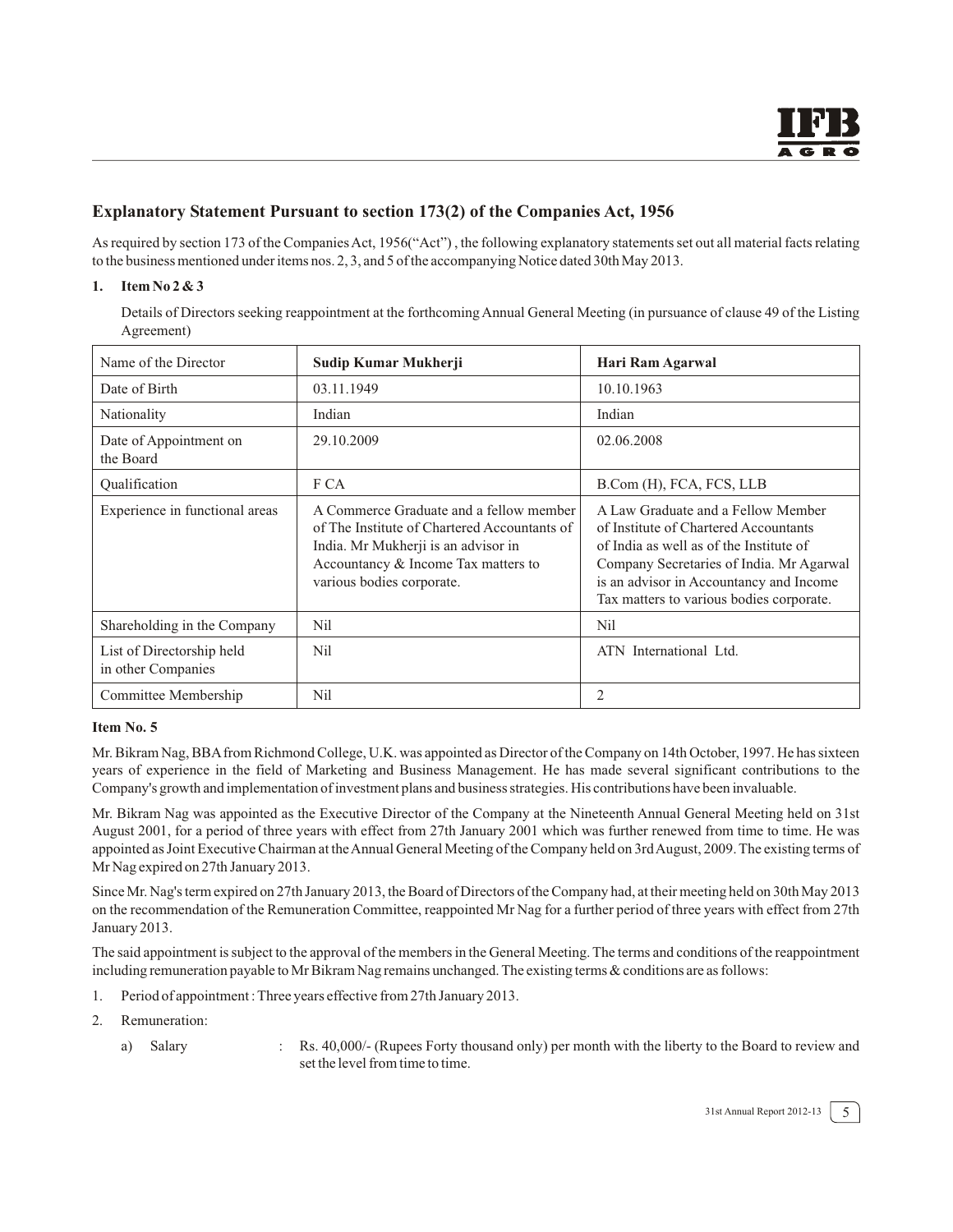# $\bf{TPB}$  agro industries limited

| b)              | Commission       | In addition to salary, perquisites and other allowances, one per cent commission based on net profit |
|-----------------|------------------|------------------------------------------------------------------------------------------------------|
|                 |                  | of the Company computed in the manner laid down in Section 309(5) of the Companies Act, 1956,        |
|                 |                  | subject to the provisions of Section 198 and Section 309 and other applicable provisions, if any, of |
|                 |                  | the Companies Act, 1956.                                                                             |
| $\mathcal{C}$ ) | Other Allowances | $\therefore$ Rs.23,000/- per month.                                                                  |
| d)              | Perquisites      | Perquisities shall be restricted to an amount equal to the annual salary.                            |

#### **Part A**

- a) Housing : The expenditure by the Company on hiring unfurnished accommodation will be subject to the following ceiling:
	- I: 60% of the salary.
	- II : In case the accommodation is owned by the Company ten per cent of the salary of the Joint Executive Chairman shall be deducted by the Company.
	- III : In case no accommodation is provided by the Company entitlement to House Rent Allowance will be subject to the ceiling laid down as in the Housing - I.
- b) Medical Reimbursement: Expenses incurred for self and family subject to a ceiling of one month's salary in a year or 3 months salary over a period of 3 years.
- c) Leave TravelAllowance: For self and family once in a year incurred in accordance with the Rules of the Company.
- d) Club fees: Fees of club subject to a maximum of two clubs. This will not include admission and life membership fees.
- e) PersonalAccident Insurance: Premium not to exceed Rs.4000/- per annum.

Explanation: For the purpose of this part, 'family' means the spouse and dependent children below 18 years.

#### **Part B**

- i) Gratuity as per the scheme of the Company.
- ii) Contribution to the Provident Fund, Superannuation Fund as per the scheme of the Company.
- iii) Encashment of leave at the end of the tenure will not be included in the computation of the ceiling on perquisites.

#### **Part C**

- i) Car: Provision of car for use on Company's business will not be considered as perquisites. However, use of car for private purpose will be billed by the Company to the Joint Executive Chairman.
- ii) Telephone : Company will reimburse expenses in connection with telephone at residence. However, personal long distance calls will be billed by the Company.

The terms and conditions of the said appointment and/or the Agreement are subject to the provisions of Section 198 and Section 309 of the Companies Act, 1956 and may be altered, and varied from time to time by the Board of Directors as it may in its discretion deem fit within the maximum amount of remuneration payable in accordance with the applicable rules and regulations.

The agreement may be terminated by either party by giving three months' notice or salary in lieu thereof.

Mr. Bikram Nag shall perform such duties and exercise such powers as are entrusted to him by the Board.

In compliance with the provisions of the Companies Act, 1956, the appointment and the terms of remuneration specified above are now placed before the Members in the Annual General Meeting for their approval. The Board recommends passing of the Ordinary Resolution in the best interests of the Company.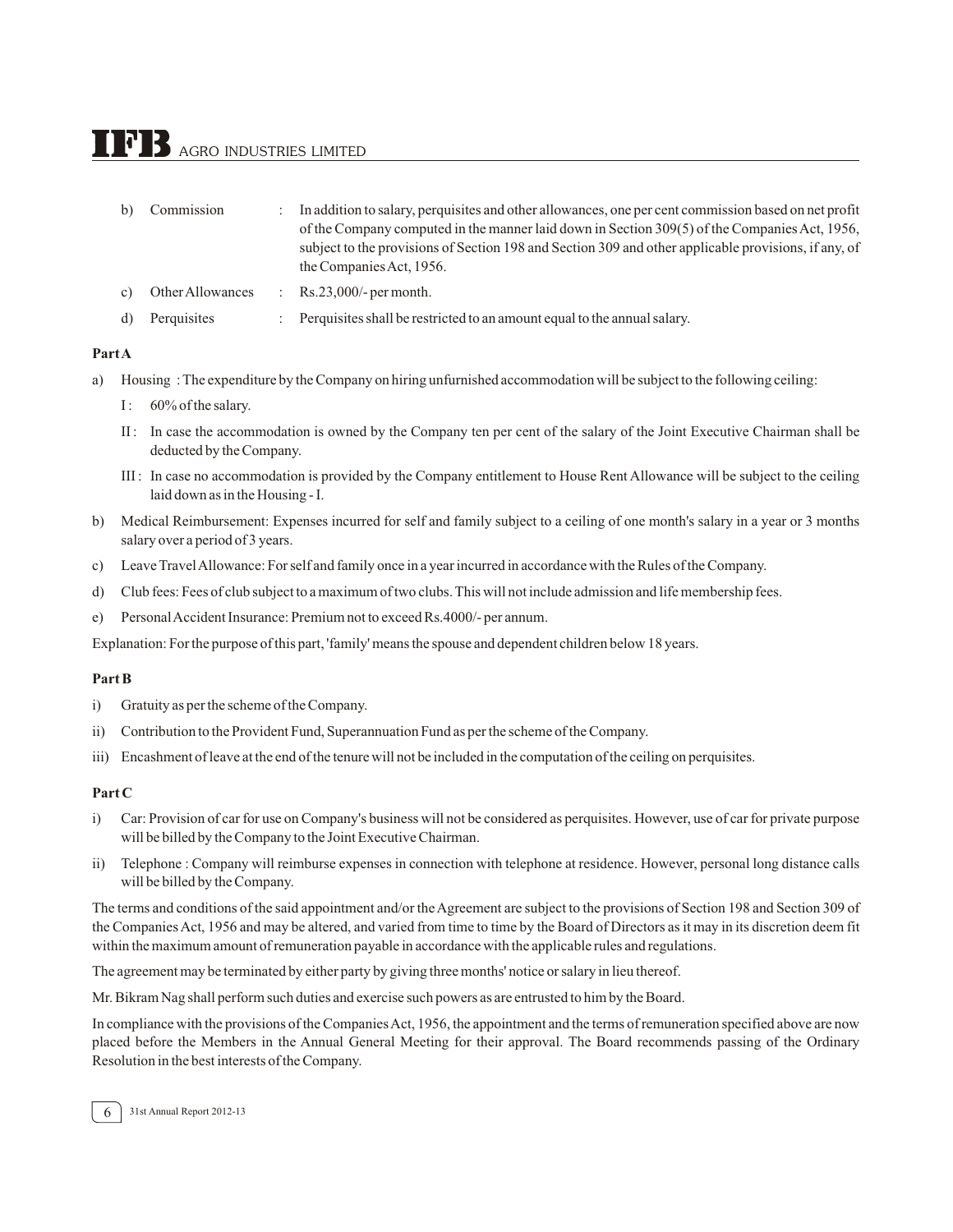The above may be treated as an abstract of the terms of contract between the Company and Mr Bikram Nag under Section 302 of the Companies Act, 1956.

No Director except Mr. Bikram Nag and Mr. Bijon Nag is concerned or interested in the proposed resolution.

#### **INSPECTION OF DOCUMENTS**

The documents mentioned in Item No. 5 is available for the inspection at the Registered Office of the Company between 11.00 A.M. and 1.00 P.M. on any working day of the Company prior to the date of the meeting.

By Order of the Board

East Kolkata Township Kolkata - 700 107 Date: 30th May, 2013.

Registered Office: Rahul Choudhary Rahul Choudhary Plot No. IND-5, Sector - 1 VP-Finance & Company Secretary

7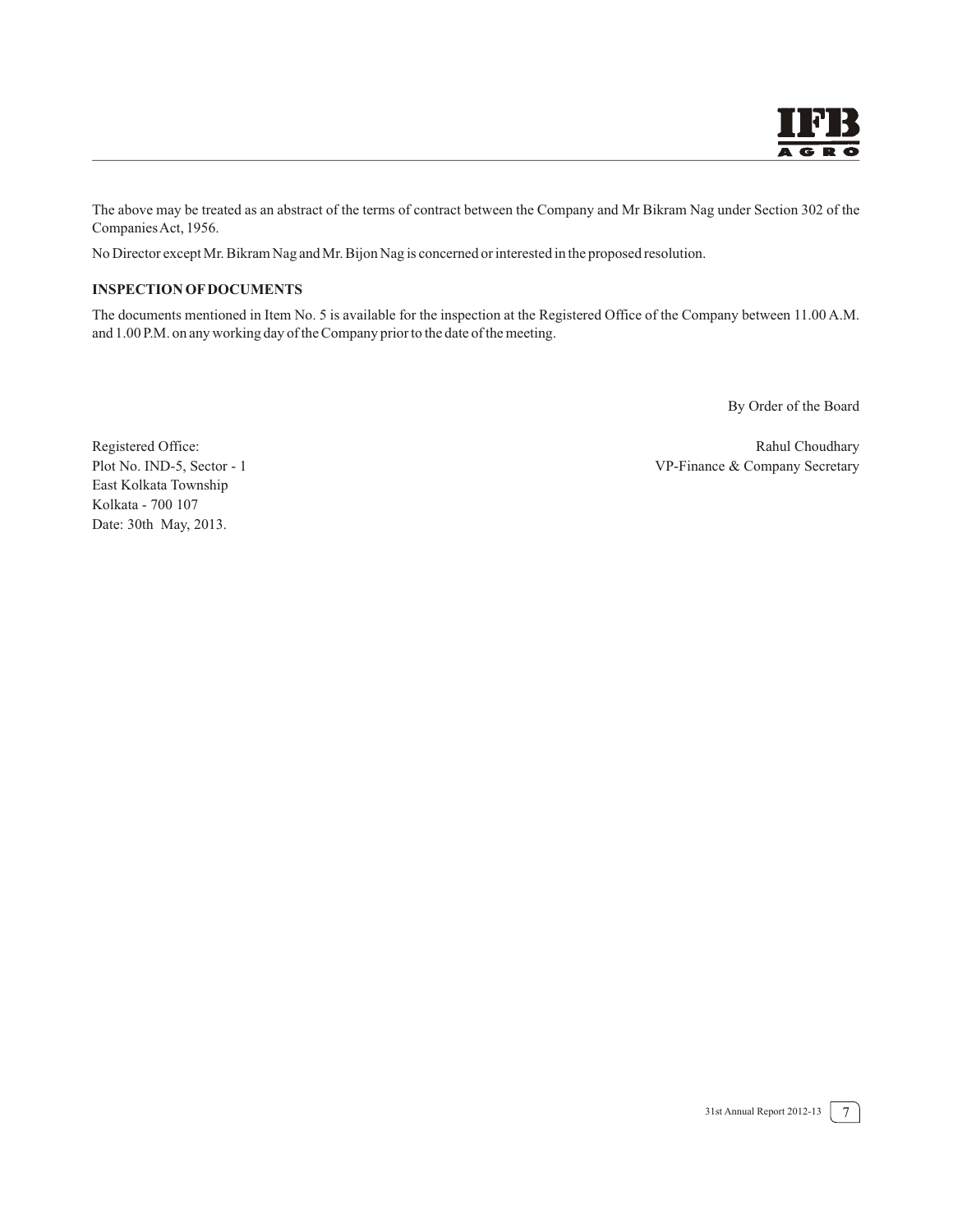# **Directors' Report**

To the Shareholders,

Your Directors have pleasure in presenting the 31st Annual Report of the Company and the Audited Financial Statements for the year ended 31st March, 2013.

#### **1. FINANCIAL RESULTS** (Rs. in lacs)

|                                                | <b>Year ended</b><br>31.03.2013 | Year ended<br>31.03.2012 |
|------------------------------------------------|---------------------------------|--------------------------|
| Revenue from Operation                         | 66536.08                        | 61180.00                 |
| Profit prior to Finance charges & Depreciation | 5071.69                         | 5116.58                  |
| Less: Finance charges                          | 38.14                           | 36.12                    |
| Depreciation                                   | 1123.38                         | 1263.85                  |
| Profit before Taxation                         | 3910.17                         | 3816.61                  |
| Provision for Taxation:<br>Less:               |                                 |                          |
| Current Tax                                    | 1461.65                         | 1334.76                  |
| Deferred Tax                                   | (216.77)                        | (172.83)                 |
| Less: Income Tax adjustment for earlier years  | 45.27                           | (0.02)                   |
| Profit after Tax                               | 2620.02                         | 2654.70                  |
|                                                |                                 |                          |

#### **2. MANAGEMENT DISCUSSION & ANALYSIS**

#### OVERALL PERFORMANCE

During the year under review your Company has recorded gross operational revenue of Rs.665.36 crores (as against Rs.611.80 crores in 2011-12) recording a growth of 8.75%.

Your Company has achieved profit before tax of Rs 39.10 crores as against Rs 38.17 crores, and net profit of Rs 26.20 crores as against Rs 26.55 crores in the previous year.

During the year, your company has closed down the old bottling plants situated at Maheshtala and Serampore and has paid compensation of Rs 497.22 lacs (including VRS expense of Rs 201 lacs) for settlement of workers. Depreciation includes impairment expenses of Rs 54.17 lacs for the closed units and Rs 137.65 lacs towards depreciation for the distillery which has been provided at the rate applicable for continuous process plant which hitherto was provided on single shift basis under plant and machinery.

Earning per equity share is Rs. 32.30 as compared to Rs.33.15 per share in previous year.

#### REVIEW OF DIVISIONAL PERFORMANCES

#### *Alcohol and Bottling:*

The grain distillery operated at optimum capacity but margins have been severely affected in the last quarter of the year due to increase in the price of the grain and imposition of spirit removal fee of Rs 2 per BL with effect from January 2013, by the State Government on despatch of spirit from distilleries in West Bengal.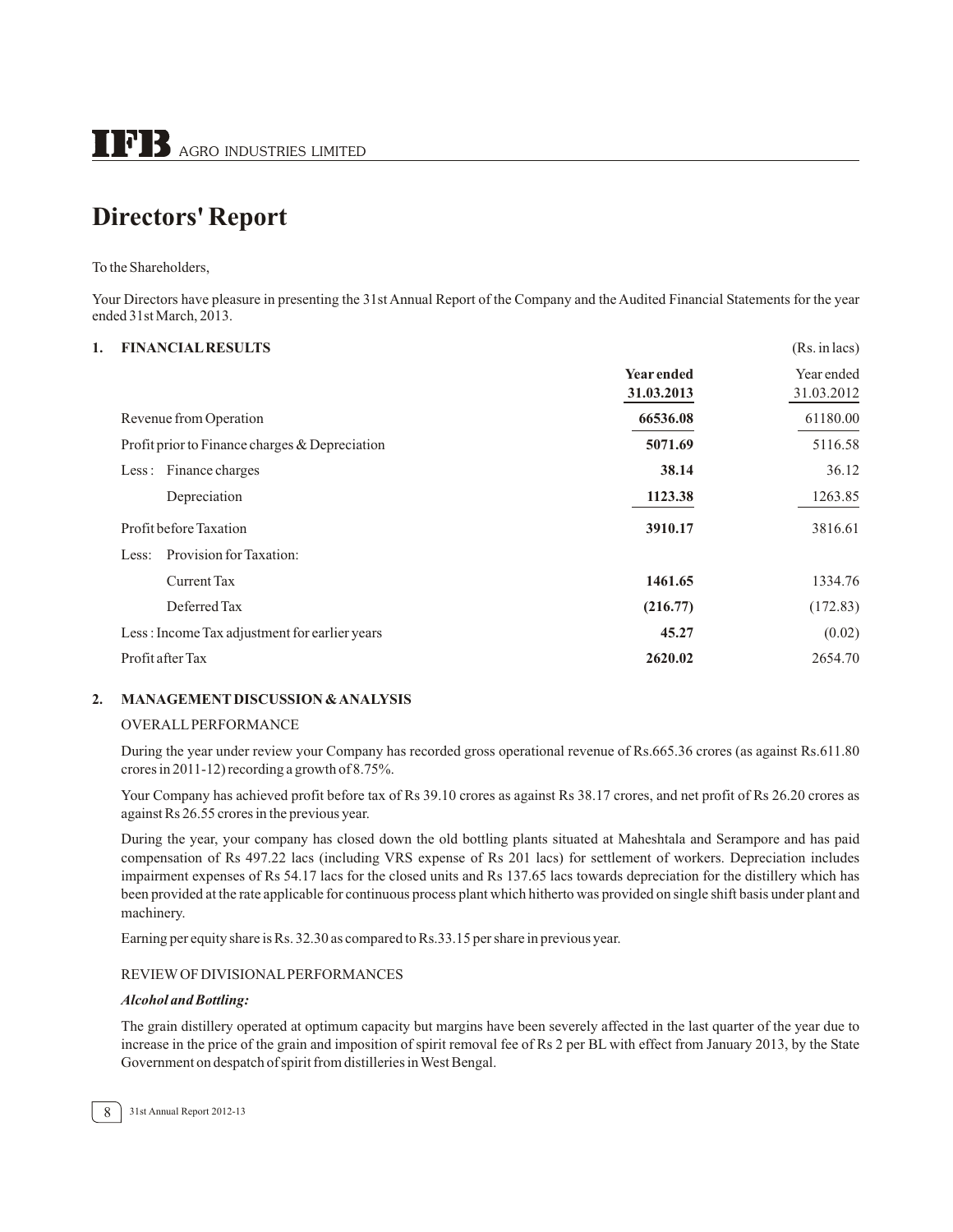The approval for conversion of molasses distillery into multi feed distillery has been received from the State Government but due to the imposition of the spirit removal fee the conversion project is being re-evaluated. However, to become price competitive in the existing distillery, the Company, in the first phase, has taken up a project for generation of captive power by installation of boiler and turbine and the production of value added by-products from the existing distillery. It is expected that this project will be completed in the financial year 2013-14.

After abolition of Privilege area by the State Government in Indian Made Indian Liquor (IMIL) segment, the production capacity was enhanced at the bottling plant at Panagarh, West Bengal. To further strengthen its position in the segment and increase the market share, the company has converted the Indian Made Foreign Liquor (IMFL) bottling plant at Dankuni to an IMIL bottling plant. The plant is now ready for production. However, necessary approval to commence production, from the State Government is awaited.

In IMFL business, your Company has exited the third party bottling business and pursuant to conversion of the IMFL bottling plant to IMIL bottling plant and is now getting its own brands manufactured from outsourced vendors in all the States. IMFL sales in the states of West Bengal, Odisha and Assam has been affected by the increase in the duties and taxes resulting in steep increase in end prices, which resulted in decline in sales for the industry overall. Margins have declined due to high input cost. The discontinuance of the IMFL bottling business during the year has resulted in the decline of the turnover of the company.

#### *Marine:*

Marine exports have registered 36% growth in this year, due to increase in export volume coupled with its exports to more number of countries. However, due to ethoxyquin issue in Japan, which is one of the largest shrimp importing countries from India, export sales to Japan were affected. Due to the ethoxyquin issue last year, farmers incurred losses; as a result seed stocking/farming area has reduced during the year. This has resulted in unprecedented increase in prices of prawns which has impacted realization in this year and is also likely to impact export sales in the next financial year.

Marine feed business had a tough year, coupled with the feed availability issues from the supplier, the ethoxyquin issue also affected sales as farmers have reduced seed stocking/farming area substantially during the latter part of the year, in view of the losses incurred by the farmers last year.

Marine domestic food business has increased the reach of retail and HoReCa segment in major cities in India resulting in increased sales. However, margin of domestic food business is under pressure due to higher cost of raw material and distribution expenses. Market expansion plans are underway to increase the reach and availability of the products in India.

#### OPPORTUNITIES & CHALLENGES:

The current accounting year will again be another year of tough challenges. The bumper sugarcane production in Uttar Pradesh is likely to reduce the spirit prices during the year leading to lower margins on sale of spirit from the distillery. The impact of the spirit removal fee levied by the state government on the distillery will further affect the margins. The setting up of new distilleries in neighbouring states and new IMIL bottling plants in West Bengal is likely to bring about stiff competition in the coming year.

The generation of captive power and value added by-product in the distillery will make the plant more competitive.

The new bottling plant of IMIL at Dankuni, on becoming fully operational, will give volume growth in the IMIL segment.

Your Company is continuing its efforts to attain further efficiencies by improving the yield at distillery, reducing the wastage in all divisions and ensuring optimal use of human resources on all fronts.

In IMFL, the Company being a regional player in the industry faces a stiff competition from large Indian as well as multinational companies. Necessary actions are being taken to improve sales by restructuring the distribution model and by doing focused promotional activities. The Company has discontinued the IMFL bottling for third party and is getting its own brands manufactured on outsourced basis.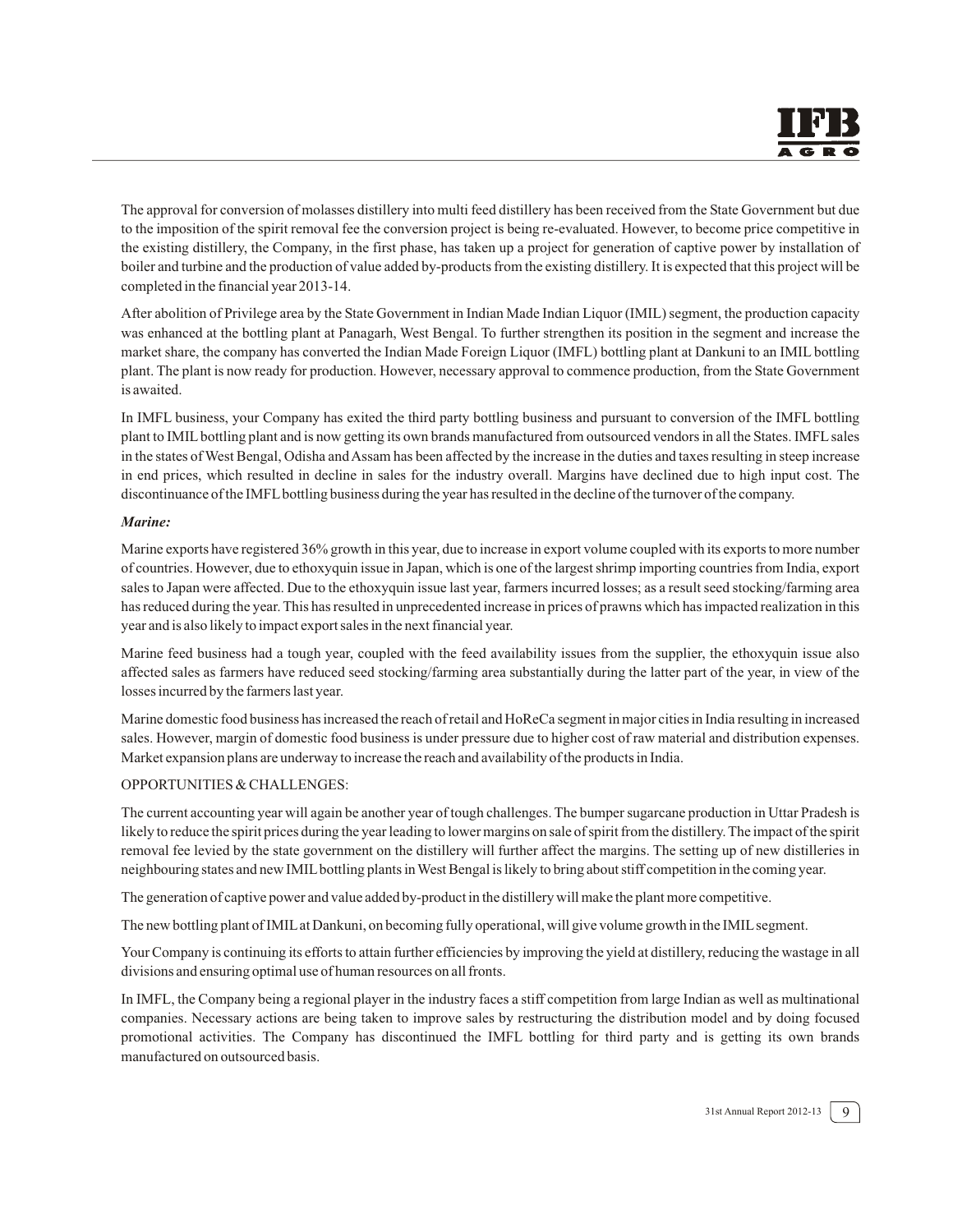$\bf{TPB}$  agro indu<u>stries limited</u>

Your Company targets to export more value added products in the marine business and expect better export turnover in the next year. With increase in the demand for frozen seafood, your Company also expects to have better demand for its marine food products in the domestic market. Your Company plans to focus on aggressive marketing of its marine food products to increase penetration into the HoReCa as well as retail segment in India.

Marine feed business will be more challenging in the next financial year, in view of the low seed stocking by farmers pursuant to high losses incurred by them last year.

#### *Human Resources:*

For the development of the human resources, number of training programmes were organized during the year. These programmes were undertaken by internal personnel as well outside faculty members. Your Company plans to organize more such training programmes for the overall development of its people.

#### *Internal Control System:*

The Company has adequate system of internal controls and checks and balances to ensure that its assets are safeguarded and protected against loss from unauthorized use. The strength of these systems is continuously monitored by the internal auditors. The adequacy of the internal control system has also been examined by the statutory auditors.

#### *Cautionary Statement:*

Statements in the Management's discussion and analysis describing the Company's projections, expectations or predictions may be 'forward - looking statements' within the meaning of applicable securities laws and regulations. Actual results could differ materially from those expressed or implied. Important factors that would make a difference to the Company's operations include raw material prices, changes in government regulations, tax regimes and economic developments within the country and weather patterns**.**

#### **3. DIVIDEND**

Your Directors have decided not to recommend any dividend for the financial year under review to conserve the resources for working capital and capital expenditure projects.

#### **4. DIRECTORS**

In accordance with the provisions of the Companies Act, 1956 read with Articles of Association of the Company, Mr Sudip Kumar Mukherji and Mr Hari Ram Agarwal retire by rotation and being eligible, offer themselves for re-appointment.

The details about their qualification, other directorships etc. as per Clause 49 of the Listing Agreement are provided separately and annexed to the notice.

#### **5. CHANGE IN SHARE CAPITAL**

During the year, 998000 equity shares of Rs 10/- each were allotted to the promoter group on Preferential allotment basis at a premium of Rs 172/- per share. The allotment was made on 22nd February, 2013 and the shares so issued are under lock-in till February 21, 2016 and will rank pari passu with the existing Ordinary Shares of your Company.

#### **6. DIRECTORS' RESPONSIBILITY STATEMENT PURSUANT TO SECTION 217(2AA) OF THE COMPANIES ACT, 1956.**

The Directors, having ensured through the Officer designated for the purpose, hereby confirm:

- i. That in the preparation of the annual accounts, the applicable accounting standards have been followed along with proper explanation relating to material departures, if any;
- ii. That the Directors have selected such accounting policies and applied them consistently and made judgments and estimates that are reasonable and prudent so as to give a true and fair view of the state of affairs of the Company at the end of the financial year and of the profit of the Company for that year.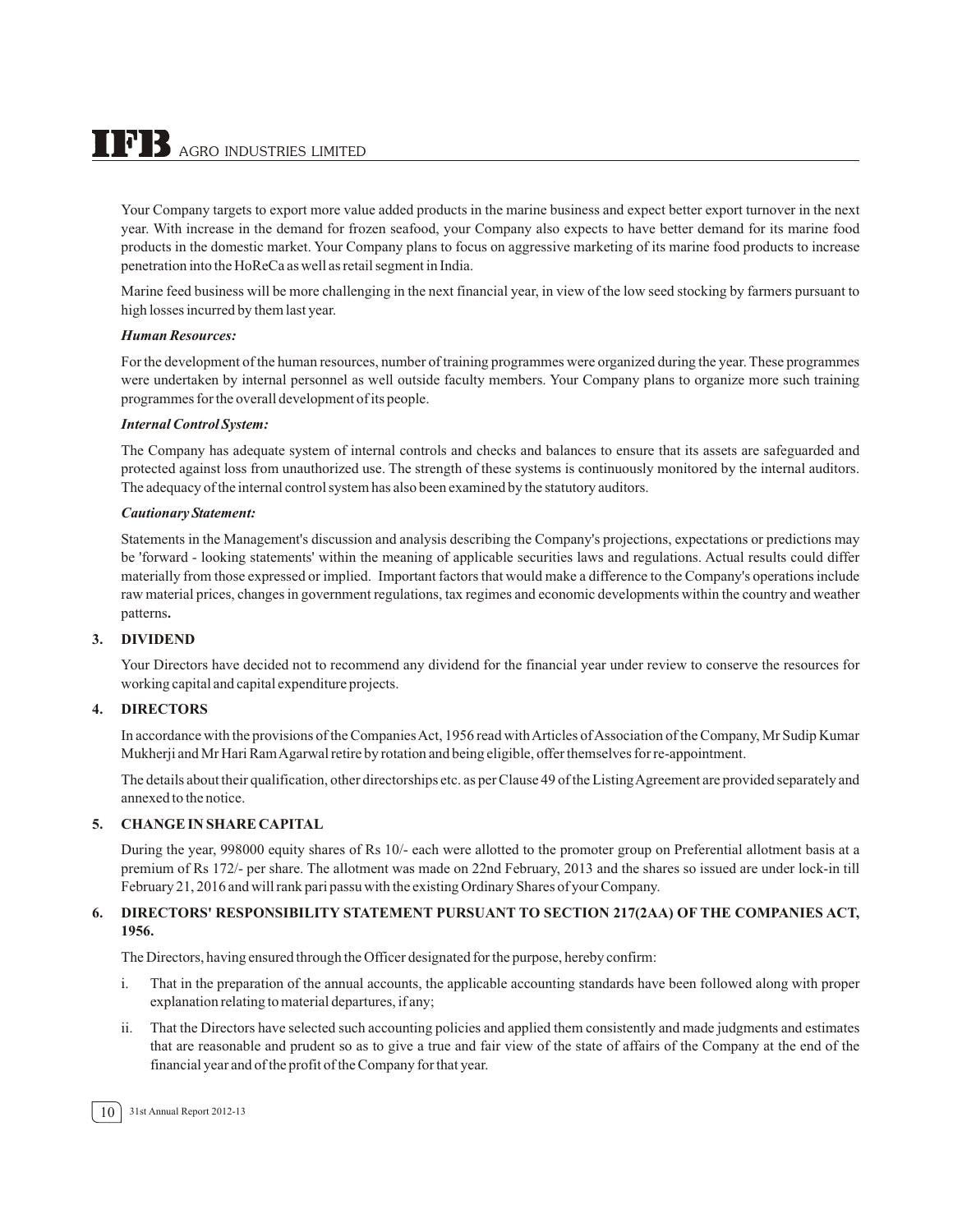- iii. That the Directors have taken proper and sufficient care for the maintenance of adequate accounting records in accordance with the provisions of the Act for safeguarding the assets of the Company and for preventing and detecting fraud and other irregularities.
- . iv. That the Directors have prepared the annual accounts on a going concern basis.

#### **7. CORPORATE GOVERNANCE**

Pursuant to Clause 49 of the Listing Agreement, a report on Corporate Governance and the Auditors' Certificate in this regard form part of this report and are annexed herewith.

#### **8. AUDITORS & AUDITORS' REPORT**

The Auditors of the Company M/s. Walker, Chandiok & Co., Chartered Accountants retire at the ensuing Annual General Meeting have given their consent for appointment and have also confirmed that their appointment, if made, would be within the limits as prescribed under Section 224(1B) of the Companies Act, 1956.

The Notes on Financial Statements referred to in the Auditors' Report are self-explanatory and do not call for any further comments.

#### **Cost Auditors**

The Company has appointed M/s N Radhakrishnan & Co., Cost Accountants for conducting Cost Audit for the financial year 2013-14. The Cost Auditors have confirmed that their appointment, if made, would be within the limits as prescribed under Section 224(1B) of the Companies Act, 1956.

#### **9. SUBSIDIARY**

The Company has no subsidiary as at the end of financial year.

#### **10. HUMAN RESOURCE**

The Board of Directors expresses its appreciation for sincere efforts made by the employees of your Company at all levels during the year and for their co-operation.

The information required under section 217(2A) of the Companies Act, 1956 read with the Companies (Particulars of Employees) Rules, 1975, as amended, forms part of this Report.

#### **11. ENVIRONMENT, CONSERVATION OF ENERGY, TECHNOLOGY ABSORPTION, FOREIGN EXCHANGE EARNINGS AND OUTGO**

Your Company has in place a system for controlling and monitoring pollutants at all factories in order to comply with environmental standards and legislation. Your Company is committed to ensuring green and pollution free environment as well as clean and safe workplace at all the plant locations.

As required by the Companies (Disclosure of Particulars in the Report of Board of Directors) Rules, 1988 the relevant particulars are given in the Annexure to this report.

#### **12. ACKNOWLEDGEMENT**

Your Directors express their sincere thanks and place on record their deep appreciation for the patronage extended by the shareholders, valued customers, financial institutions, bankers, government authorities and the investors for their continued support and confidence in the Company.

On behalf of the Board

Bikram Nag A. K. Banerjee *Joint Executive Chairman Managing Director*

Kolkata, 30th May, 2013

31st Annual Report 2012-13 11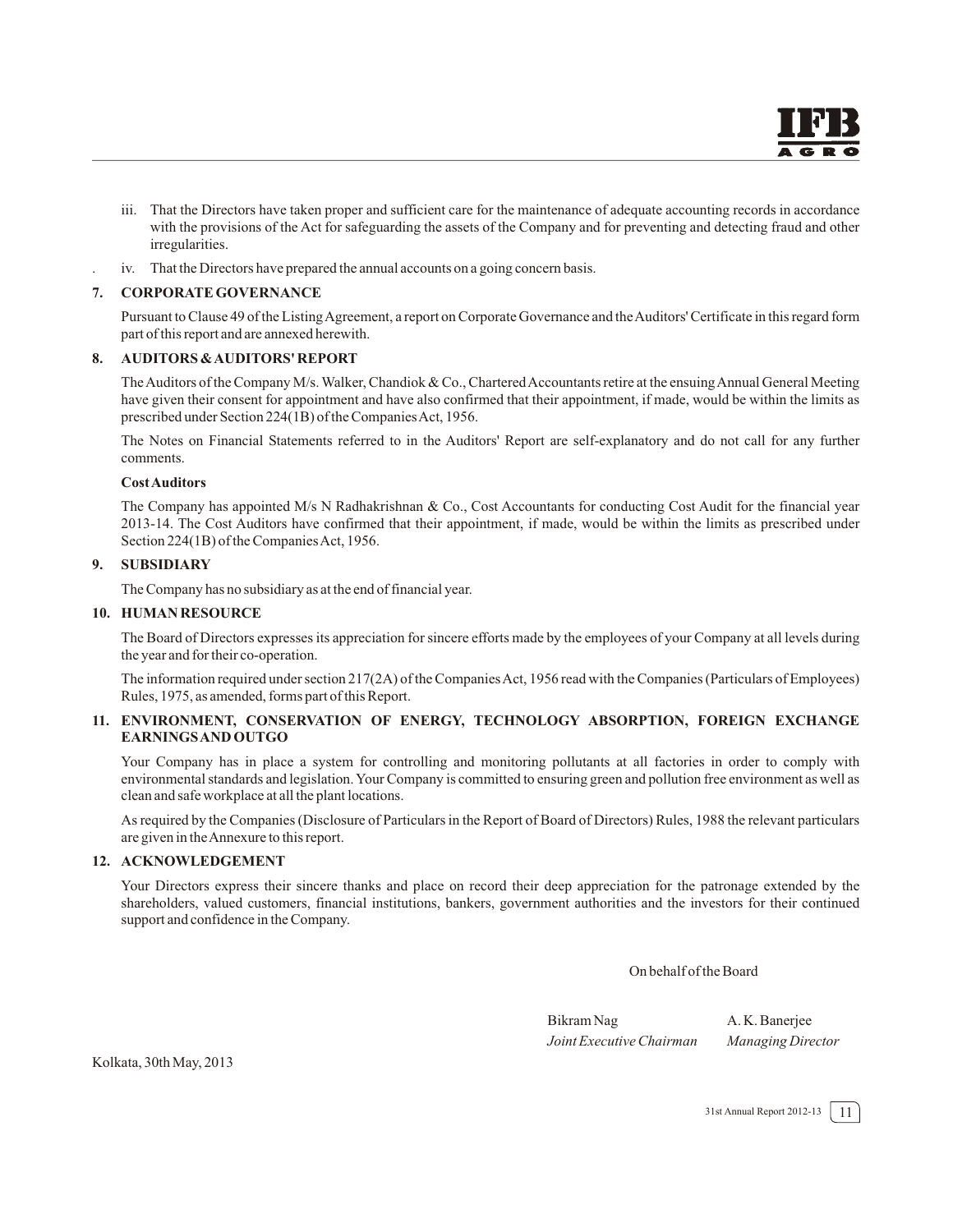#### **Annexure I to the directors' report**

#### **Information as per section 217(2A) of the Companies Act, 1956, read with the Companies (Particulars of employees) rules 1975, and forming part of the directors' report for the year ended March 31, 2013**

| <b>Employee Name</b> | <b>Designation</b>   | <b>Qualification</b>                                    | Age | Joining<br>Date | <b>Experience</b><br>(Years) | <b>Gross</b><br>remuneration<br>(Rs) | <b>Previous Employement -</b><br><b>Designation</b> |
|----------------------|----------------------|---------------------------------------------------------|-----|-----------------|------------------------------|--------------------------------------|-----------------------------------------------------|
| Arup Kumar Banerjee  | Managing<br>Director | $B_{\cdot}Com(H)$ ,<br>Diploma in<br>General Management | 61  | 28.07.2001      | 39                           | 136,54,877                           | IFB Industries $Ltd -$<br><b>GM</b> Commercial      |

Note :

Remuneration includes basic salary, allowances, taxable value of perquisites and commission as per Income Tax Rules and Company's contribution to Provident Fund and Superannuation Fund. The term remuneration has the meaning assigned to it in the Explanation to section 198 of the Companies Act, 1956.

None of the employees are related to any of the directors of the Company.

None of the employees own more than 2% of the outstanding shares of the Company as on March 31, 2013.

The nature of employment is contractual in the above case.

On behalf of the Board

Bikram Nag A. K. Banerjee<br>
Joint Executive Chairman Managing Director

Kolkata, 30th May, 2013 *Joint Executive Chairman Managing Director*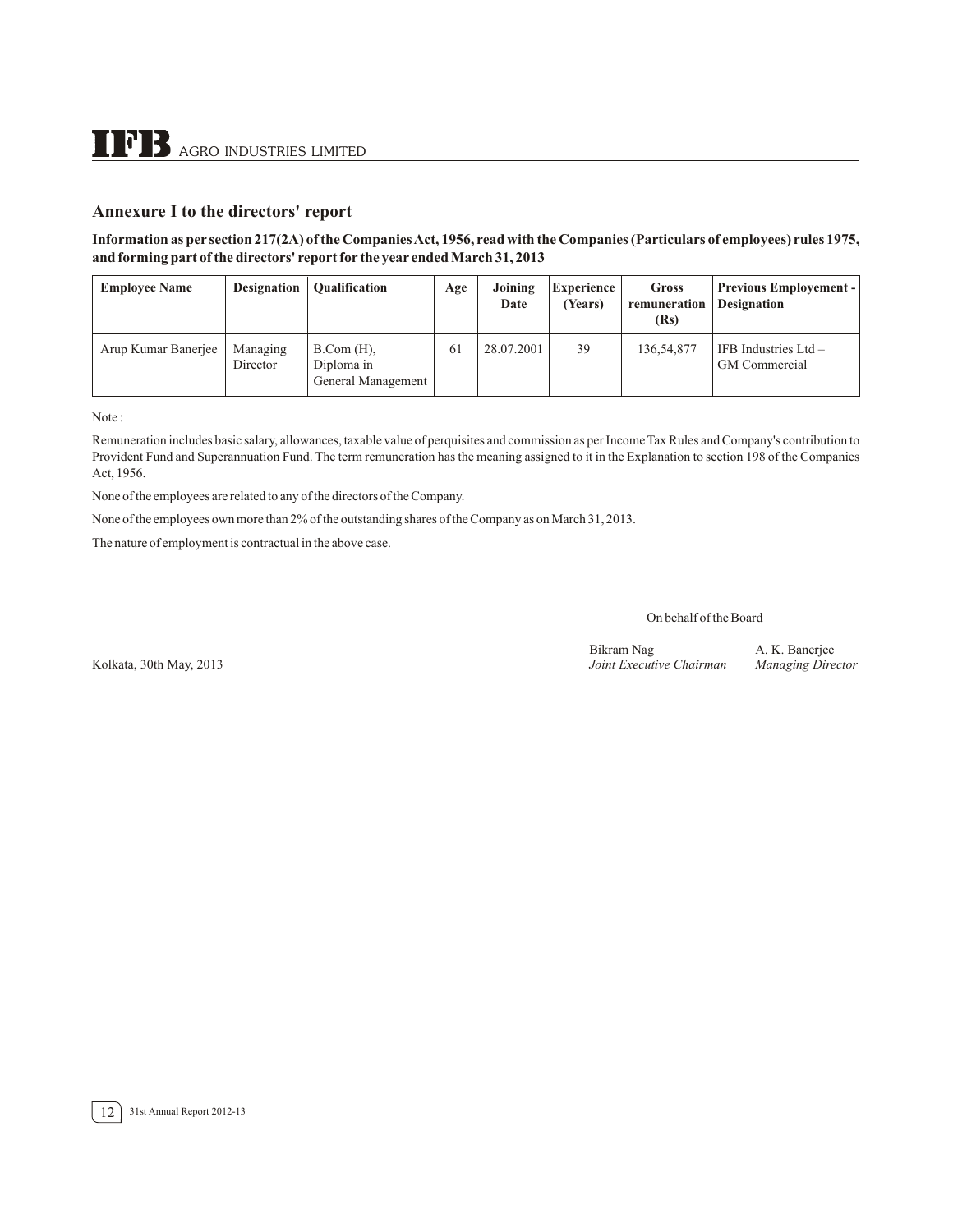#### **Annexure II to Directors' Report**

#### **STATEMENT PURSUANT TO SECTION 217(1)(e) OF THE COMPANIES ACT, 1956 READ WITH COMPANIES (DISCLOSURE OF PARTICULARS IN THE REPORT OF BOARD OF DIRECTORS) RULES, 1988.**

#### **[A] CONSERVATION OF ENERGY**

- **a)** Energy conservation measures taken:
	- 1. Successfully continued Very High Gravity (VHG) Fermentation process using special yeast strain in the distillery. This has led to further reduction in electricity cost (5.0%), reduction in steam consumption by 3.7%, reduction in fuel consumption by 6.9% and water conservations (8% additional reduction in water usage) compared to last year.
	- 2. Incorporation variable frequency drives (VFD) controls for liquefied grain slurry transfer, which has resulted into 28% savings in slurry pumping energy cost.
	- 3. Further upgradation of multistage turbines has helped in additional power generation by 2000 KWH per day. Distillery has recorded 4562530KWH of incidental power generation (50.46% of total power requirement) versus last year's figure of 3951020KWH. Contribution of incidental power has been improved to 0.196KWH per BL of finished product, against achieved figure of 0.17KWH per BL last year.
	- 4. Optimizing the generation of Biogas using grain based effluent derived out of VHG fermentation for ultimate savings in fuel consumption.
	- 5. Part replacement of SON lamps with LED lamps, and installation of 'high mast' lighting system has imparted much desired energy savings.
	- 6. Installation of high efficient decanter centrifuge machine of 20MT capacity with VFD which has contributed positively in production of by product consuming less energy.
	- 7. Continuous upgradation of power bank capacitor mechanism has resulted into further improvement of power factor from  $0.98(10-11)$ ,  $0.9825(11-12)$  and  $0.9852(12-13)$  for the distillery division.
	- 8. Installation of improved version of biogas burner system for the second boiler, thereby maximum utilization of biogas as fuel. Total biogas utilization was recorded at 4299089 NM<sup>3</sup> against last year's figure of 2424866NM3 imparting significant savings in fuel cost.

#### **b) Additional investment proposals, if any, being implemented for further reduction of Energy Consumption:**

- 1. Incorporation of floating balls of suitable MOC, for covering hot water surfaces to avoid heat loss and ultimate steam/ fuel savings.
- 2. Continuation of replacing of street lights inside factory premises with new generation CFL/ LED lamps, and' high mast' lighting poles.
- 3. Insulation of thick slop effluent line and holding tank, to reduce direct steam consumption to maintain temperature of thick slop during decanter operation.
- 4. Incorporation of new high pressure boilers and matching turbine facility to achieve 95% power free situation for the distillery.
- **c) Impact of measures of (a) & (b) above for reduction of energy consumption and consequent impact on cost of production of goods:**

The impact of above measures undertaken for reduction of energy consumption through the optimization of production process is Rs 4.0 crores annually (approximately).

#### **[B] TECHNOLOGY ABSORPTION**

**a) Efforts made in technology absorption as per Form B**

#### **1. Research & Development (R&D)**

- 1.1 Inhouse R&D has successfully tested special enzymes and put to current process of liquefaction (SLT Process) and fermentation process, thereby enhancing conversion efficiencies and yield.
- 1.2 The R & D Department has successfully conducted laboratory and pilot trials cold liquefaction process. The same will be transmitted to plant scale, with priority to effectively use of waste grain particles for better value realization of the waste.
- 1.3 The inhouse engineering team has made several innovative steps to modify boiler fuel burning process, with a) modification of Air Spreader Nozzle of fuel feeder, b) Proper Sloping of Fuel feeding path through which proper burning has been achieved and more than 2% w/w saving on unburnt fuel account has been established.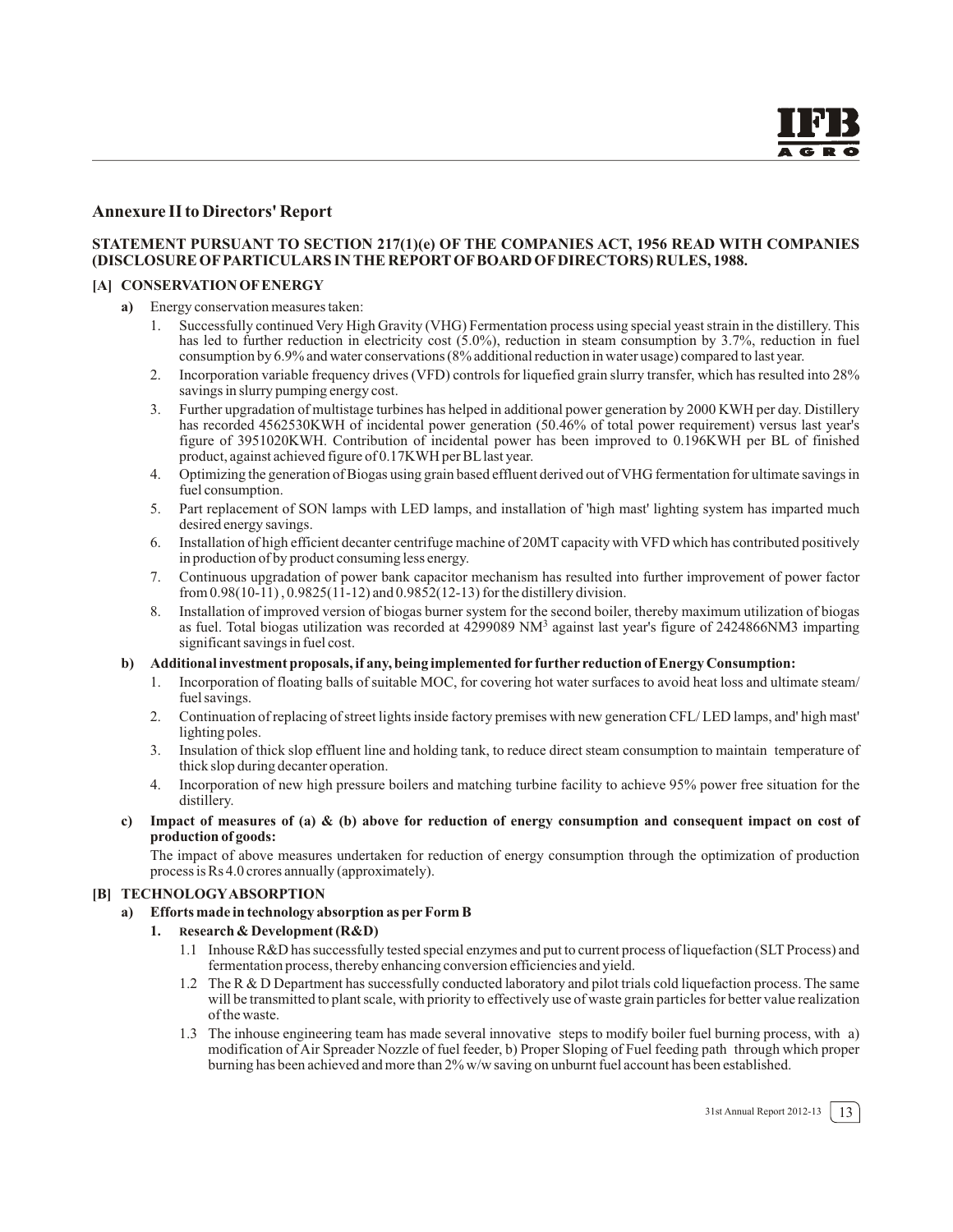#### **2. Benefits derived as a result of R&D:**

- 2.1 Improved efficiency and yield irrespective of grain quality.
- 2.2 Better product quality and market acceptability.
- 2.3 Cost saving.
- 2.4 Generation of wealth utilizing various plant wastes.
- 2.5 Reduction in fuel cost.

#### **3. Projects under Implementation to Improve Productivity, Water Conservation, Environmental Protection & Safety:**

- 3.1 Waste heat recovery and energy savings using plate heat exchangers and floating balls.
- 3.2 Usage of River water for preservation of ground water.
- 3.3 Generation of captive power to achieve power free situation for the distillery.
- 3.4 Higher productivity through very high gravity fermentation and low energy consuming grain processing technologies.
- 3.5 DWGS/DDGS production for optimum by product recovery.
- 4. Expenditure on R&D:
	- 4.1 Capital : Rs Nil
	- 4.2 Recurring : Rs 20 lakhs
	- 4.3 Total : Rs 20 lakhs

#### **Technology Absorption, Adaptation & Innovation**

- 1. Efforts:
	- (a) Adoption of genetically modified high yielding imported yeast strain to support high gravity fermentation.
	- (b) Modifications of M/s Thermax make bag filter system to successfully mitigate air pollution requirement of boiler chimney stack.
	- (c) Modifications of M/s Macwbre make pneumatic ash conveying and storage silo system, for total control of air pollution against boiler ash generation.
	- (d) Introduction of new generation genetically modified cold process support enzymes of bacterial origin for cost effective conversion of the grain starch to alcohol.
- 2. Benefits:
	- (a) Improvement in fermentation & Distillation efficiencies and overall yield.
	- (b) Reduction in conversion cost in respect to chemical consumption.
	- (c) Improved quality, productivity and yield in grain distillery operation.
	- (d) Better utilization and development of value added by-products.
	- (e) Lowering of steam and water consumption through very high gravity fermentation technique.
	- (f) Ground Water conservation.
	- (g) Better fuel burning efficiencies in Boiler.

#### **[C] FOREIGN EXCHANGE EARNINGS AND OUTGO:**

#### **1. Total Foreign Exchange earned and used:** (Rs.in lacs)

|    |                                                                   | 31.03.2013 | 31.03.2012 |
|----|-------------------------------------------------------------------|------------|------------|
| a) | Foreign Exchange Earnings (FOB value)<br>Exports (FOB Value)<br>- | 4,892.61   | 3454.03    |
| b) | Foreign Exchange Outgo:                                           |            |            |
|    | Raw Materials                                                     | 175.31     | 112.60     |
|    | Capital equipment, & Spare Parts                                  | 24.92      | 194.28     |
|    | Travelling<br>$\overline{\phantom{0}}$                            | 22.61      | 4.32       |
|    |                                                                   | 222.84     | 311.20     |

On behalf of the Board

| Kolkata, 30th May, 2013 | Bikram Nag<br>Joint Executive Chairman | A. K. Banerjee<br><b>Managing Director</b> |
|-------------------------|----------------------------------------|--------------------------------------------|
|                         |                                        |                                            |

#### 14 31st Annual Report 2012-13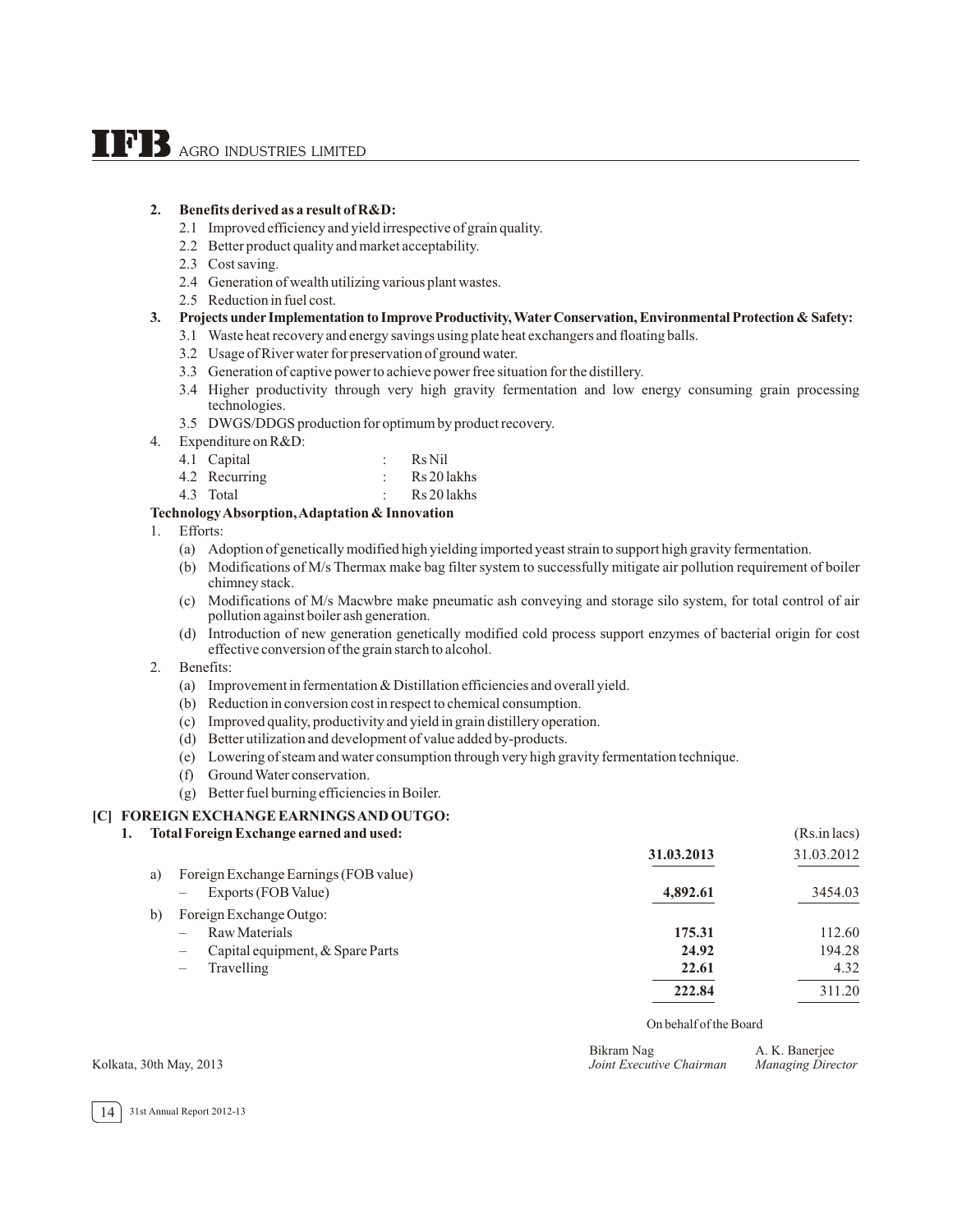## **Annexure III to Directors' Report**

# **Report on Corporate Governance**

(Pursuant to Clause 49 of Listing Agreement)

#### 1) **Company's philosophy on code of Governance**

The Company's philosophy on Corporate Governance envisages attainment of the highest levels of transparency, empowerment, accountability, motivation in all operations and all interactions with its shareholders, investors, lenders, employees and customers.

The Company believes that all its operations and actions must serve the underlying goal of enhancing overall shareholder value, over a sustained period of time.

#### 2) **Board of Directors**

A) The composition of the Board of Directors as at 31st March 2013 is as follows:

|         |                                             |                                  | Number of other* |                         |  |
|---------|---------------------------------------------|----------------------------------|------------------|-------------------------|--|
| S1. No. | Name of Director                            | Category                         | Directorship     | Committee<br>Membership |  |
| 1.      | Mr Bijon Nag (Chairman)                     | Non-Executive                    |                  |                         |  |
| 2.      | Mr Bikram Nag<br>(Joint Executive Chairman) | <b>Executive Director</b>        | 3                |                         |  |
| 3.      | Mr Arup Kumar Banerjee                      | <b>Managing Director</b>         |                  |                         |  |
| 4.      | Mr Nandan Bhattacharya                      | Non-Executive $&$<br>Independent | $\overline{2}$   | 1                       |  |
| 5.      | Mr Amitabha Kumar Nag                       | Non-Executive                    |                  |                         |  |
| 6.      | Mr Hari Ram Agarwal                         | Non-Executive $&$<br>Independent |                  | 2                       |  |
| 7.      | Mr Manoj Kumar Vijay                        | Non-Executive $&$<br>Independent |                  |                         |  |
| 8.      | Mr Sudip Kumar Mukherji                     | Non-Executive $&$<br>Independent |                  |                         |  |

\*Number includes only public limited companies.

#### B) *Composition of the Board of Directors:*

The Board comprises of four Independent Directors.

No Director is a member of more than ten Committees or Chairman of more than five Committees across all companies in which they are Directors.

#### C) **Meetings held in the financial year 2012-2013 and attendance of Directors**

The Board meets at least once in a quarter in order to consider amongst other business, the quarterly performance of the Company and its financial results. The gap between any two meetings does not exceed 4 months.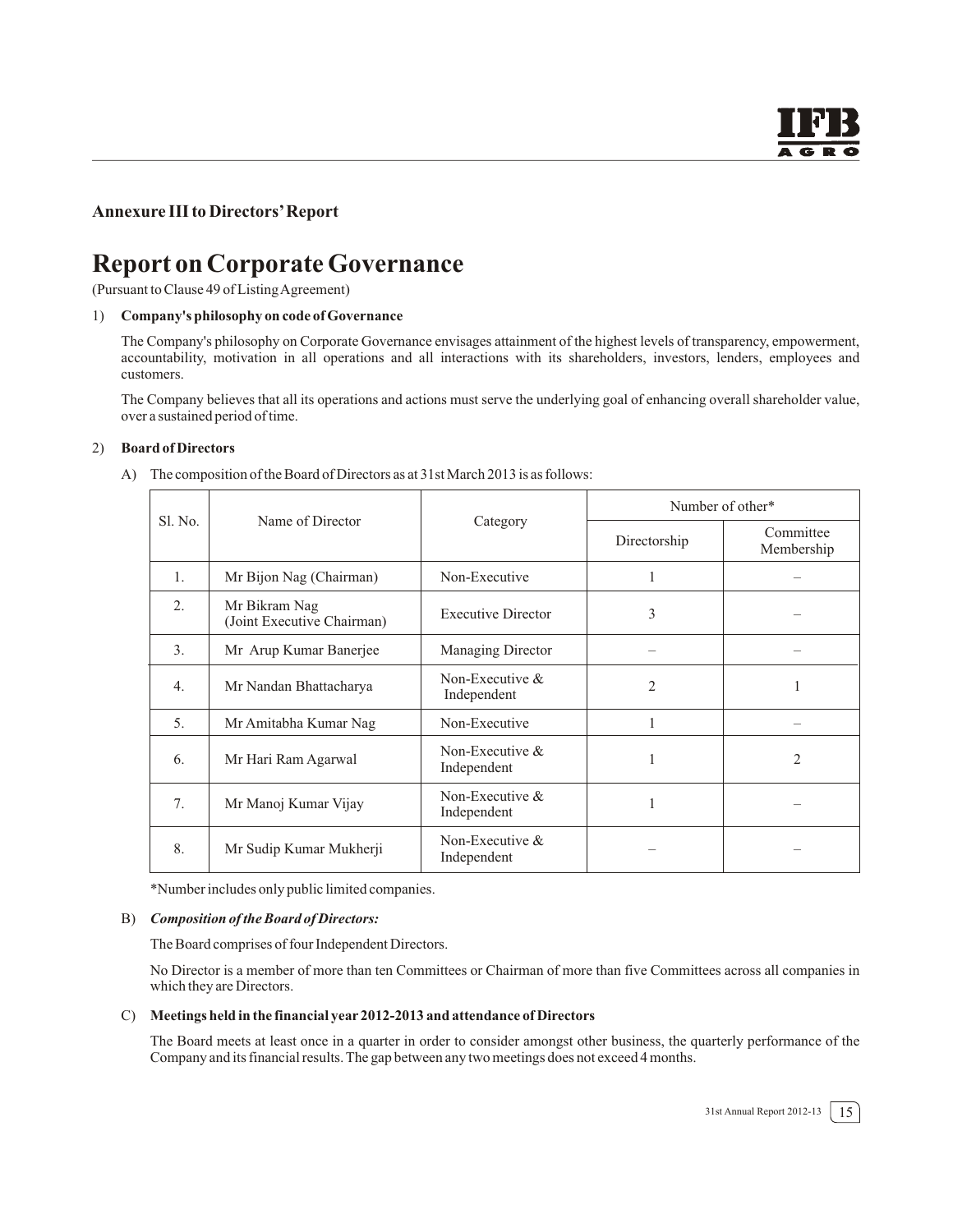The Company held six Board Meetings in the year 2012-13 that is on 29th May 2012, 30th July 2012, 31st October 2012, 7th January 2013, 29th January 2013 and 22nd February 2013. The attendance of each Director at these meetings was as follows:

| Sl. No. | Name of the Director     | No. of Board Meeting<br>attended | Attendance at the<br>last AGM |
|---------|--------------------------|----------------------------------|-------------------------------|
|         | Mr. Bijon Nag (Chairman) |                                  | Present                       |
|         | Mr. Bikram Nag           |                                  | Not present                   |
|         | Mr. Arup Kumar Banerjee  | 6                                | Present                       |
| Λ       | Mr. Nandan Bhattacharya  | 6                                | Present                       |
|         | Mr. Amitabha Kumar Nag   | 6                                | Present                       |
| 6       | Mr. Hari Ram Agarwal     |                                  | Present                       |
|         | Mr. Manoj Kumar Vijay    |                                  | Present                       |
|         | Mr. Sudip Kumar Mukherji | O                                | Present                       |

#### 3) **Audit Committee**

Composition of Audit Committee and attendance of each Director during the meetings held in the financial year 2012-13 :

| Sl. No. | Name of Members of the Audit Committee | No. of meeting attended |
|---------|----------------------------------------|-------------------------|
|         | Mr. Nandan Bhattacharya                |                         |
|         | Mr. Amitabha Kumar Nag                 |                         |
|         | Mr. Hari Ram Agarwal                   |                         |
|         | Mr. Sudip Kumar Mukherji               |                         |

Mr. Rahul Choudhary, Company Secretary acts as Secretary to the Committee. During the year 2012-13, the Committee met four times viz. 29th May 2012, 30th July 2012, 31st October 2012 and 29th January 2013.

Mr. Nandan Bhattacharya acts as Chairman of the Committee.

Brief description of the terms of reference to the Audit Committee:-

- i) Overview of Company's Financial Reporting process & disclosure of its Financial Information to ensure that Financial Statements reflect true and fair position and that sufficient and credible information is disclosed.
- ii) Recommending the appointment, re-appointment of and removal of external auditor, fixation of audit fees and approval for payment of other services.
- iii) Reviewing with the management, (a) cost records, (b) performance of the Statutory & Internal auditors and (iii) adequacy of Internal Control System.
- iv) Reviewing the adequacy of internal audit functions.
- v) To review the un-audited quarterly/half yearly and annual financial statements before submission to the Board, focusing on
	- $\bullet$ Any changes in accounting policies and practices.
	- $\bullet$ Major accounting entries based on exercise of judgment by management.
	- $\bullet$ Qualifications in draft Audit Report
	- $\bullet$ Disclosure of related party transactions.
	- $\bullet$ Significant adjustments arising out of audit.
	- $\bullet$ The Going Concern assumption.
	- -Compliance with Accounting Standards.
	- $\bullet$  Matters required to be included in Directors' Responsibility Statement to be included in the Board's report as per section 217(2AA) of the Companies Act, 1956.
	- $\bullet$ Compliance with Stock Exchange and legal requirements concerning financial statements.
- vi) Reviewing the Company's financial and risk management policies.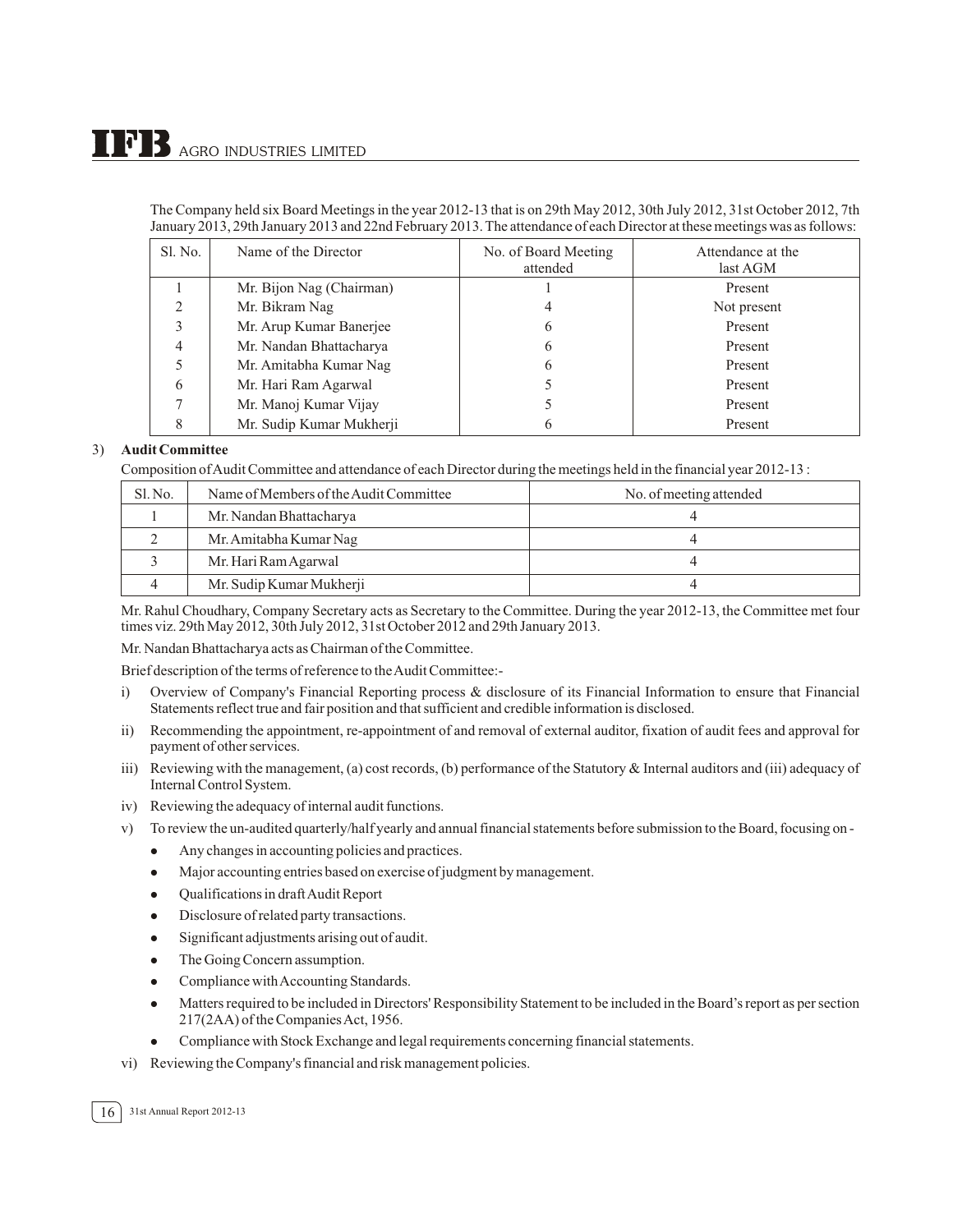#### **4) Remuneration Committee**:

Brief description and terms of reference:- Remuneration Committee of the Board, recommends to the Board, the compensation terms of Executive and Whole-time Directors.

Composition of Remuneration Committee:

| Sl. No. | Name of Members of the Remuneration Committee | Member/Chairman |
|---------|-----------------------------------------------|-----------------|
|         | Mr. Nandan Bhattacharya                       | Chairman        |
|         | Mr. Amitabha Kumar Nag                        | Member          |
|         | Mr. Manoj Kumar Vijay                         | Member          |
|         | Mr. Hari Ram Agarwal                          | Member          |

The Committee has reviewed and recommended the remuneration package for Executive and Managing Director including annual increments, pension rights, compensation payments, if any. One meeting was held during the year.

Remuneration Policy : The Company's remuneration policy is market driven and takes into account the competitive circumstances so as to attract and retain quality talent.

| Remuneration/Commission paid to Directors during the financial year 2012-13 : | (In Rupees) |
|-------------------------------------------------------------------------------|-------------|
|-------------------------------------------------------------------------------|-------------|

|                         | <b>Sitting Fees</b>     |                    |                           |                                        |                           |                          |          |  |
|-------------------------|-------------------------|--------------------|---------------------------|----------------------------------------|---------------------------|--------------------------|----------|--|
| Name of Director        | <b>Board</b><br>Meeting | Audit<br>Committee | Remuneration<br>Committee | Shareholders<br>Grievance<br>Committee | Salary $&$<br>Perquisites | Guarantee<br>Commission  | Total    |  |
| Mr. Bijon Nag           | 5000                    | -                  |                           |                                        | -                         | 1920002                  | 1925002  |  |
| Mr. Nandan Bhattacharya | 30000                   | 20000              | 1000                      | 1000                                   | -                         | $\overline{\phantom{0}}$ | 52000    |  |
| Mr. Amitabha Kumar Nag  | 30000                   | 20000              | 1000                      | 1000                                   | $\overline{\phantom{0}}$  | —                        | 52000    |  |
| Mr Hari Ram Agarwal     | 25000                   | 20000              | 1000                      | $\overline{\phantom{0}}$               | $\overline{\phantom{0}}$  | $\overline{\phantom{m}}$ | 46000    |  |
| Mr Manoj Kumar Vijay    | 25000                   | -                  | 1000                      | 1000                                   | -                         | $\overline{\phantom{0}}$ | 27000    |  |
| Mr Sudip Kumar Mukherji | 30000                   | 20000              |                           | $\overline{\phantom{0}}$               | -                         | -                        | 50000    |  |
| Mr. Bikram Nag          |                         |                    |                           |                                        | 5428267                   | -                        | 5428267  |  |
| Mr. Arup Kumar Banerjee |                         | —                  |                           |                                        | 13654877                  | $\overline{\phantom{0}}$ | 13654877 |  |

#### 5) **Shareholders/Investors Grievance Committee :**

#### **The Shareholders/Investors Grievance Committee comprises of the following members:**

| S1. No. | Name of the Director    | Member/Chairman |  |
|---------|-------------------------|-----------------|--|
|         | Mr. Nandan Bhattacharya | Chairman        |  |
|         | Mr. Amitabha Kumar Nag  | Member          |  |
|         | Mr. Manoj Kumar Vijay   | Member          |  |

In view of compulsory trading of shares in Demat form and consequent lowering of volume of physical transfers there were very few complaints which were sufficiently addressed to at the level of the Compliance Officer and CB Management Services (P) Ltd., the Registrar & Transfer Agent of the Company for shares both in physical and demat modes. One meeting was convened during the year.

 $\left($ 

No. of shareholders complaints received so far & resolved – 3 No. of complaints not solved to the satisfaction of shareholders – Nil

*Name, Designation & Address of the Compliance Officer:*

#### **Mr. Rahul Choudhary**

Company Secretary

#### **IFB Agro Industries Limited**

Plot No- IND 5, Sector-1, East Kolkata Township, Kolkata-700 107 Tel: 033 39849627 • Fax: 033 24421003 E-Mail: complianceifbagro@ifbglobal.com

No. of pending complaints – Nil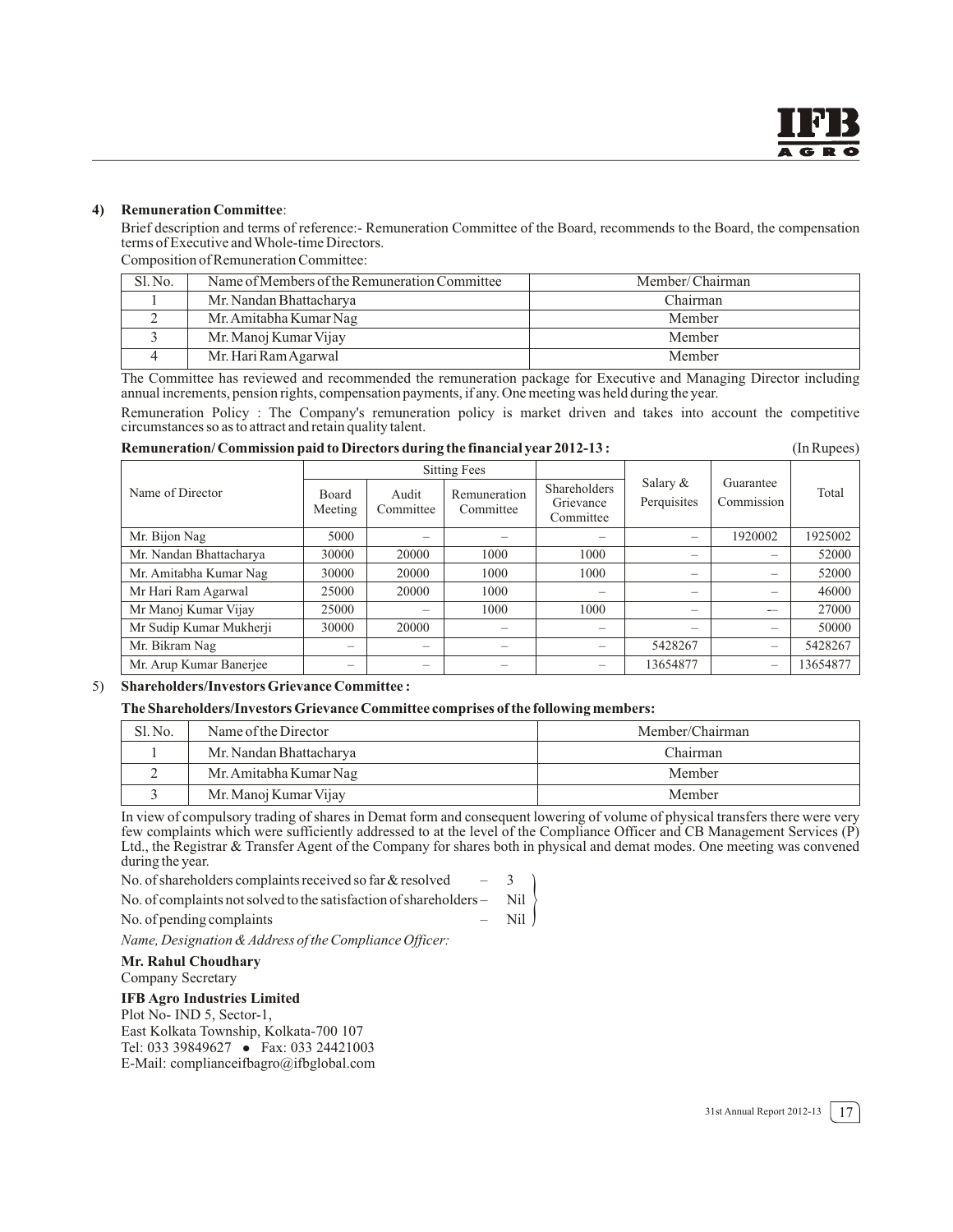#### 6) **Code of Conduct for Board members and Senior Management**:

The Board of Directors has laid down the code of conduct for all the Board members and members of the Senior Management of the Company.All the Board members and Senior Management personnel have affirmed compliance with the code of conduct. The Code of Conduct is available on the website of the company.

#### 7) **General Body Meetings:**

a. Location & time where last 3 AGMs and one EGM were held:

| For the year       | Date      | Venue of the AGM / EGM                                                                                                 | Time        |
|--------------------|-----------|------------------------------------------------------------------------------------------------------------------------|-------------|
| <b>EGM</b>         | 6.2.2013  | Eastern Zonal Cultural Centre, Bidhannagar,<br>1A-290, Sector-III, Salt Lake, Kolkata - 700 091                        | 10.00 A.M.  |
| 2011-12 (30th AGM) | 30.7.2012 | Ecohub Conclave Club, Eco Space (IT Park),<br>Plot No 2F/11, New Town, Rajarhat,<br>North 24-Parganas, Kolkata 700 156 | 10.30 A.M.  |
| 2010-11 (29th AGM) | 28.7.2011 | Eastern Zonal Cultural Centre<br>Bidhannagar, 1A-290, Sector-III,<br>Salt Lake, Kolkata - 700 091                      | $3.00$ P.M. |
| 2009-10 (28th AGM) | 31.7.2010 | Eastern Zonal Cultural Centre, Bidhannagar,<br>1A-290, Sector-III, Salt Lake, Kolkata - 700 091                        | 10.00 A.M   |

b. Whether any special resolution passed in the previous 3 AGMs : Yes

| $\rm c$ . | Whether any special resolution during last year: |        |
|-----------|--------------------------------------------------|--------|
|           | Passed through postal ballot                     | - No   |
|           | Details of voting pattern                        | : N.A. |
|           | Person who conducted the postal ballot exercise  | : N.A. |
|           |                                                  |        |

- d. Whether any special resolution is proposed to be conducted through postal ballot: No
- e. Procedure for postal ballot: Your Company will comply with the requirements of postal ballot as and when such matter arises requiring approval of the shareholders by such process under the Companies (Passing of Postal Ballot) Rules, 2001.

#### **8) Disclosure:**

a. Disclosure on materially significant related party transactions that may have potential conflict with the interest of the Company at large:

None of the transactions with any of the related parties were in conflict with interests of the Company. Transactions with the related parties are disclosed in Note No. 32 "Notes to Financial Statements" annexed to the Financial Statements for the year.

- b. Details of non-compliance by the Company, penalties, and strictures imposed on the Company by the Stock Exchanges, SEBI or any statutory authorities on any matter related to capital markets during the last 3 years : *None.*
- c. The financial statements for the year 2012-13 have been prepared in accordance with the applicable accounting standards prescribed by The Institute of Chartered Accountants of India and there are no deviations.
- d. Public, Rights and other Issues : Preferential Allotment made for 9,98,000 Equity shares.
- e. The Board has noted and reviewed the Compliance Reports of all laws applicable to the Company, which were placed before each of its meeting held during the year.
- f. Though there is no formal Whistle Blower Policy, the Company takes cognizance of complaints made and suggestions given by the employees and others. Even anonymous complaints are looked into and whenever necessary, suitable corrective steps are taken. No employee of the Company has been denied access to the Audit Committee of the Board of Directors of the Company.
- g. The Company has periodical review and reporting to the Board of Directors of risk assessment by senior executives with a view to minimise risk.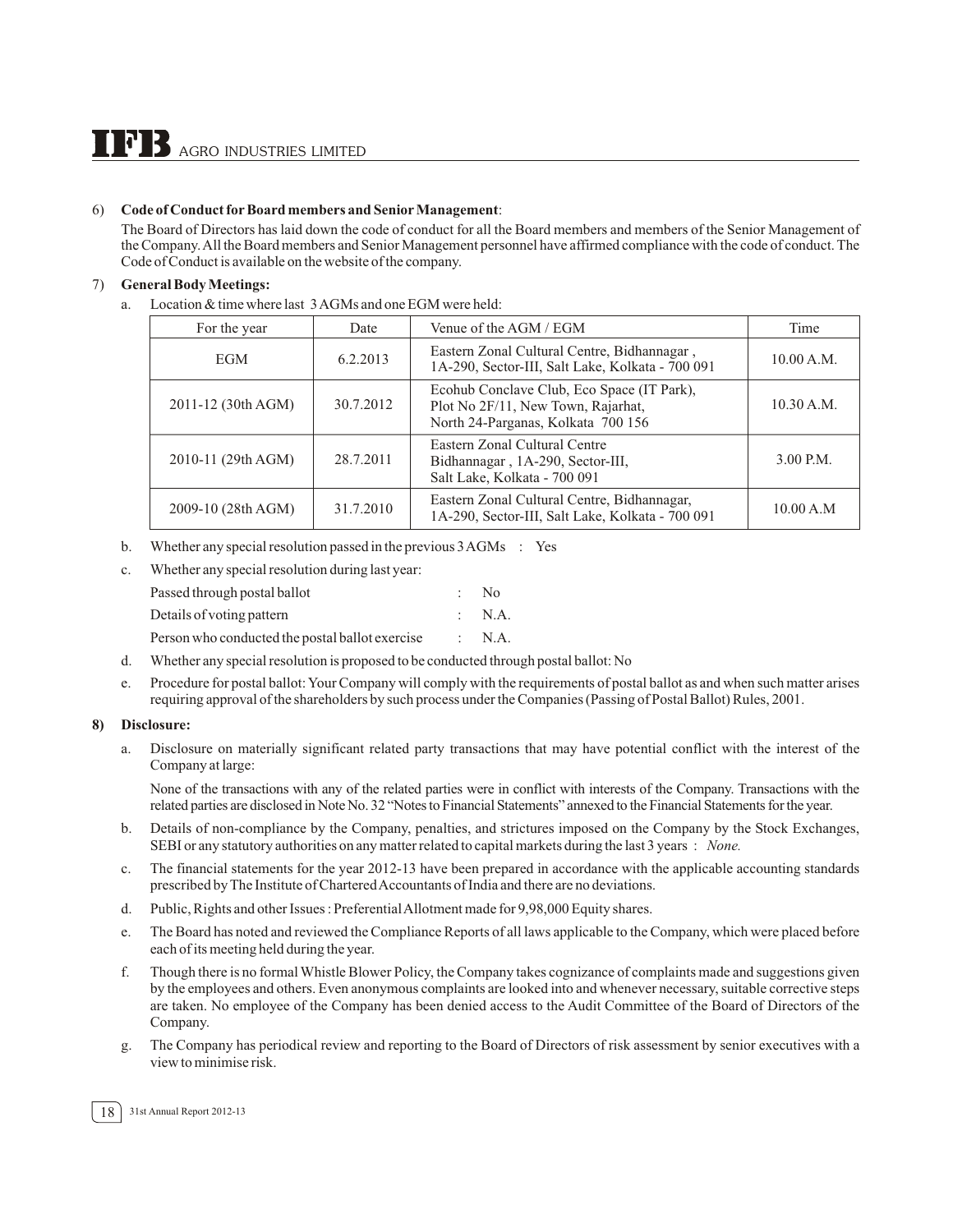h. Secretarial Audit

A Qualified Practicing Company Secretary carried out Secretarial Audit during the year on quarterly basis to reconcile the total admitted capital with National Securities Depository Limited (NSDL) and Central Depository Services (India) Limited (CDSL) and the total issued and listed capital. The secretarial Audit Report confirms that the Total Paid up Capital is in agreement with the total No. of Shares in physical form and the total number of Dematerialized shares held with NSDL and CDSL.

#### 9) **Means of communication**:

The quarterly and half yearly results of the Company are forthwith communicated to the stakeholders with whom the Company has listing agreements as soon as the results are approved and taken on record by the Board of Directors of the Company. Further, the results are generally published in leading newspapers such as Business Standard (English) and Sambad Pratidin/Ekdin (Bengali). No presentation was made to the institutional investors or analysts during the year.

The quarterly, half-yearly and annual financial results and Official News releases are posted in respective Stock Exchange websites and on the web site of the Company.

#### 10) **General Shareholder information:**

- i) ThirtyfirstAnnual General Meeting
	- Date : 26th July, 2013
	- Time : 12 Noon
	- Venue : Ecohub, Ecospace (Business Park), Ambuja Reality, Plot No. 2F/11, New Town, Rajarhat, North 24 Parganas, Kolkata - 700 156.
- ii) Financial year Year 2012-2013. Following are its highlights:

| Event                                    | Date when approved by the Board for publication |  |
|------------------------------------------|-------------------------------------------------|--|
| First Ouarter Results - ended 30.6.2012  | 30th July 2012                                  |  |
| Half Yearly Results - ended 30.9.2012    | 31st October 2012                               |  |
| Third Quarter Results - ended 31.12.2012 | 29th January 2013                               |  |
| Final Audited Results - ended 31.3.2013  | 30th May 2013                                   |  |

- iii) Book Closure date 19th July, 2013 to 26th July, 2013 (both days inclusive)
- iv) Dividend payment date  $-$  Not Applicable.
- v) Profile of Directors retiring on rotation: Enclosed separately
- vi) Listing on Stock Exchanges:

The Company's Equity Shares are listed on Bombay Stock Exchanges Ltd. and on National Stock Exchange of India Ltd. Listing fees for the period 2012-13 have been paid to these Stock Exchanges.

#### vii) Stock Code:

|     | - The Bombay Stock Exchange Ltd                                 | $-507438$         |
|-----|-----------------------------------------------------------------|-------------------|
| $-$ | National Stock Exchange of India Ltd.                           | $-$ IFB Agro EO   |
| $-$ | - ISIN No. allowed by NSDL and CDSL<br>for shares in demat Mode | $-$ INE 076CO1018 |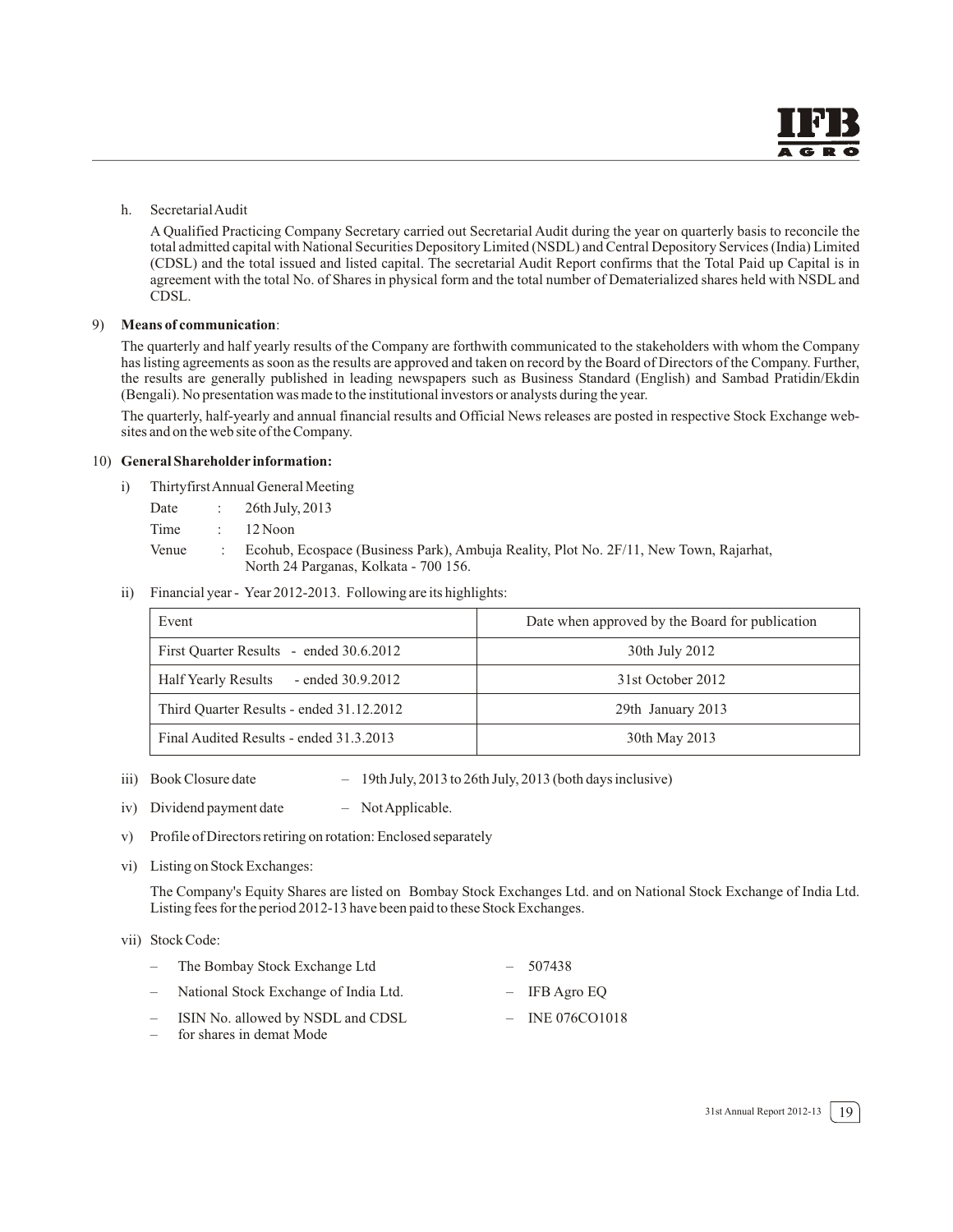# $\prod$ <sup>7</sup> B AGRO INDUSTRIES LIMITED

|  | viii) Market Price Data |
|--|-------------------------|
|--|-------------------------|

| Month            | Stock Exchange, Mumbai |             | National Stock Exchange |             |  |
|------------------|------------------------|-------------|-------------------------|-------------|--|
|                  | High (Rs.)             | Low $(Rs.)$ | High (Rs.)              | Low $(Rs.)$ |  |
| April 2012       | 219.40                 | 185.50      | 197.85                  | 188.60      |  |
| May 2012         | 197.45                 | 136.25      | 152.10                  | 152.10      |  |
| June 2012        | 146.05                 | 116.20      | 124.65                  | 116.10      |  |
| <b>July 2012</b> | 156.95                 | 119.90      | 136.90                  | 121.00      |  |
| August 2012      | 148.50                 | 121.00      | 135.95                  | 130.05      |  |
| September 2012   | 164.90                 | 128.00      | 164.90                  | 149.00      |  |
| October 2012     | 180.85                 | 142.55      | 164.40                  | 154.35      |  |
| November 2012    | 191.90                 | 156.10      | 178.10                  | 173.05      |  |
| December 2012    | 195.00                 | 151.00      | 193.90                  | 176.70      |  |
| January 2013     | 220.00                 | 177.00      | 213.55                  | 200.00      |  |
| February 2013    | 210.90                 | 163.75      | 178.95                  | 172.50      |  |
| March 2013       | 192.00                 | 134.20      | 156.00                  | 146.50      |  |

ix) Share price performance in comparison to broad based indices – BSE Sensex and NSE Nifty

| Month          | Stock Exchange, Mumbai |               | National Stock Exchange |          |  |
|----------------|------------------------|---------------|-------------------------|----------|--|
|                | Price                  | <b>Sensex</b> | Price                   | Nifty    |  |
| April 2012     | 188.05                 | 17,318.81     | 191.75                  | 5,248.15 |  |
| May 2012       | 153.70                 | 16,218.53     | 152.10                  | 4,924.25 |  |
| June 2012      | 124.15                 | 17,429.98     | 124.65                  | 5,278.90 |  |
| July 2012      | 121.95                 | 17,236.18     | 121.35                  | 5,229.00 |  |
| August 2012    | 132.85                 | 17,429.56     | 135.40                  | 5,258.50 |  |
| September 2012 | 160.00                 | 18,762.74     | 160.35                  | 5,703.30 |  |
| October 2012   | 162.25                 | 18,505.38     | 161.65                  | 5,619.70 |  |
| November 2012  | 174.65                 | 19,339.90     | 174.80                  | 5,879.85 |  |
| December 2012  | 184.25                 | 19,426.71     | 183.20                  | 5,905.10 |  |
| January 2013   | 201.45                 | 19,894.98     | 201.60                  | 6,034.75 |  |
| February 2013  | 172.25                 | 18,861.54     | 174.65                  | 5,693.05 |  |
| March 2013     | 151.45                 | 18,835.77     | 152.90                  | 5,682.55 |  |

x) Registrar & Share Transfer Agent – CB Management Services (P) Ltd.

P-22, Bondel Road, Kolkata - 700 019 Tel : (033) 40116700/22806692/22823643/22870263 Fax: (033) 4011 6739 • E-mail: rta@cbmsl.com

xi) Share Transfer System

M/s CB Management Services (P) Ltd. of P-22, Bondel Road, Kolkata - 700 019, a SEBI registered Registrar is the Registrar of the Company both in physical and dematerialised segment.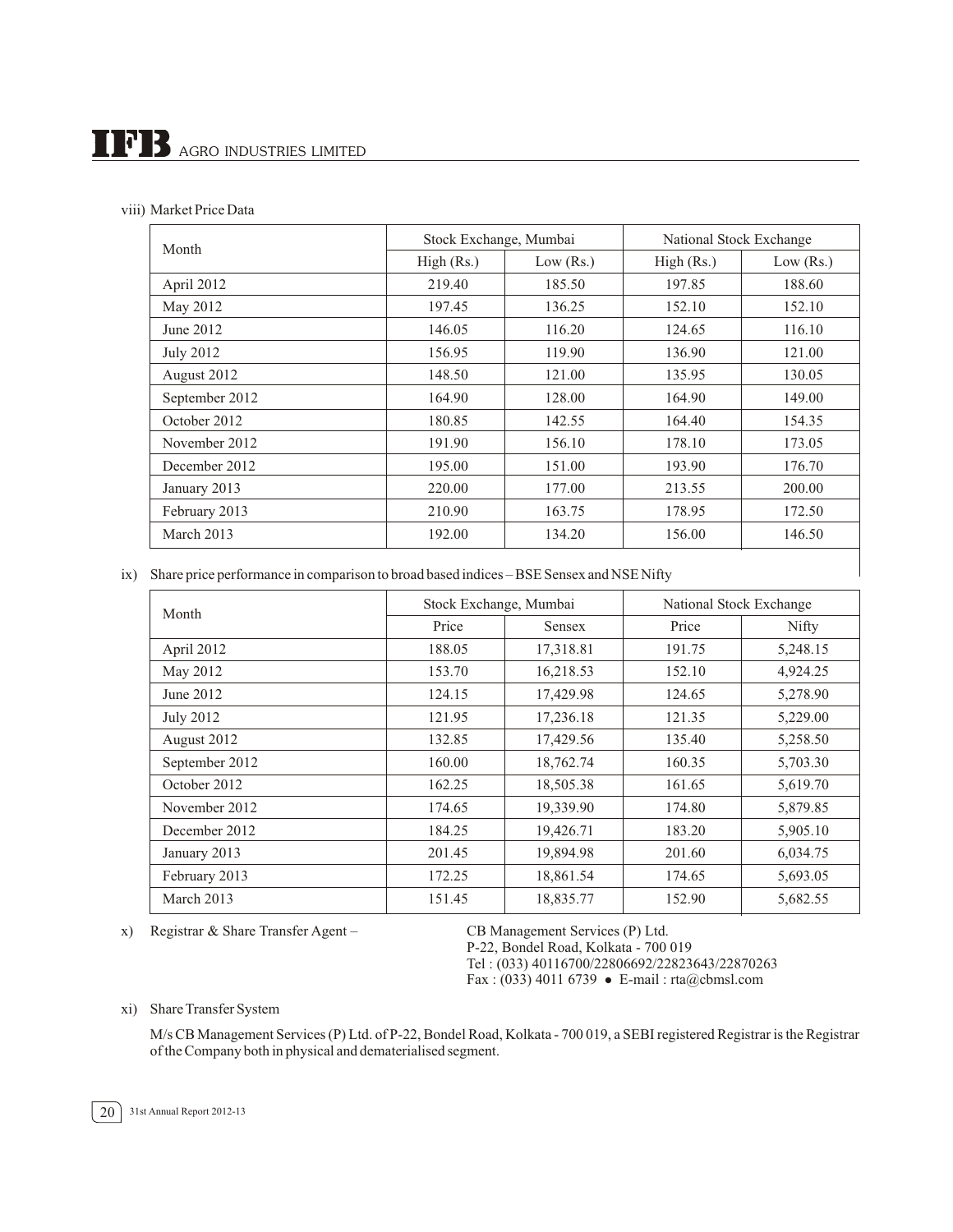Since the Company's shares can be traded only in demat mode, shareholders would be required to send their physical shares certificates, Demat Request Forms (DRF) etc. directly to the Share Transfer Agent, CB Management Services (P) Ltd. Shareholders would also have to ensure that their respective Depository Participant do not delay in sending the DRF and physical share certificates to the aforesaid Share Transfer Agents so that no Demand requests from any shareholder remains pending with the Share TransferAgent beyond a period of 30 days.

xii) Distribution of Shareholding & Shareholding Pattern:

|              | Range   |                    | $\frac{0}{0}$ |              | $\frac{0}{0}$ |
|--------------|---------|--------------------|---------------|--------------|---------------|
| From         | To      | No.of Shareholders | of total      | No.of Shares | of total      |
|              | 500     | 5773               | 93.13         | 695614       | 7.72          |
| 501          | 1000    | 230                | 3.71          | 176897       | 1.96          |
| 1001         | 2000    | 81                 | 1.30          | 116625       | 1.30          |
| 2001         | 3000    | 27                 | 0.44          | 66976        | 0.74          |
| 3001         | 4000    | 22                 | 0.35          | 78369        | 0.87          |
| 4001         | 5000    | 8                  | 0.13          | 37566        | 0.42          |
| 5001         | 10000   | 19                 | 0.31          | 136494       | 1.52          |
| 10001        | 9999999 | 39                 | 0.63          | 7696570      | 85.47         |
| <b>TOTAL</b> |         | 6199               | 100.00        | 9005111**    | 100.00        |

*(a) Distribution of Shareholding as on 31st March, 2013:*

*\*\* 998000 Equity Shares of Rs.10/- each issued at a premium of Rs.172/- was allotted to the promoters of the company on preferential allotment basis on 22.02.2013.* 

*b) Shareholding Pattern as on 31st March, 2013:*

|                                                     | <b>No. of Shares</b> | $%$ of total | % Dematerialised |
|-----------------------------------------------------|----------------------|--------------|------------------|
| <b>Indian Promoters</b>                             | 5402910              | 60.00        | 60.00            |
| Mutual Funds/UTI                                    | 9000                 | 0.10         | 0.00             |
| Banks, Financial Institutions & Insurance Companies | 95864                | 1.07         | 0.00             |
| Foreign Institutional Investors                     | 120728               | 1.34         | 1.34             |
| Private Corporate Bodies                            | 1164432              | 12.93        | 12.85            |
| Indian Public                                       | 2116757              | 23.51        | 18.86            |
| Non-Resident Indians                                | 63190                | 0.70         | 0.35             |
| <b>Clearing Members</b>                             | 31730                | 0.35         | 0.35             |
| Office of the Custodian Special Court               | 500                  | 0.00         | 0.00             |
| <b>TOTAL</b>                                        | 9005111              | 100.00       | 93.75            |

xiii) Dematerialisation of shares :

As on 31st March 2013, 93.75% (rounded off) of the Company's total shares representing 8442481 shares were held in dematerialised form and the balance 6.25% (rounded off) representing 562630 shares were held in physical form.

- xiv) Outstanding GDRs/ADRs/Warrants or any Convertible : The Company has not issued any GDRs/ADRs/ instruments, conversion date and likely impact on equity Warrants or any convertible instruments.
	-
- xv) Plant locations : Alcohol plant – Noorpur, P.S. Diamond Harbour, South 24-Parganas, West Bengal Country Spirit Bottling Plants 1) Panagarh Dist. Burdwan, West Bengal 2) Dankuni Dist. Hooghly, West Bengal Marine Product Processing plant – Kasba Industrial Estate, East Kolkata Township, Kolkata - 700 107

31st Annual Report 2012-13  $\boxed{21}$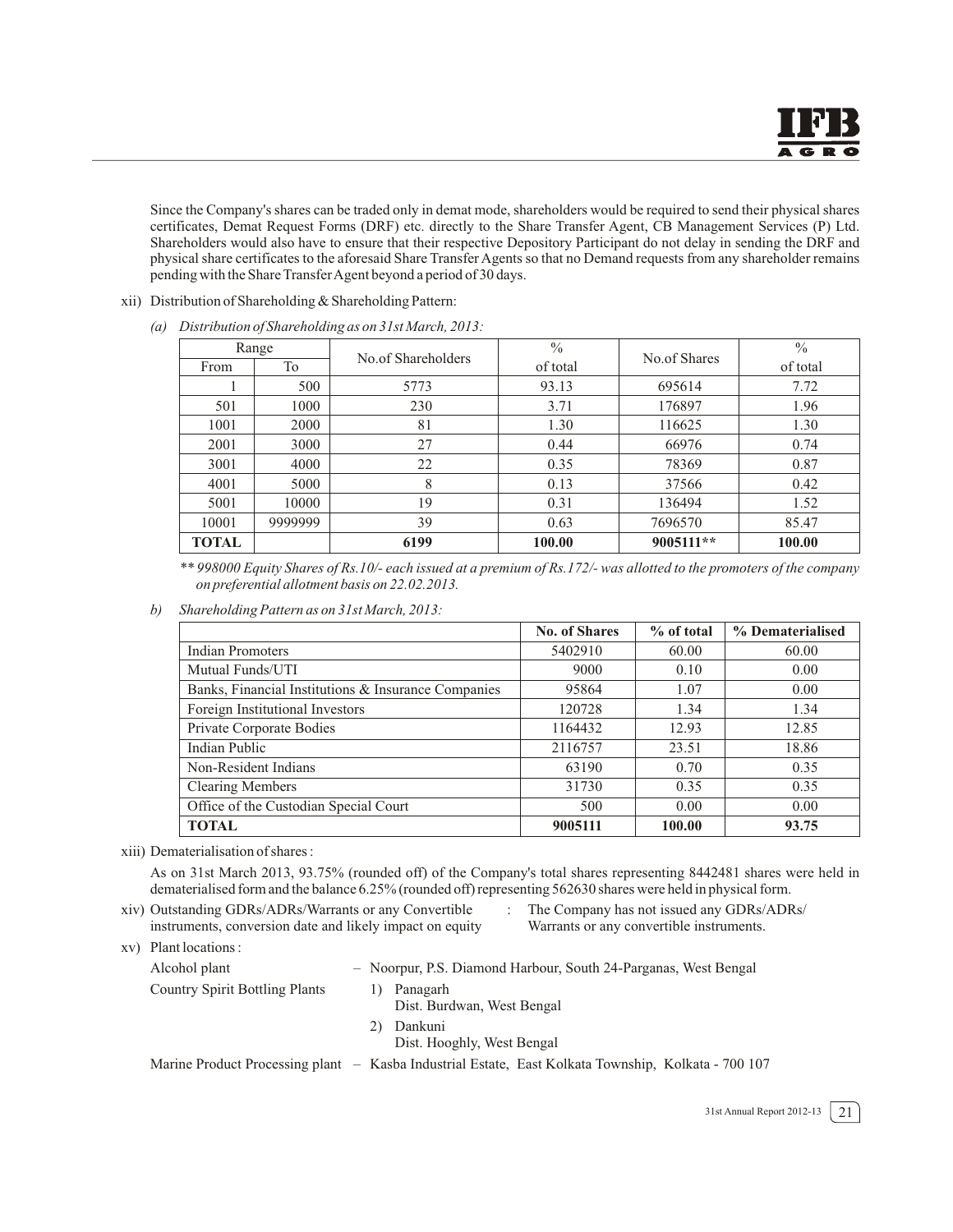xvi)Address for correspondence :

Registered office – Plot No.IND-5, Sector-1, East Kolkata Township, Kolkata - 700 107 Tel. : (033) 3984 9675 - Fax : (033) 2442 1003 - E-mail : agro@ifbglobal.com Website : www.ifbagro.in

#### **11) Adoption of non-mandatory requirements under Listing Agreement :**

*(i) The Board :-*

The Company does not pay the expenses of the Non-Executive Chairman's office incurred in the performance of his duties. The Company has not fixed the tenure of the Independent Directors on the Board.

*(ii) Remuneration Committee :-*

The details pertaining to Remuneration Committee have been provided in point no. 4 of this Report.

*(iii) Shareholders Rights :-*

The Company's quarterly and half-yearly results are published in newspapers and no individual communications are sent to the shareholders.

*(iv) Audit Qualifications*

There are no audit qualifications in the Auditor's Report on the accounts for the year 2012-13.

*(v) Others :-*

The Company has not adopted point Nos. 5, 6 and 7 *(read with Para 8F of this report)* specified in Annexure I-D to the clause 49 of the Listing Agreement.

#### *Declaration :*

As provided under Clause 49 of the Listing Agreement with the Stock Exchanges, it is hereby declared that all the Board Members and Senior Management Personnel of the Company have affirmed the compliance of Code of Conduct for the year ended 31st March, 2013.

Place : Kolkata Arup Kumar Banerjee Date : 30th May, 2013 *Managing Director*

# **Auditors' Certificateon Corporate Governance**

To the Members of **IFB Agro Industries Limited**

We have examined the compliance of the conditions of Corporate Governance by IFB Agro Industries Limited, Plot No IND - 5, Sector - 1, East Kolkata Township, Kolkata - 700 107, for the year ended 31st March, 2013 as stipulated in clause 49 of the Listing Agreement of the said Company with Stock Exchanges.

The compliance of conditions of Corporate Governances is the responsibility of the management. Our examination was limited to a review of the procedures and implementation thereof, adopted by the Company for ensuring compliance with the conditions of the Corporate Governance as stipulated in the said Clause. It is neither an audit nor an expression of opinion on the financial statements of the Company.

In our opinion and to the best of our information and according to the explanations given to us and the representations made by the Directors and the Management, we certify that the Company has complied with the conditions of Corporate Governance as stipulated in Clause 49 of the above mentioned Listing Agreement.

We further state that such compliance is neither an assurance as to the future viability of the Company nor the efficiency or effectiveness with which management has conducted the affairs of the Company.

Place : New Delhi<br>Dated : 30th May, 2013

For Walker, Chandiok & Co. *Chartered Accountants* Firm's Registration No. 001076N per Atul Seksaria Membership No 086370

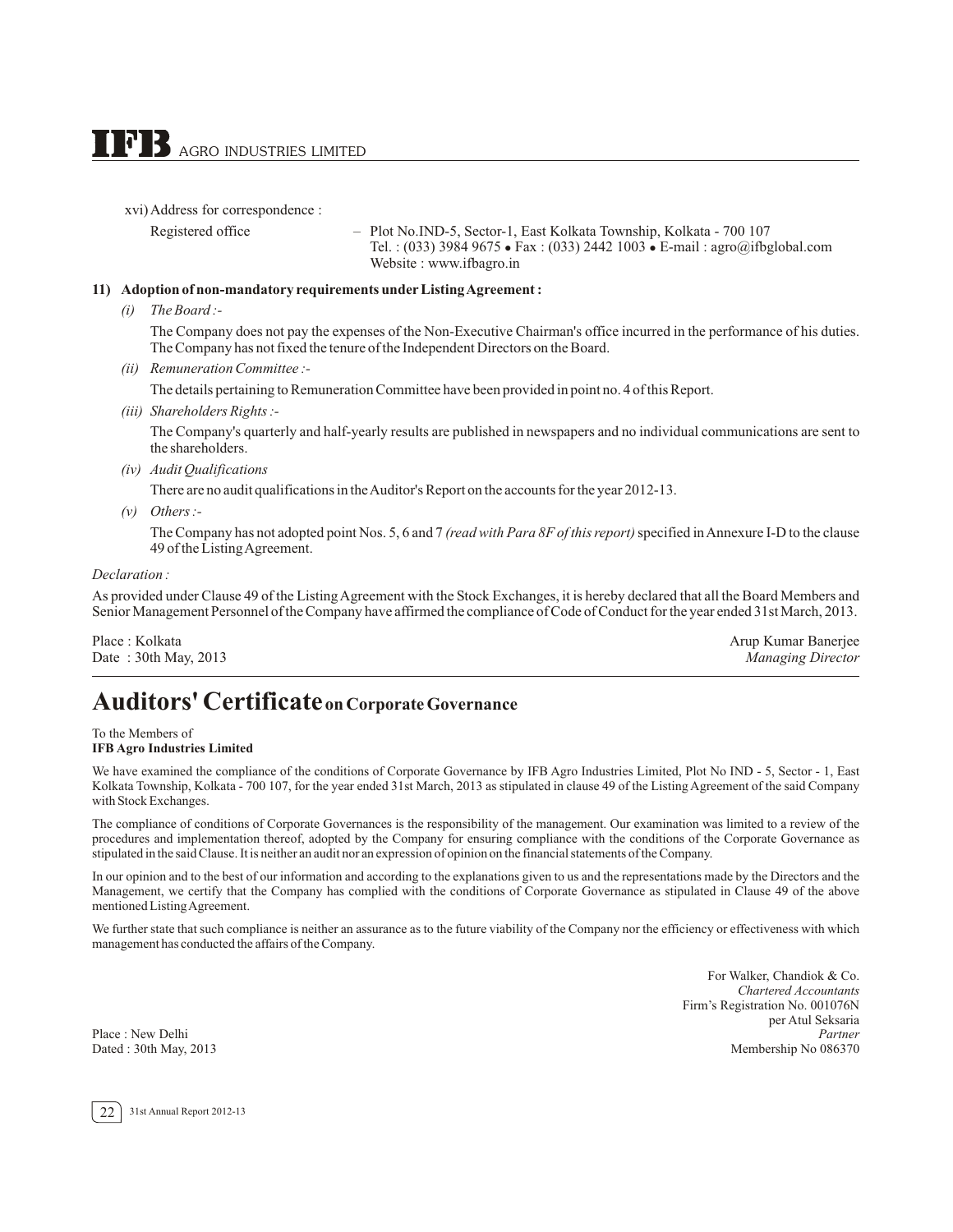## **Chief Executive Officer (CEO) and Chief Financial Officer (CFO) Certification**

To The Board of Directors IFB Agro Industries Limited Kolkata

Dear Sirs,

#### Sub : **CEO & CFO Certificate**

We,A. K. Banerjee, Managing Director and Rahul Choudhary, VP-Finance & Company Secretary responsible for the finance function certify to the Board that :

- a) We have reviewed the financial statements and cash flow statement for the year ended 31st March 2013 and to the best of our knowledge and belief:
	- i) these statements do not contain any materially untrue statement or omit any material fact or contain statements that might be misleading;
	- ii) these statements together present a true and fair view of the Company's affairs and are in compliance with existing Accounting Standards, applicable laws and regulations.
- b) To the best of our knowledge and belief, no transactions entered into by the Company during the year ended 31st March 2013 are fraudulent, illegal or violative of the Company's code of conduct.
- c) We accept responsibility for establishing and maintaining internal controls for financial reporting and we have evaluated the effectiveness of internal control systems of the Company pertaining to financial reporting. Deficiencies in the design or operation of such internal controls, if any, of which we are aware, have been disclosed to the auditors and the Audit Committee and steps have been taken to rectify these deficiencies.
- d) i) There has not been any significant change in internal control over financial reporting during the year under reference;
	- ii) There has not been any significant change in accounting policies during the year.
	- iii) We are not aware of any instance during the year of significant fraud with involvement therein of the management or any employee having a significant role in the Company's internal control system over financial reporting.

Place : Kolkata <br>
Place : Kolkata A. K. Banerjee Rahul Choudhary<br>
Managing Director VP-Finance & Company S VP-Finance & Company Secretary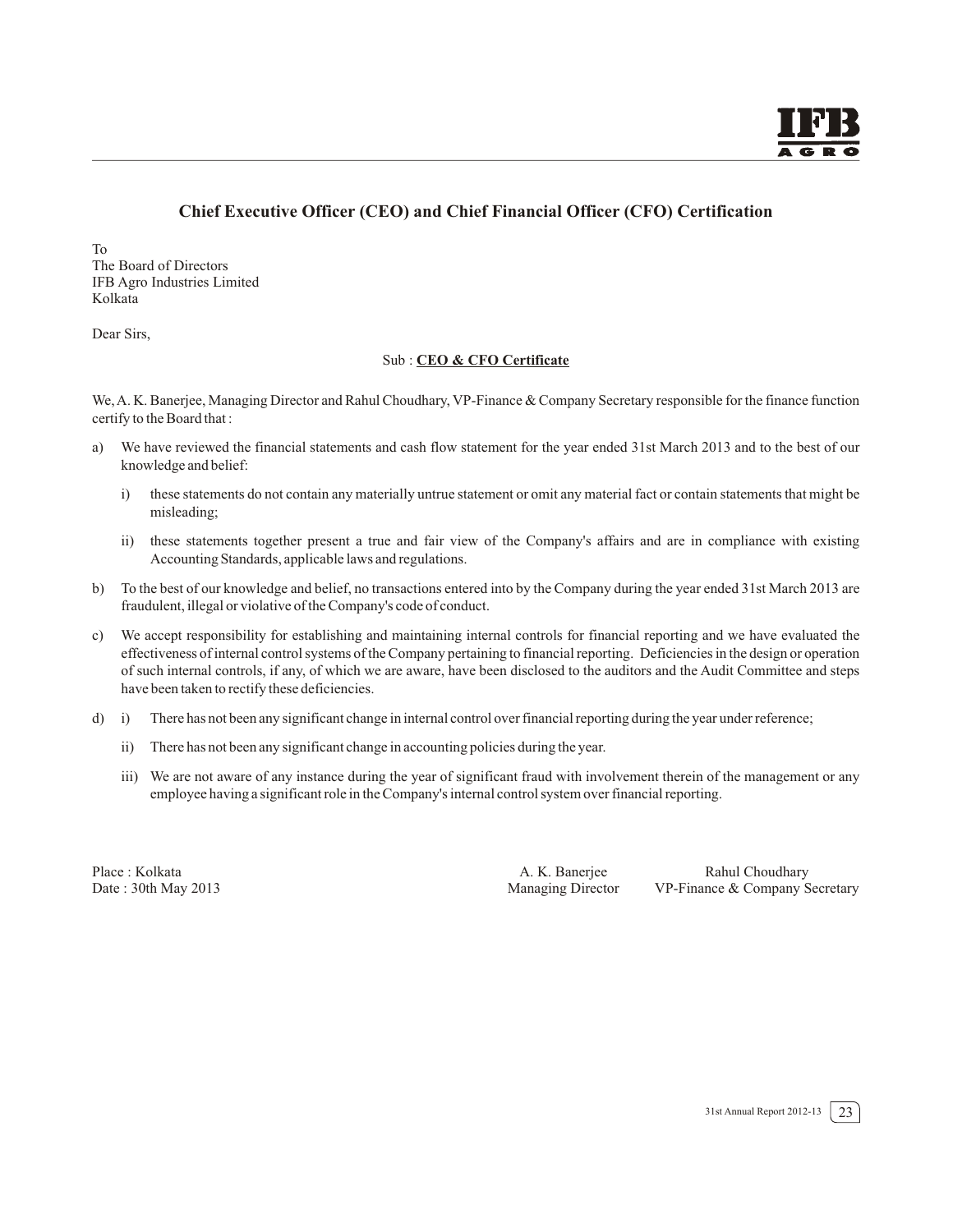# **Independent Auditors' Report to the Members of IFB Agro Industries Limited.**

#### **Report on the Financial Statements**

1. We have audited the accompanying financial statements of **IFBAgro Industries Limited**, ("the Company"), which comprise the Balance Sheet as at March 31, 2013 and the Statement of Profit and Loss and Cash Flow Statement for the year then ended, and a summary of significant accounting policies and other explanatory information.

#### **Management's Responsibility for the Financial Statements**

2. Management is responsible for the preparation of these financial statements, that give a true and fair view of the financial position, financial performance and cash flows of the Company in accordance with the accounting principles generally accepted in India, including the Accounting Standards referred to in sub-section (3C) of Section 211 of the Companies Act, 1956 ("the Act"). This responsibility includes the design, implementation and maintenance of internal control relevant to the preparation and presentation of the financial statements that give a true and fair view and are free from material misstatement, whether due to fraud or error.

#### **Auditors' Responsibility**

- 3. Our responsibility is to express an opinion on these financial statements based on our audit. We conducted our audit in accordance with the Standards on Auditing issued by the Institute of Chartered Accountants of India. Those Standards require that we comply with ethical requirements and plan and perform the audit to obtain reasonable assurance about whether the financial statements are free from material misstatement.
- 4. An audit involves performing procedures to obtain audit evidence about the amounts and disclosures in the financial statements.<br>The procedures selected depend on the auditors' judgment, including the assessment of the r financial statements, whether due to fraud or error. In making those risk assessments, the auditor considers internal control relevant to the Company's preparation and fair presentation of the financial statements in order to design audit procedures that are appropriate in the circumstances. An audit also includes evaluating the appropriateness of accounting policies used and the reasonableness of the accounting estimates made by management, as well as evaluating the overall presentation of the financial statements.
- 5. We believe that the audit evidence we have obtained is sufficient and appropriate to provide a basis for our audit opinion.

#### **Opinion**

- 6. In our opinion and to the best of our information and according to the explanations given to us, the financial statements give the information required by the Act in the manner so required and give a true and fair view in conformity with the accounting principles generally accepted in India:
	- i. in the case of the Balance Sheet, of the state of affairs of the Company as at March 31, 2013;
	- ii. in the case of Statement of Profit and Loss, of the profit for the year ended on that date; and
	- iii. in the case of the Cash Flow Statement, of the cash flows for the year ended on that date

#### **Report on Other Legal and Regulatory Requirements**

- 7. As required by the Companies (Auditor's Report) Order, 2003 ("the Order") issued by the Central Government of India in terms of sub-section (4A) of Section 227 of the Act, we give in the Annexure a statement on the matters specified in paragraphs 4 and 5 of the Order.
- 8. As required by Section 227(3) of the Act, we report that:
	- a. we have obtained all the information and explanations which to the best of our knowledge and belief were necessary for the purpose of our audit;
	- b. in our opinion, proper books of account as required by law have been kept by the Company so far as appears from our examination of those books;
	- c. the financial statements dealt with by this report are in agreement with the books of account;
	- d. in our opinion, the financial statements comply with the Accounting Standards referred to in sub-section (3C) of Section 211 of the Act; and
	- e. on the basis of written representations received from the directors, as on March 31, 2013 and taken on record by the Board of Directors, none of the directors is disqualified as on March 31, 2013 from being appointed as a director in terms of clause (g) of sub-section (1) of Section 274 of the Act.

For Walker, Chandiok & Co. *Chartered Accountants* Firm's Registration No. 001076N per Atul Seksaria Place : New Delhi *Partner*<br>
Partner<br>
Dated : 30th May, 2013 **Partner**<br>
Membership No 086370 Membership No 086370

24 31st Annual Report 2012-13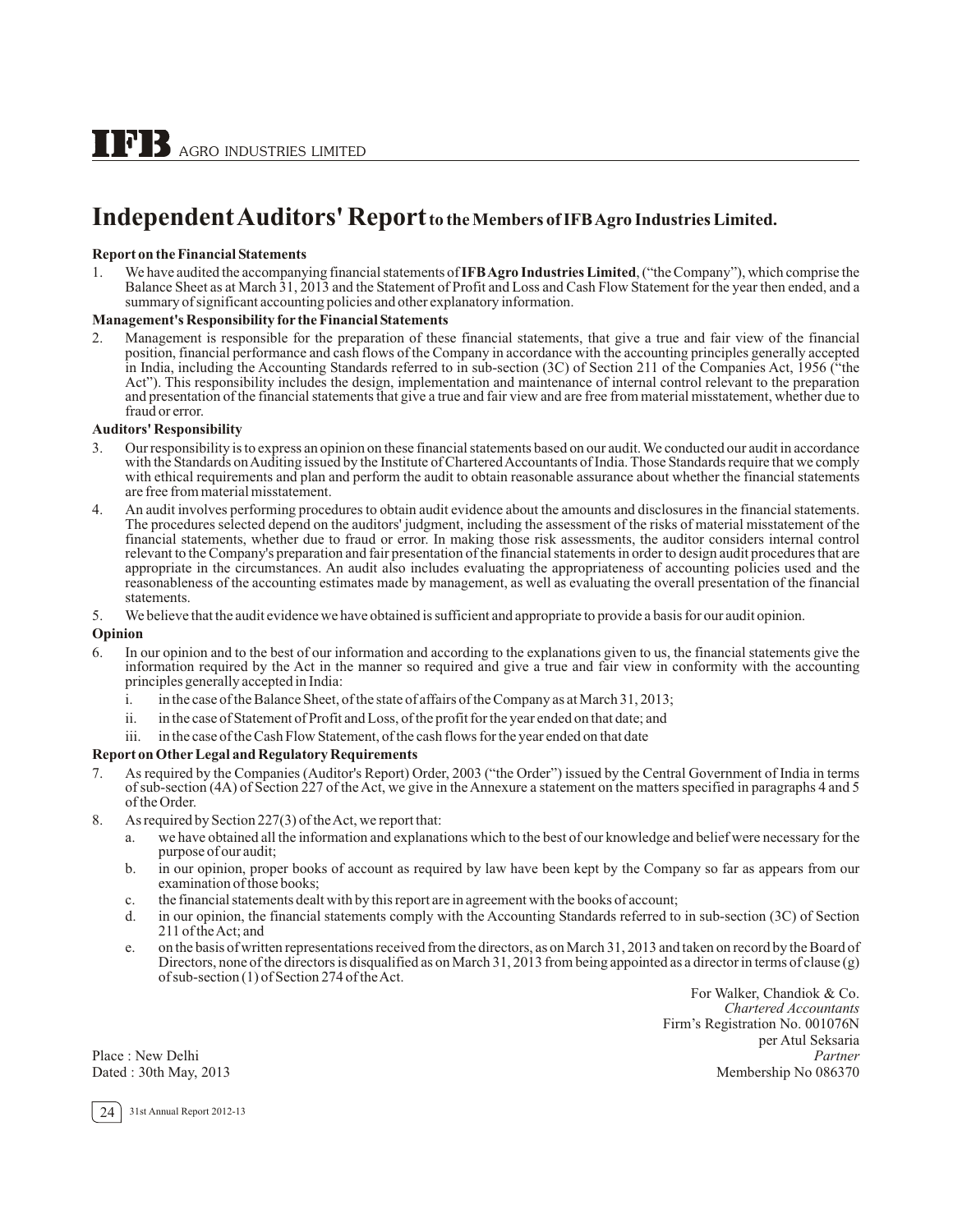#### **ANNEXURE TO THE INDEPENDENT AUDITORS' REPORT of even date to the members of IFB Agro Industries Limited, on the financial statements for the year ended March 31, 2013**

Based on the audit procedures performed for the purpose of reporting a true and fair view on the financial statements of the Company and taking into consideration the information and explanations given to us and the books of account and other records examined by us in the normal course of audit, we report that

- (i) (a) The Company has maintained proper records showing full particulars, including quantitative details and situation of fixed assets.
	- (b) The Company has a regular programme of physical verification of its fixed assets under which fixed assets are verified in a phased manner over a period of three years, which, in our opinion, is reasonable having regard to the size of the Company and the nature of its assets. No material discrepancies were noticed on such verification.
	- (c) In our opinion, a substantial part of fixed assets has not been disposed off during the year.
- (ii) (a) The management has conducted physical verification of inventory at reasonable intervals during the year, except for goods-in-transit.
	- (b) The procedures of physical verification of inventory followed by the management are reasonable and adequate in relation to the size of the Company and the nature of its business.
	- (c) The Company is maintaining proper records of inventory and no material discrepancies between physical inventory and book records were noticed on physical verification.
- (iii) (a) The Company has not granted any loan, secured or unsecured to companies, firms or other parties covered in the register maintained under Section 301 of the Act.Accordingly, the provisions of clauses 4(iii)(b) to 4(iii) (d) of the Order are not applicable.
- (iv) In our opinion, there is an adequate internal control system commensurate with the size of the Company and the nature of its business for the purchase of inventory and fixed assets and for the sale of goods and services. During the course of our audit, no major weakness has been noticed in the internal control system in respect of these areas.
- (v) (a) In our opinion, the particulars of all contracts or arrangements that need to be entered into the register maintained under Section 301 of the Act have been so entered.
	- (b) In our opinion, the transactions made in pursuance of such contracts or arrangements and exceeding the value of five lakhs in respect of any party during the year have been made at prices which are reasonable having regard to the prevailing market prices at the relevant time.
- (vi) The Company has not accepted any deposits from the public within the meaning of Sections 58A and 58AA of the Act and the Companies (Acceptance of Deposits) Rules, 1975. Accordingly, the provisions of clause 4(vi) of the Order are not applicable.
- (vii) In our opinion, the Company has an internal audit system commensurate with its size and the nature of its business.
- (viii) We have broadly reviewed the books of account maintained by the Company pursuant to the Rules made by the Central Government for the maintenance of cost records under clause (d) of sub-section (1) of Section 209 of the Act in respect of Company's products/services and are of the opinion that, *prima facie*, the prescribed accounts and records have been made and maintained. However, we have not made a detailed examination of the cost records with a view to determine whether they are accurate or complete.
- (ix) (a) The Company is regular in depositing undisputed statutory dues including provident fund, investor education and protection fund, employees' state insurance, income-tax, sales-tax, wealth tax, service tax, customs duty, excise duty, cess and other material statutory dues, as applicable, with the appropriate authorities. Further, no undisputed amounts payable in respect thereof were outstanding at the year-end for a period of more than six months from the date they become payable.
	- (b) As at 31st March 2013, there are no dues of Income tax, Sales tax/VAT, Wealth tax, Service tax, Custom duty, Excise duty and Cess, which have not been deposited on account of any dispute other than as stated below**:**

| Name of<br><b>Statute</b>             | Nature of<br><b>Dues</b>                        | Amount<br>(Rs. in Lacs) | Period to which the<br>amount relates | <b>Forum where</b><br>dispute is pending                          |
|---------------------------------------|-------------------------------------------------|-------------------------|---------------------------------------|-------------------------------------------------------------------|
| West Bengal<br>Sales Tax Act.<br>1994 | Demand<br>including<br>interest $&$<br>penalty  | 374.61                  | 2004-05                               | West Bengal Commercial<br>Taxes Appellate and<br>Revisional Board |
| West Bengal<br>Sales Tax Act.<br>1994 | Demand<br>including<br>interest $\&$<br>penalty | 344.66                  | 2005-06                               | West Bengal Commercial<br>Taxes Appellate and<br>Revisional Board |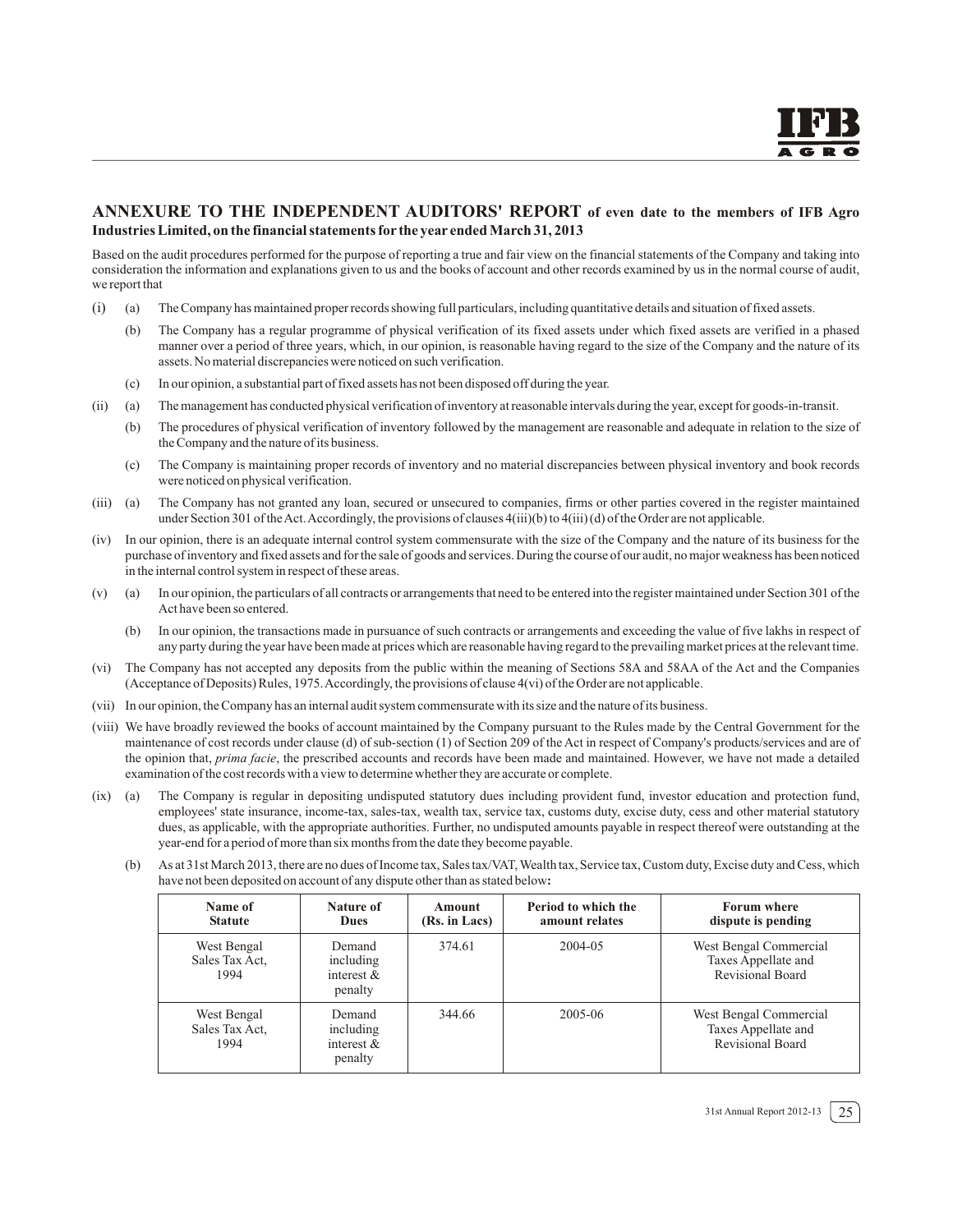# $\prod$ <sup>3</sup> B AGRO INDUSTRIES LIMITED

| Name of<br><b>Statute</b>             | <b>Nature of</b><br><b>Dues</b>                 | <b>Amount</b><br>(Rs. in Lacs) | Period to which the<br>amount relates | <b>Forum</b> where<br>dispute is pending                                 |
|---------------------------------------|-------------------------------------------------|--------------------------------|---------------------------------------|--------------------------------------------------------------------------|
| West Bengal<br>Sales Tax Act,<br>1994 | Demand<br>including<br>interest $\&$<br>penalty | 41.38                          | 2006-07                               | West Bengal Commercial<br>Taxes Appellate and<br><b>Revisional Board</b> |
| West Bengal<br>Sales Tax Act,<br>1994 | Demand<br>including<br>interest &<br>penalty    | 405.48                         | 2007-08                               | West Bengal Commercial<br>Taxes Appellate and<br><b>Revisional Board</b> |
| West Bengal<br>Sales Tax Act,<br>1994 | Demand<br>including<br>interest &<br>penalty    | 470.12                         | 2008-09                               | Additional Commissioner of<br>Commercial Taxes (Appeals)                 |
| West Bengal<br>Sales Tax Act,<br>1994 | Demand<br>including<br>interest $\&$<br>penalty | 162.20                         | 2009-10                               | Additional Commissioner of<br>Commercial Taxes (Appeals)                 |
| <b>Central Sales</b><br>Tax Act, 1956 | Demand<br>including<br>interest $\&$<br>penalty | 9.08                           | 2005-06                               | West Bengal Commercial<br>Taxes Appellate and<br><b>Revisional Board</b> |
| <b>Central Sales</b><br>Tax Act, 1956 | Demand<br>including<br>interest $\&$<br>penalty | 1.75                           | 2007-08                               | West Bengal Commercial<br>Taxes Appellate and<br><b>Revisional Board</b> |
| West Bengal<br>VAT Act.<br>2003       | Demand<br>including<br>interest &<br>penalty    | 131.00                         | 2005-06                               | West Bengal Commercial<br>Taxes Appellate and<br>Revisional Board        |
| West Bengal<br>VAT Act.<br>2003       | Demand<br>including<br>interest &<br>penalty    | 5.75                           | 2006-07                               | West Bengal Commercial<br>Taxes Appellate and<br><b>Revisional Board</b> |
| West Bengal<br>VAT Act,<br>2003       | Demand<br>including<br>interest &<br>penalty    | 185.84                         | 2007-08                               | West Bengal Commercial<br>Taxes Appellate and<br><b>Revisional Board</b> |
| West Bengal<br>VAT Act.<br>2003       | Demand<br>including<br>interest $\&$<br>penalty | 569.98                         | 2008-09                               | Additional Commissioner of<br>Commercial Taxes (Appeals)                 |
| The Bengal<br>Excise Act,<br>1909     | Duty<br>against<br>transit<br>wastage           | 10.95                          | 1998-99                               | Commissioner, Department<br>of Excise, Government of<br>West Bengal      |

(x) In our opinion, the Company has no accumulated losses at the end of the financial year and it has not incurred cash losses in the current and the immediately preceding financial year.

(xi) In our opinion, the Company has not defaulted in repayment of dues to any financial institution or a bank or to debenture-holders during the year.

26 31st Annual Report 2012-13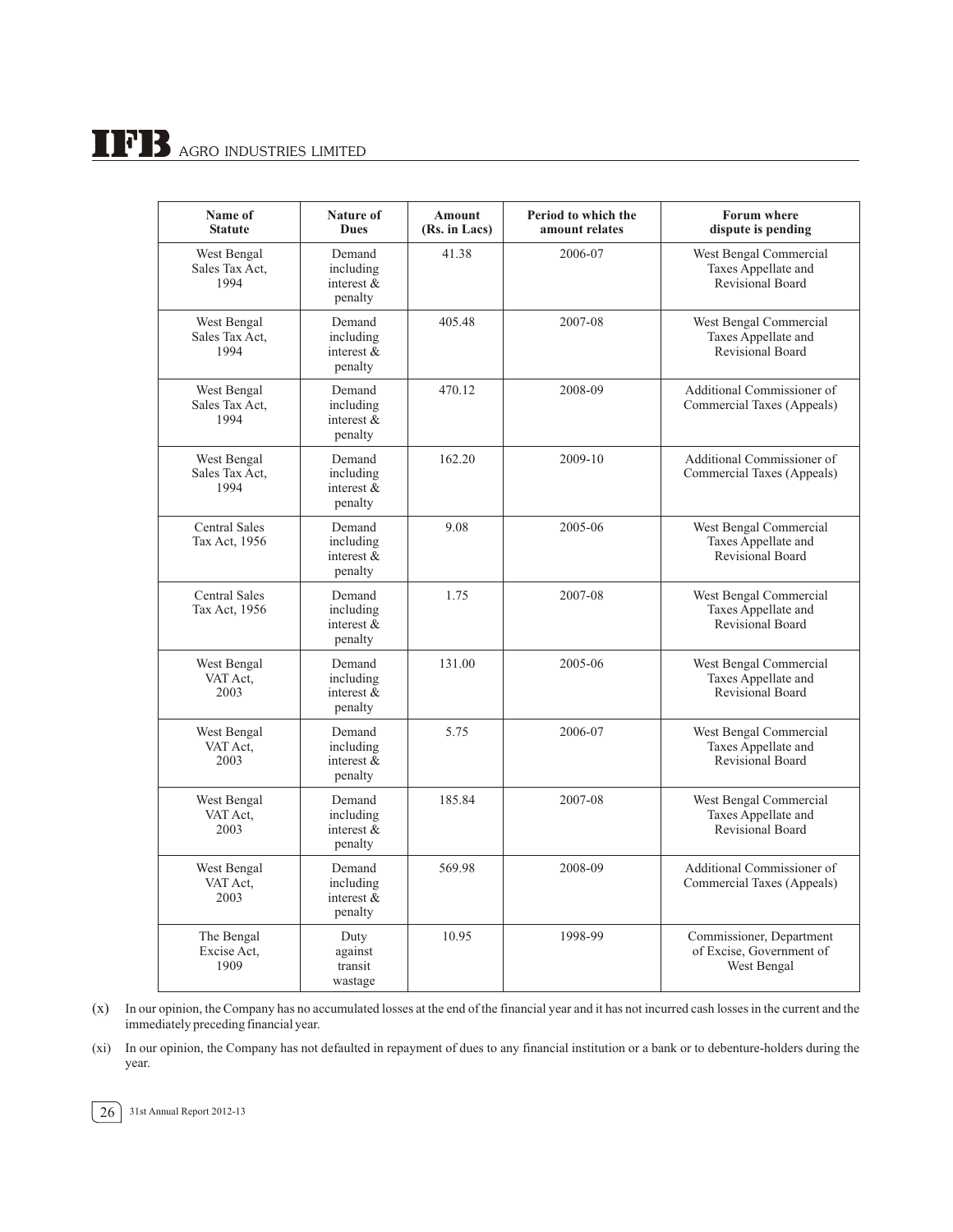- (xii) The Company has not granted any loans and advances on the basis of security by way of pledge of shares, debentures and other securities. Accordingly, the provisions of clause 4(xii) of the Order are not applicable.
- (xiii) In our opinion, the Company is not a chit fund or a nidhi/ mutual benefit fund/ society.Accordingly, provisions of clause 4(xiii) of the Order are not applicable.
- (xiv) In our opinion, the Company is not dealing or trading in shares, securities, debentures and other investments. Accordingly, the provisions of clause 4(xiv) of the Order are not applicable.
- (xv) The Company has not given any guarantees for loans taken by others from banks or financial institutions. Accordingly, the provisions of clause 4(xv) of the Order are not applicable.
- (xvi) The Company did not have any term loans outstanding during the year. Accordingly, the provisions of clause 4(xvi) of the Order are not applicable.
- (xvii) In our opinion, no funds raised on short-term basis have been used for long-term investment by the Company.
- (xviii)During the year, the Company has made preferential allotment of shares to companies covered in the register maintained under Section 301 of theAct. In our opinion, the price at which shares have been issued is not, *prima facie,* prejudicial to the interest of the Company.
- (xix) The Company has neither issued nor had any outstanding debentures during the year. The Company has issued unsecured, convertible debentures to its holding Company. Accordingly, the provisions of clause 4(xix) of the Order are not applicable.
- (xx) The Company has not raised any money by public issues during the year. Accordingly, the provisions of clause 4(xx) of the Order are not applicable.
- (xxi) No fraud on or by the Company has been noticed or reported during the period covered by our audit.

For Walker, Chandiok & Co. *Chartered Accountants* Firm's Registration No. 001076N per Atul Seksaria Place : New Delhi *Partner* Dated : 30th May, 2013 Membership No 086370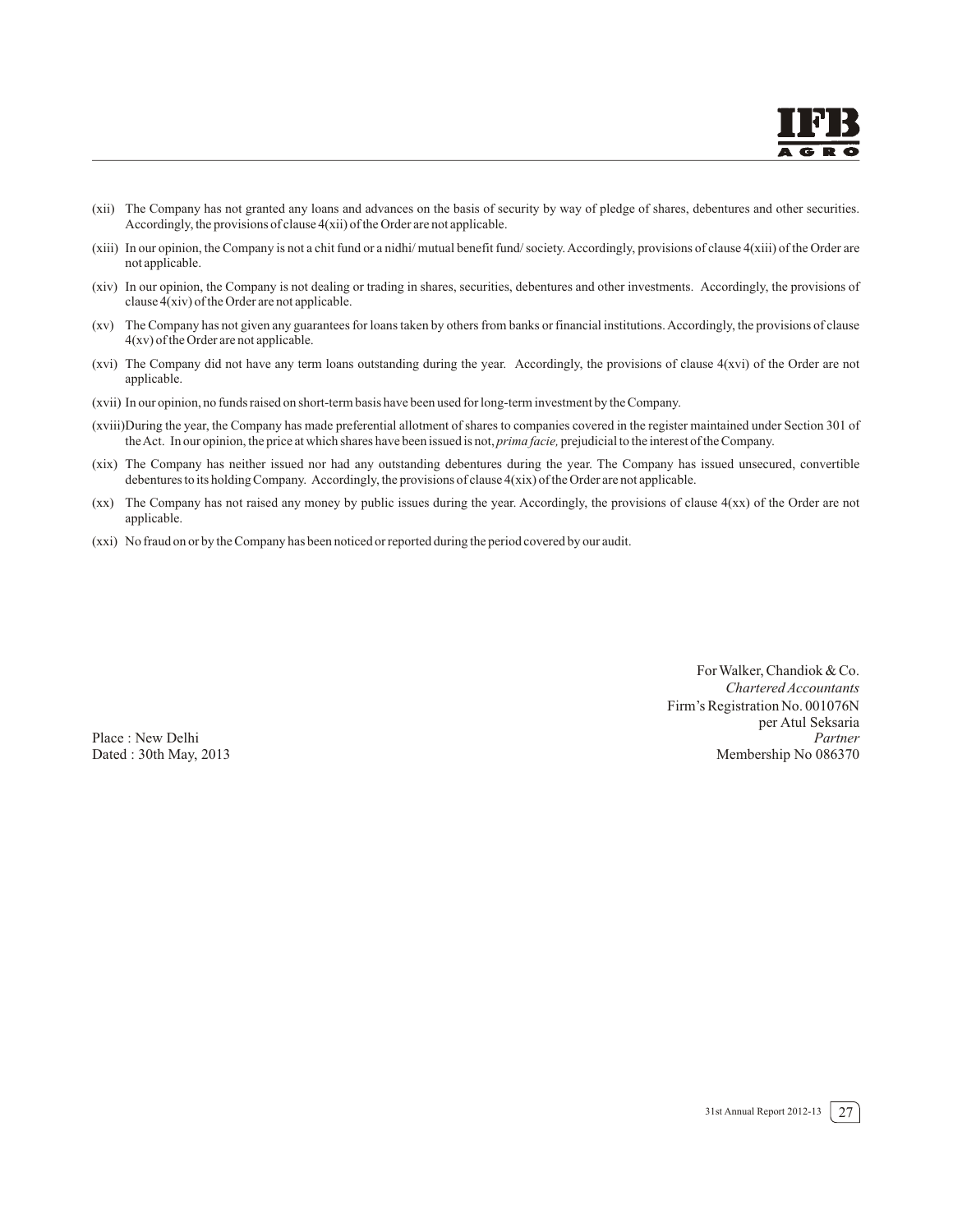# **Balance Sheet as at 31st March, 2013**

*(All amounts in Rupees lacs, unless otherwise stated)*

|                                 | <b>Notes</b>   | 31st March, 2013 | 31st March, 2012 |
|---------------------------------|----------------|------------------|------------------|
| <b>EQUITY AND LIABILITIES</b>   |                |                  |                  |
| <b>Shareholders' Funds</b>      |                |                  |                  |
| Share capital                   | $\mathfrak{Z}$ | 900.51           | 800.71           |
| Reserves and surplus            | 4              | 14,856.43        | 10,519.85        |
|                                 |                | 15,756.94        | 11,320.56        |
| <b>Non-Current Liabilities</b>  |                |                  |                  |
| Deferred tax liabilities (net)  | 5              | 443.20           | 659.97           |
| Other long term liabilities     | 6              | 400.02           | 400.02           |
| Long - term provisions          | $\overline{7}$ | 76.19            | 60.97            |
|                                 |                | 919.41           | 1,120.96         |
| <b>Current liabilities</b>      |                |                  |                  |
| Short-term borrowings           | 8              |                  | 18.56            |
| Trade payables                  | 9              | 391.95           | 1,328.62         |
| Other current liabilities       | 10             | 1,497.90         | 2,619.28         |
| Short - term provisions         | 11             | 12.51            | 7.82             |
|                                 |                | 1,902.36         | 3,974.28         |
|                                 |                | 18,578.71        | 16,415.80        |
| <b>ASSETS</b>                   |                |                  |                  |
| <b>Non-Current Assets</b>       |                |                  |                  |
| <b>Fixed Assets</b>             |                |                  |                  |
| Tangible assets                 | 12             | 7,185.46         | 7,759.16         |
| Capital work-in-progress        |                | 192.39           | 72.19            |
| Non - current investments       | 13             | 296.17           | 296.17           |
| Long - term loans and advances  | 14             | 149.83           | 9.90             |
| Other non - current assets      | 15             | 193.91           | 101.15           |
|                                 |                | 8,017.76         | 8,238.57         |
| <b>Current Assets</b>           |                |                  |                  |
| Inventories                     | 16             | 3,078.55         | 3,737.91         |
| Trade receivables               | 17             | 653.74           | 1,988.36         |
| Cash and cash equivalents       | 18             | 4,492.68         | 1,349.40         |
| Short - term loans and advances | 19             | 2,335.98         | 1,101.56         |
|                                 |                | 10,560.95        | 8,177.23         |
|                                 |                | 18,578.71        | 16,415.80        |

Summary of significant accounting policies and other explanatory information 1-35

The notes referred to above form an integral part of the Balance Sheet.

This is the Balance Sheet referred to in our report of even date.

*Chartered Accountants* 

#### For Walker, Chandiok & Co. *For and on behalf of the* Board of Directors

|                           | Joint Executive Chairman<br>Bikram Nag     |  |
|---------------------------|--------------------------------------------|--|
| per Atul Seksaria         | A. K. Baneriee<br><b>Managing Director</b> |  |
| Partner                   | Rahul Choudhary VP-Finance &               |  |
|                           | Company Secretary                          |  |
| New Delhi, 30th May, 2013 | Kolkata, 30th May, 2013                    |  |

28 31st Annual Report 2012-13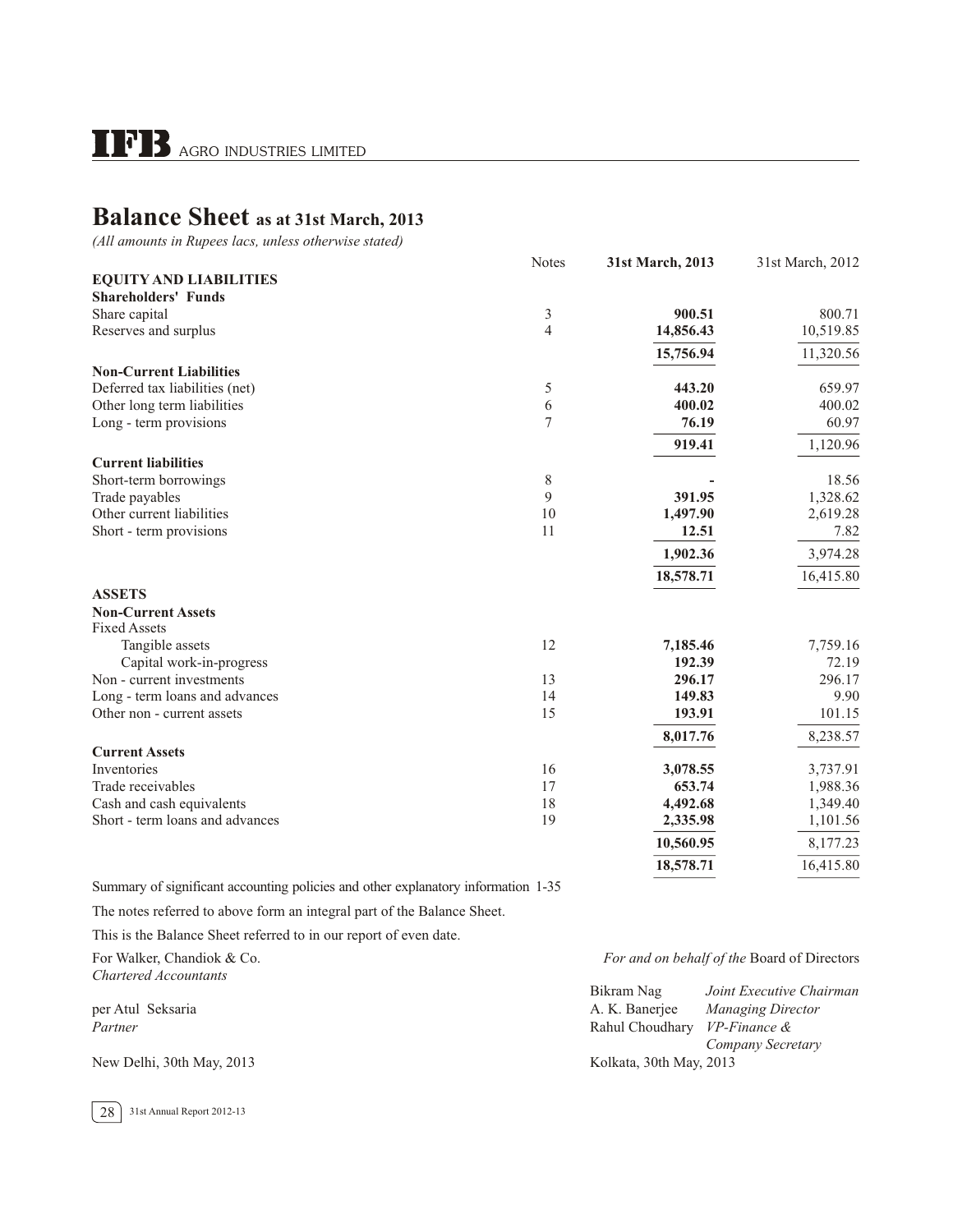# **Statement of Profit & Loss for the year ended 31st March, 2013**

*(All amounts in Rupees lacs, unless otherwise stated)*

|                                                                                  | <b>Notes</b> | For the year ended<br>March 31, 2013 | For the year ended<br>March 31, 2012 |
|----------------------------------------------------------------------------------|--------------|--------------------------------------|--------------------------------------|
| <b>INCOME</b>                                                                    |              |                                      |                                      |
| Revenue from operations (gross)                                                  | 20           | 66,536.08                            | 61,180.00                            |
| Less: Excise Duty                                                                |              | 20,304.00                            | 16,952.52                            |
| Revenue from operations (net)                                                    |              | 46,232.08                            | 44,227.48                            |
| Other income                                                                     | 21           | 297.02                               | 209.14                               |
|                                                                                  |              | 46,529.10                            | 44,436.62                            |
| <b>EXPENSES</b>                                                                  |              |                                      |                                      |
| Cost of materials consumed                                                       | 22           | 24,671.54                            | 21,325.97                            |
| Purchases of stock-in-trade                                                      | 23           | 7,415.29                             | 8,095.17                             |
| Changes in inventories of finished goods, work in<br>progress and stock-in-trade | 24           | 54.23                                | (203.92)                             |
| Employee benefits expense                                                        | 25           | 2,137.46                             | 2,159.34                             |
| Finance costs                                                                    | 26           | 38.14                                | 36.12                                |
| Depreciation, amortisation and impairment expenses                               | 27           | 1,123.38                             | 1,263.85                             |
| Other expenses                                                                   | 28           | 7,178.89                             | 7,943.48                             |
|                                                                                  |              | 42,618.93                            | 40,620.01                            |
| Profit before tax                                                                |              | 3,910.17                             | 3,816.61                             |
| Tax expenses :                                                                   |              |                                      |                                      |
| Current tax                                                                      |              | 1,461.65                             | 1,334.76                             |
| Deferred tax                                                                     |              | (216.77)                             | (172.83)                             |
| Income tax adjustment in respect of earlier years                                |              | 45.27                                | (0.02)                               |
| Profit for the year                                                              |              | 2,620.02                             | 2,654.70                             |
| Earnings per share (Face value Rs. 10 each)<br>Basic & diluted                   | 29           | 32.30                                | 33.15                                |

Summary of significant accounting policies and other explanatory information 1-35

The notes referred to above form an integral part of the statement of Profit and Loss.

This is the Statement of Profit and Loss referred to in our report of even date.

*Chartered Accountants* 

For Walker, Chandiok & Co. *For and on behalf of the* Board of Directors

|                           | Joint Executive Chairman<br>Bikram Nag |
|---------------------------|----------------------------------------|
| per Atul Seksaria         | Managing Director<br>A. K. Banerjee    |
| Partner                   | Rahul Choudhary VP-Finance &           |
|                           | Company Secretary                      |
| New Delhi, 30th May, 2013 | Kolkata, 30th May, 2013                |

31st Annual Report 2012-13  $\boxed{29}$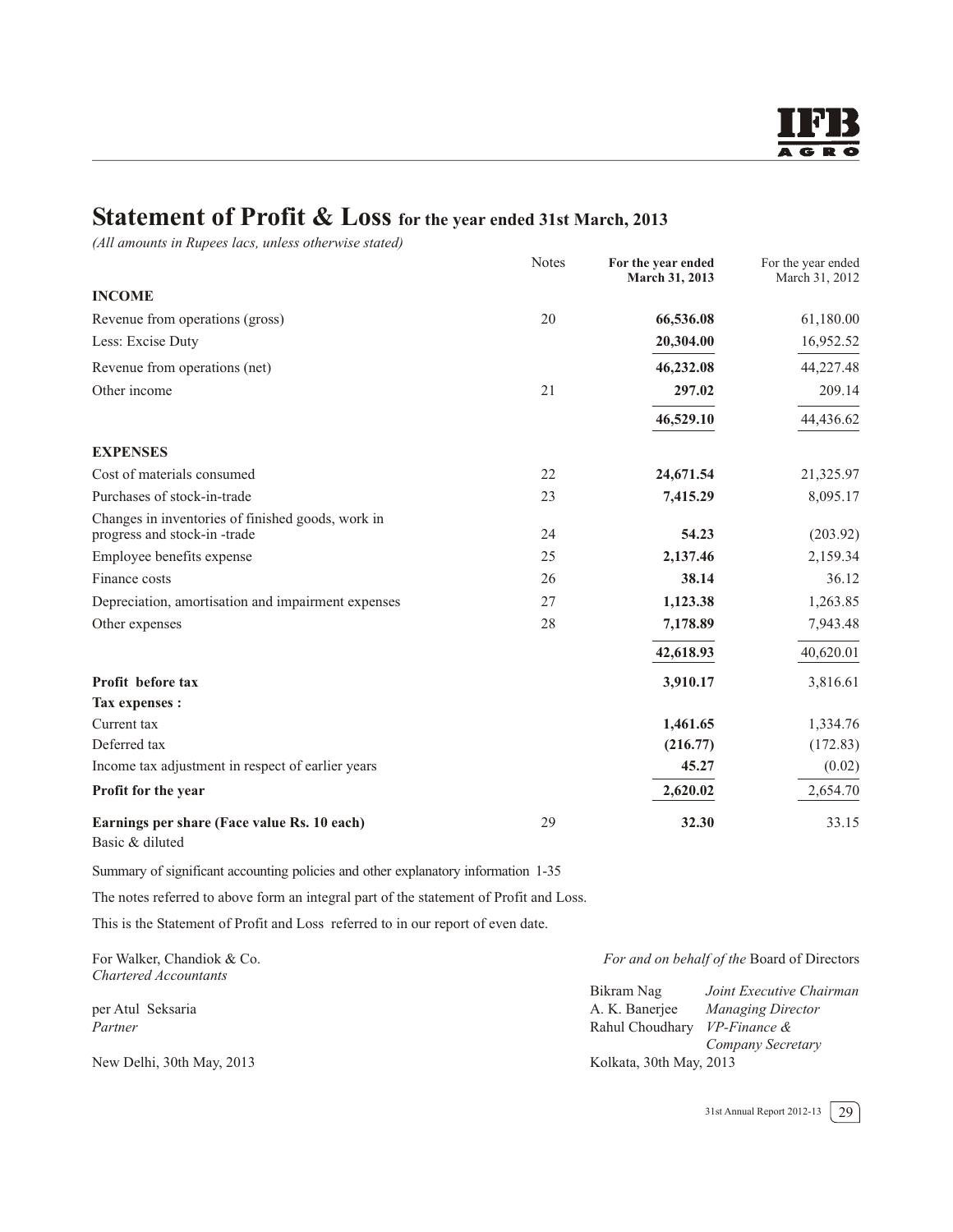# **Cash Flow Statement for the Year ended 31st March, 2013**

*(All amounts in Rupees lacs, unless otherwise stated)*

|                                                                          | For the year ended<br>March 31, 2013 | For the year ended<br>March 31, 2012 |
|--------------------------------------------------------------------------|--------------------------------------|--------------------------------------|
| A. Cash flow from Operating Activities :                                 |                                      |                                      |
| <b>Net Profit Before Tax</b>                                             | 3,910.17                             | 3,816.61                             |
| Adjustment for:                                                          |                                      |                                      |
| Depreciation, amortisation and impairment                                | 1,123.38                             | 1,263.85                             |
| Bad debts written off                                                    | 2.16                                 | 0.40                                 |
| Loss/(Gain) on sale of fixed assets (Net)                                | 90.23                                | (40.08)                              |
| Profit on sale of Investment                                             | (104.26)                             | (71.05)                              |
| Dividend income                                                          | (0.25)                               | (0.57)                               |
| Provision for compensated absences                                       | 33.01                                | 23.34                                |
| Liability no longer required, written back                               | (155.38)                             | (44.24)                              |
| Interest income                                                          | (34.38)                              | (53.05)                              |
| Interest and other finance costs                                         | 38.14                                | 36.12                                |
|                                                                          | 4,902.82                             | 4,931.33                             |
| <b>Operating Profit Before Working Capital Changes</b>                   |                                      |                                      |
| Adjustment for:                                                          |                                      |                                      |
| Inventories                                                              | 659.36                               | (1,025.04)                           |
| Trade and other receivables                                              | (122.64)                             | (151.60)                             |
| Trade and other payable                                                  | (1,915.77)                           | 325.77                               |
| Income tax paid                                                          | (1,518.92)                           | (1,482.25)                           |
| Net cash from operating activities                                       | (A)<br>2,004.85                      | 2,598.21                             |
| B. Cash flow from Investing Activities :                                 |                                      |                                      |
| Addition to fixed assets (including changes to capital work in progress) | (816.02)                             | (1,968.35)                           |
| Sale of fixed assets                                                     | 55.90                                | 16.65                                |
| Purchase of investments                                                  | (4,140.00)                           | (3,000.00)                           |
| Sale of investments                                                      | 4,244.26                             | 3,071.05                             |
| Interest received                                                        | 34.38                                | 54.76                                |
| Dividend received                                                        | 0.25                                 | 0.57                                 |
| Net cash (used) in Investing Activities                                  | (B)<br>(621.23)                      | (1,825.32)                           |
| C. Cash flow from Financing Activities :                                 |                                      |                                      |
| Cash Credit (including Export Packing Credit)                            | (18.56)                              | (190.04)                             |
| Proceeds from equity, including premium                                  | 1,816.36                             |                                      |
| Interest and other finance costs                                         | (38.14)                              | (36.12)                              |
| Net Cash from/ (used ) in Financing Activities                           | 1,759.66<br>(C)                      | (226.16)                             |
| Net Increase /(Decrease) in Cash & Cash Equivalents                      | $(A+B+C)$<br>3,143.28                | 546.73                               |
| Cash and Cash Equivalents as at 01 April                                 | 1,349.40                             | 802.67                               |
| Cash and Cash Equivalents as at 31 March                                 | 4,492.68                             | 1,349.40                             |
|                                                                          |                                      |                                      |

Notes:

This is the Cash Flow Statement referred to in our report of even date.

*Chartered Accountants* 

For Walker, Chandiok & Co. *For and on behalf of the* Board of Directors

|                           | Bikram Nag              | Joint Executive Chairman |
|---------------------------|-------------------------|--------------------------|
| per Atul Seksaria         | A. K. Banerjee          | <b>Managing Director</b> |
| Partner                   | Rahul Choudhary         | VP-Finance &             |
|                           |                         | Company Secretary        |
| New Delhi, 30th May, 2013 | Kolkata, 30th May, 2013 |                          |

30 31st Annual Report 2012-13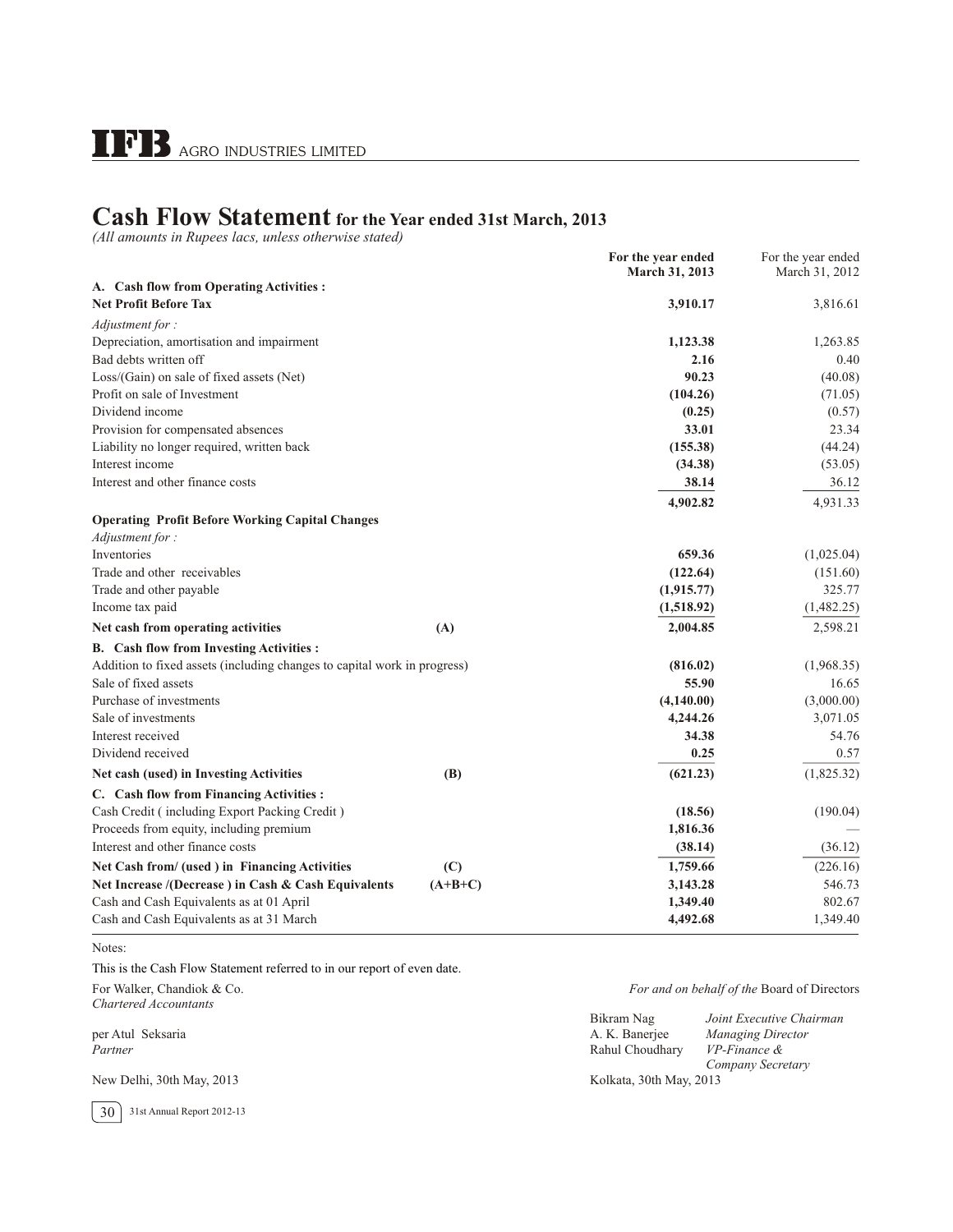#### **SignificantAccounting Policies and Notes to Financial Statementsfor the year ended 31st March 2013**

*(All amounts in Rupees lacs, unless otherwise stated)*

#### **1. Background and nature of operations**

IFBAgro Industries Limited (the "Company") is engaged in the business of manufacturing alcohol, bottling of branded alcoholic beverages as well as processed and packed marine foods both for domestic and export markets. The Company is listed in BSE and NSE.

#### **2. Significant Accounting Policies**

#### **a**. **Basis of Preparation**

The financial statements have been prepared to comply in all material respects with the notified accounting standards by Companies Accounting Standard Rules, 2006, and the relevant provisions of the Companies Act, 1956. The financial statements have been prepared under the historical cost convention on the accrual basis. The accounting policies have been consistently applied by the Company and are consistent with those used in the previous year.

#### **b**. **Use of Estimates**

In preparing the Company's financial statements in conformity with the accounting principles generally accepted in India, management is required to make estimates and assumptions that affect the reported amounts of assets and liabilities and the disclosure of contingent liabilities at the date of the financial statements and reported amounts of revenues and expenses during the reporting period. Actual results could differ from those estimates. Any revision to accounting estimates is recognized prospectively in the current and future periods.

#### **c. Revenue Recognition**

Revenue is recognized to the extent that it is probable that the economic benefits will flow to the Company and the revenue can be reliably measured.

#### **i. Sales**

Revenue from sale including sale from Company's bottling plants in respect of tie-up arrangements, is recognized in the accounts on passing of title to the goods. Gross sales are inclusive of excise duty but are net of trade discounts, where applicable.

#### **ii. Contracting charges**

Income from contracting charges, arising out of tie-up agreements with Indian Made Foreign Liquor (IMFL) companies for manufacturing their brands, is recognized in terms of respective contracts.

#### **iii. Dividend**

Dividend income is recognized and accounted for when the right to receive payment is established.

#### **iv. Sale of certified emission reduction (CER)**

Revenue from sale of Certified Emission Reduction (CER) is recognized and accounted for on the basis of execution of sale contract.

#### **v. Benefit under export incentive / duty drawback scheme**

Revenue in respect of export incentive scheme including duty drawback scheme is recognized when the entitlement to receive the benefit is established.

#### **vi. Insurance and other claims**

Revenue in respect of claims is recognized when no significant uncertainty exists with regard to the amount to be realized and the ultimate collection thereof.

#### **d. Fixed Assets**

FixedAssets are stated at cost less accumulated depreciation and impairment losses if any. Cost comprises the purchase price and any attributable costs of bringing the asset to its working condition for its intended use. Subsequent expenditures, if any, related to an item of fixed assets are added to its book value only if they increase the future benefits from existing asset beyond its previously assessed standard of performance.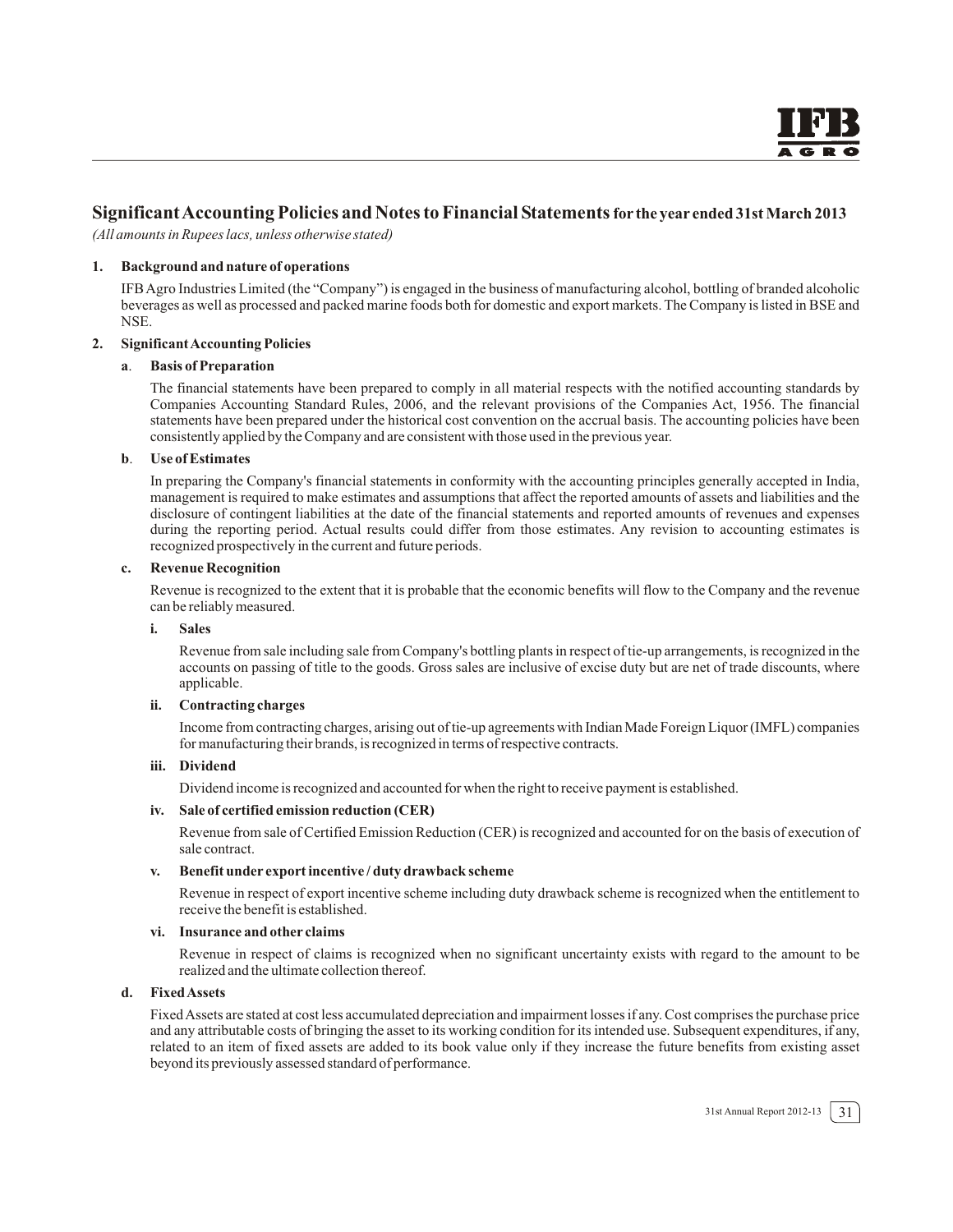*(All amounts in Rupees lacs, unless otherwise stated)*

#### **e. Depreciation**

Depreciation on tangible assets is provided as per written down value method at the rates prescribed in the Schedule XIV to the Companies Act, 1956.

Depreciation on leasehold improvements is provided over their respective lease period or estimated useful life of lease assets whichever is shorter.

Depreciation on assets costing Rs. 5,000 or below is charged  $\omega$  100% per annum.

#### **f. Borrowing Costs**

Borrowing costs that are attributable to the acquisition or construction of qualifying assets are capitalized as part of the cost of such assets. A qualifying asset is one that necessarily takes substantial period of time to get ready for intended use. Other borrowing costs are recognized as an expense in the period in which they are incurred.

#### **g. Impairments of assets**

The Company assesses at each balance sheet date whether there is any indication that an asset may be impaired. If any such indication exists, the Company estimates the recoverable amount of the asset. If such recoverable amount of the asset or the recoverable amount of the cash generating unit to which the asset belongs is less than its carrying amount, the carrying amount is reduced to its recoverable amount. The reduction is treated as an impairment loss and is recognized in the statement of profit and loss. If at the balance sheet date there is an indication that a previously assessed impairment loss no longer exists then the recoverable amount is reassessed and the asset is reflected at the recoverable amount subject to a maximum of depreciated historical cost.

#### **h. Investments**

Investments that are readily realizable and intended to be held for not more than one year are classified as current investments; all other investments are classified as non-current investments. Non-current investment is carried at cost less provision (if any) for decline in value which is other than temporary in nature. Current investments are carried at lower of cost and fair value.

#### **i. Inventories**

Raw materials, work-in-progress, stores and spares and finished goods are valued at lower of cost and net realizable value. Cost of Inventories is computed on a weighted average/FIFO basis.

#### **j. Foreign Currency Conversion**

#### **i) Initial recognition**

Foreign currency transactions are recorded in the reporting currency, by applying to the foreign currency amount the exchange rate between the reporting currency and the foreign currency at the date of the transaction.

#### **ii) Conversion**

Foreign currency monetary items are reported using the closing rate. Non-monetary items which are carried in terms of historical cost denominated in a foreign currency are reported using the exchange rate at the date of the transaction; and non-monetary items which are carried at fair value or other similar valuation denominated in a foreign currency are reported using the exchange rates that existed when the values were determined.

#### iii) **Exchange differences**

Exchange differences arising on the settlement of monetary items or on restatement of the Company's monetary items at rates different from those at which they were initially recorded during the year, or reported in previous financial statements, are recognized as income or as expenses in the year in which they arise.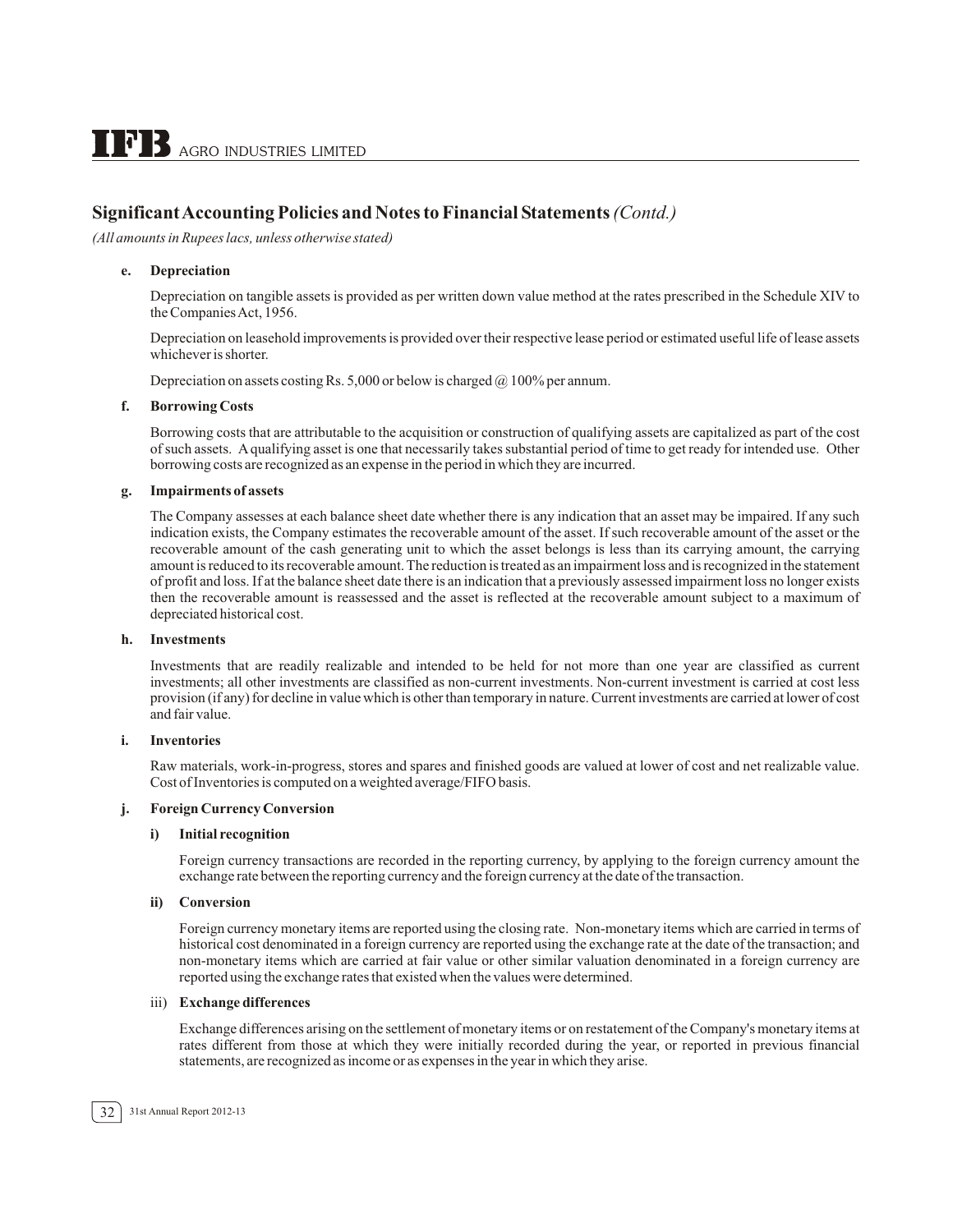*(All amounts in Rupees lacs, unless otherwise stated)*

#### **k. Employee Retirement Benefits:**

#### **i) Defined Contribution Plans:**

The Company provides Defined Contribution Plans for post employment benefits in the form of Provident Fund, Superannuation fund and Gratuity administered by Regional Provident Fund Commissioner and Life Insurance Corporation respectively. The Company's contributions to Defined Contribution Plans are charged to the Statement of Profit and Loss as and when incurred. Provident Fund, Superannuation fund and Gratuity are classified as defined contribution plans as the Company has no further obligation beyond making the contributions.

#### **ii) Defined Benefit Plans:**

Liability for Compensated Absence is provided on the basis of valuation as at the Balance Sheet date carried out by independent actuary. Projected Unit Credit (PUC) actuarial method is used to measure the Plan liabilities, including those to death-in-service and incapacity benefits. The Plan Liability is the actuarial present value of the 'projected accrued benefits' as of the beginning of the year for active members.

Termination benefits are recognised as an expense as and when incurred. Actuarial gains and losses arising during the year are recognised in the Statement of Profit and Loss of the year.

#### **l. Leases**

Leases of assets under which significant risks and rewards of ownership are effectively retained by the lessor are classified as operating leases. Lease payments under an operating lease are recognized as expense in the Statement of Profit and Loss on a straight line basis over the lease term.

Assets acquired on finance lease which transfer risk and rewards of ownership to the Company are capitalized as assets by the Company at lower of fair value of the leased property or the present value of the related lease payments or where applicable, estimated fair value of such assets. Amortization of capitalised leased assets is computed on the written down value method over the useful life of the assets. Lease rental payable is apportioned between principal and finance charge using the internal rate of return method. The finance charge is allocated over the lease term so as to produce a constant periodic rate of return on the remaining balance of liability.

#### **m. Accounting for taxes on income**

The tax expense comprises current taxes and deferred taxes. Current tax is the amount of income tax determined to be payable in respect of taxable income for a period as per the provisions of the Income TaxAct, 1961. Deferred tax is the effect of timing differences between taxable income and accounting income that originate in one period and are capable of reversal in one or more subsequent periods. Deferred tax is measured based on the tax rates and the tax laws enacted or substantively enacted at the balance sheet date. Deferred tax assets are reviewed at each balance sheet date and recognized/derecognized only to the extent that there is reasonable/ virtual certainty, depending on the nature of the timing differences, that sufficient future taxable income will be available against which such deferred tax assets can be realized.

#### **n. Provisions and contingent liabilities**

A provision is recognized when there is a present obligation as a result of a past event and it is probable that an outflow of resources will be required to settle the obligation and in respect of which reliable estimate can be made. A disclosure for a contingent liability is made when there is a possible obligation or a present obligation but probably will not require an outflow of resources. When there is a possible obligation or a present obligation in respect of which the likelihood on outflow of resources is remote, no provision or disclosure is made.

#### **o. Earnings per share**

Basic earning per share is calculated by dividing the net profit or loss for the year attributable to equity shareholders by the weighted average number of equity shares outstanding during the year. The weighted average number of equity shares outstanding during the year is adjusted for events of bonus issue and share split.

For the purpose of calculating diluted earnings per share, the net profit or loss for the year attributable to equity shareholders and the weighted average number of shares outstanding during the year are adjusted for the effects of all dilutive potential equity shares.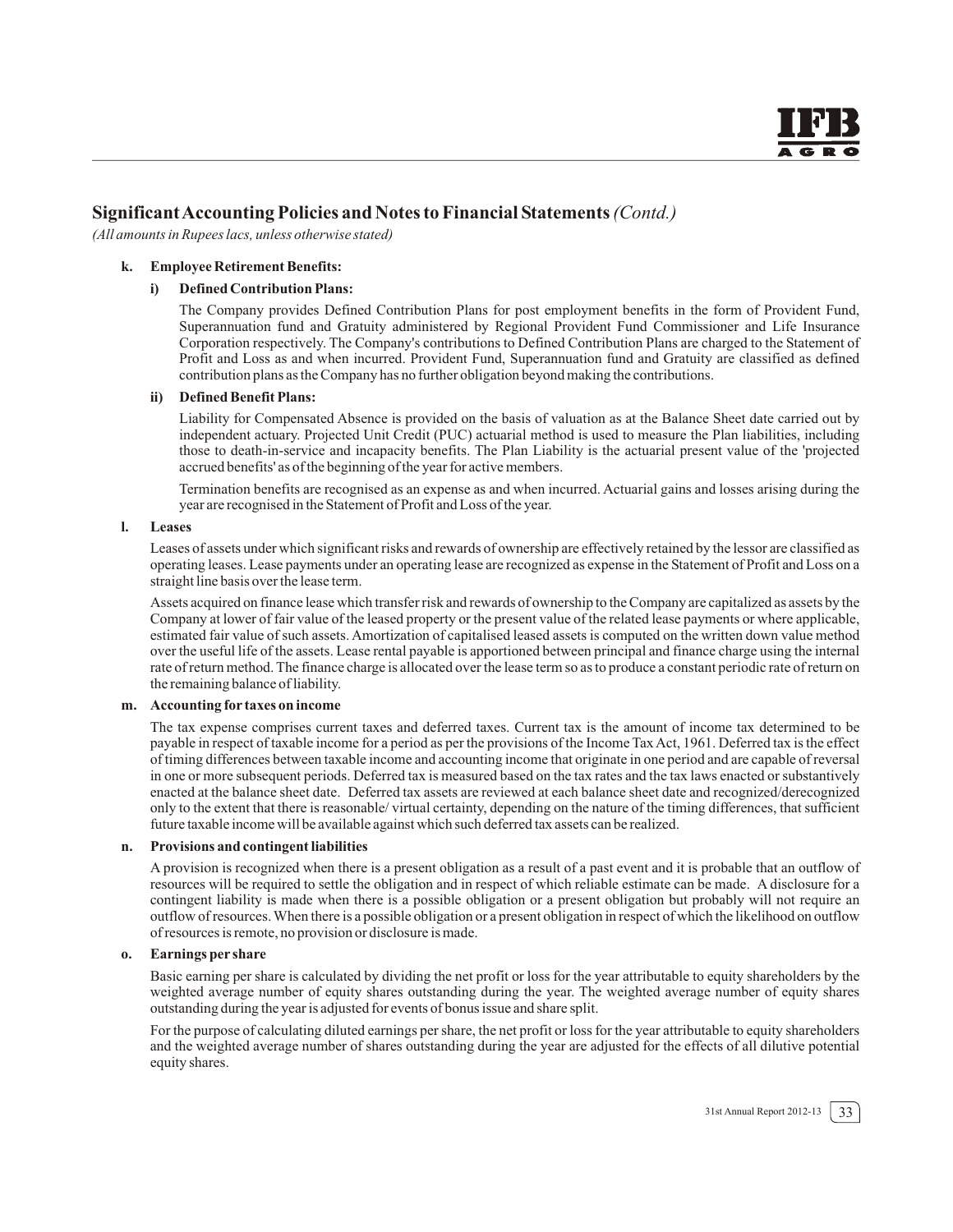*(All amounts in Rupees lacs, unless otherwise stated)*

#### **3. Share Capital**

#### **A) Authorised Share Capital**

| <b>Particulars</b>                                                                               | 31.03.2013 | 31.03.2012 |
|--------------------------------------------------------------------------------------------------|------------|------------|
| $1,20,00,000$ (previous year 1,20,00,000) Equity Shares,<br>$\text{Rs}.10/-$ par value per share | 1.200      | 1.200      |

# **B) Issued, Subscribed and fully paid-up Share Capital**

(Equity Shares, Rs.10/- par value per share)

| <b>Particulars</b>                                        | 31.03.2013    |             | 31.03.2012 |             |
|-----------------------------------------------------------|---------------|-------------|------------|-------------|
|                                                           | <b>Number</b> | Rs. in lacs | Number     | Rs. in lacs |
| Equity Shares outstanding at the<br>beginning of the year | 8,007,111     | 800.71      | 8,007,111  | 800.71      |
| Equity Shares issued during the year                      | 9,98,000      | 99.80       |            |             |
| Equity Shares outstanding at the end<br>of the year       | 9,005,111     | 900.51      | 8,007,111  | 800.71      |

#### **C) The details of Shareholders holding more than 5% shares**

|                          | 31.03.2013         |            | 31.03.2012    |            |
|--------------------------|--------------------|------------|---------------|------------|
| Name of the Shareholder  | No. of Equity      | Percentage | No. of Equity | Percentage |
|                          | <b>Shares held</b> |            | Shares held   |            |
| IFB Automotive Pvt. Ltd. | 3,280,130          | 36.43      | 25, 17, 130   | 31.44      |
| SICGIL India Ltd.        | 583,224            | 6.48       | 5,47,590      | 6.84       |

#### **D) No Bonus shares were issued by the Company in the last 5 years.**

#### **4. Reserves and Surplus**

|                                         | 31.03.2013         |                         |                           |                    | 31.03.2012              |                    |
|-----------------------------------------|--------------------|-------------------------|---------------------------|--------------------|-------------------------|--------------------|
|                                         | Opening<br>balance | Increase/<br>(decrease) | <b>Closing</b><br>balance | Opening<br>balance | Increase/<br>(decrease) | Closing<br>balance |
| Capital Reserve                         | 7.77               |                         | 7.77                      | 7.77               |                         | 7.77               |
| Securities Premium Account              | 832.80             | 1,716.56                | 2549.36                   | 832.80             | _                       | 832.80             |
| <b>Investment Allowance Reserve</b>     | 4.90               | (4.90)                  |                           | 4.90               | _                       | 4.90               |
| General Reserve                         | 280.04             | 4.90                    | 284.94                    | 280.04             |                         | 280.04             |
| Surplus in Statement of Profit and Loss | 9,394.34           | 2,620.02                | 12,014.36                 | 6,739.64           | 2,654.70                | 9,394.34           |
|                                         | 10.519.85          | 4,336.58                | 14,856.43                 | 7,865.15           | 2.654.70                | 10,519.85          |

#### **5. Deferred Tax**

| <b>Particulars</b>                                                             | 31.03.2013 | 31.03.2012 |
|--------------------------------------------------------------------------------|------------|------------|
| <b>Deferred Tax Liabilities</b>                                                |            |            |
| Timing difference on account of depreciation                                   | 597.40     | 767.97     |
| <b>Less: Deferred Tax Assets</b>                                               |            |            |
| Voluntary Retirement Scheme, Compensated Absences and other timing differences | 154.20     | 108.00     |
| <b>Deferred Tax Liability/(Asset)</b>                                          | 443.20     | 659.97     |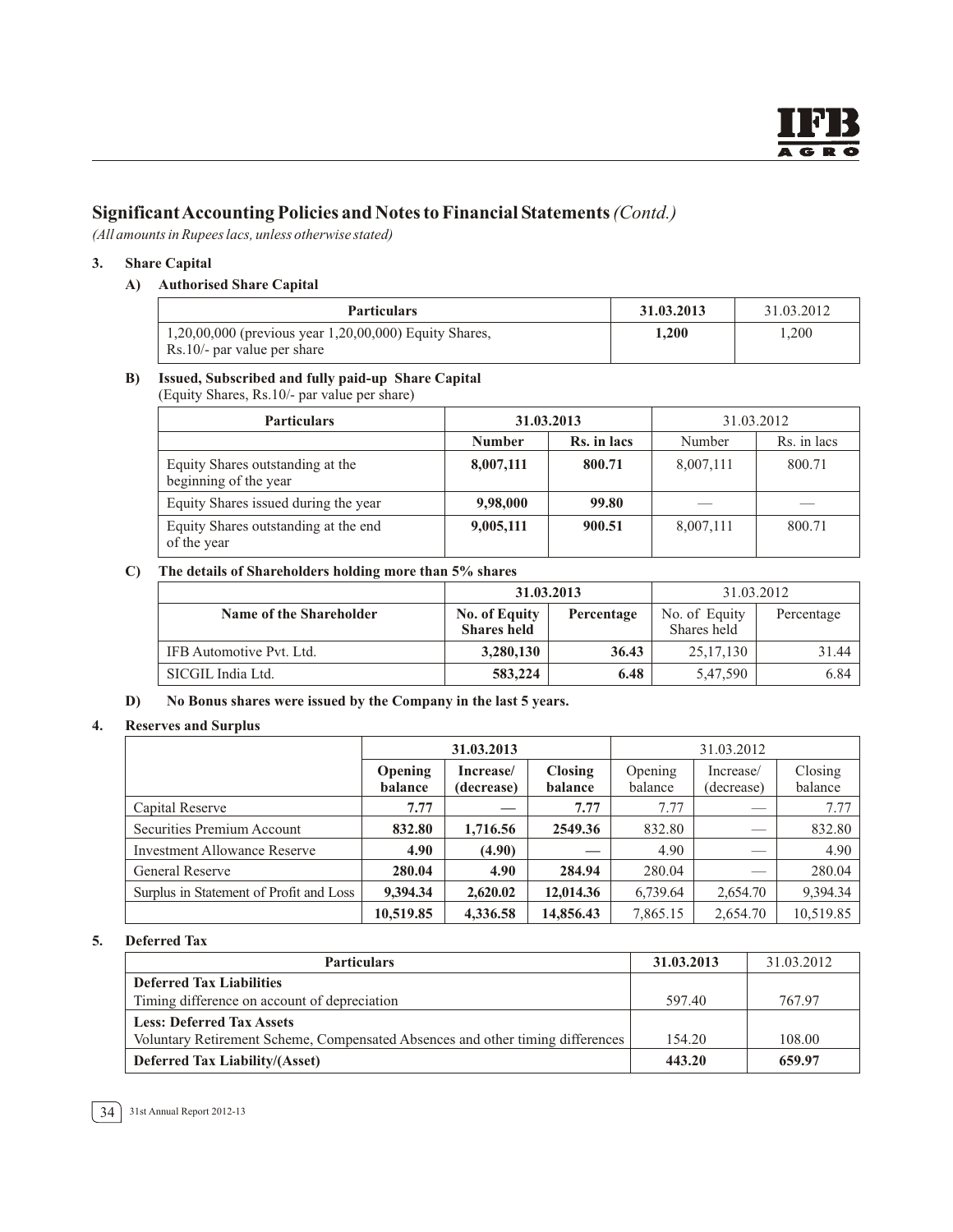*(All amounts in Rupees lacs, unless otherwise stated)*

#### **6. Other Long-Term Liabilities**

| <b>Particulars</b>                    | 3.2013<br>J 1.VJ | ,2012  |
|---------------------------------------|------------------|--------|
| $AOPI^T$<br><b>Decailly</b><br>705115 | 400.02           | 400.07 |

Other long term liabilities include an amount of Rs 240.02 lacs (Previous Year Rs. 240.02 lacs) as security deposit which was obtained as a part of sale and lease back agreement entered into by the Company with Rajasthan State Electricity Board (RSEB) which expired on February 28, 2004. In terms of the said agreement, the residual value of the assets under lease acquired and leased back to RSEB (under physical possession of RSEB) is required to be adjusted against the corresponding amount of security deposit as mentioned above. As Company's appeal towards certain claims against RSEB is pending before the Honorable Jaipur High Court, consequential adjustments arising therefrom have not been considered in the financial statements.

#### **7. Long-Term Provisions**

| <b>Particulars</b>                                                                       | 31.03.2013 | 31.03.2012 |
|------------------------------------------------------------------------------------------|------------|------------|
| Provision for Employee benefits :<br>-Provision for Compensated Absences (refer note 25) | 76.19      | 60.97      |
| $\alpha$ $\alpha$ $\alpha$ $\alpha$                                                      |            |            |

#### **8. Short-Term Borrowings (Secured)**

| <b>Particulars</b>                                            | 31.03.2013 | 51.03.2012 |
|---------------------------------------------------------------|------------|------------|
| Working capital.<br>from banks<br>Uloans repavable on demand. | _          | 18.56      |

Working capital loans from banks are secured by (i) hypothecation ranking pari passu inter se on the Company's entire current assets, (ii) second charge ranking pari passu inter se on the Company's fixed assets and (iii) personal guarantee of one director.

#### **9. Trade Payable**

| <b>Particulars</b>                                                | 31.03.2013 | 31.03.2012 |
|-------------------------------------------------------------------|------------|------------|
| Due to micro, small and medium enterprises [Refer note (a) below] |            | ___        |
| Others                                                            | 391.95     | 1.328.62   |

#### **Note (a)**

The Company has identified micro, small and medium enterprises under the Micro, Small and Medium Enterprises Development Act, 2006 (MSMEDA) on the basis of information made available by and confirmation sent to the respective supplier or vendors of the Company. Based on the information available with the Company and confirmations received, as at the year end there are no dues to micro, small and medium enterprises that are reportable under the MSMED Act, 2006.

#### **10. Other Current Liabilities**

| <b>Particulars</b>            | 31.03.2013 | 31.03.2012 |
|-------------------------------|------------|------------|
| <b>Advance from Customers</b> | 139.06     | 184.42     |
| Non Trade Creditors           | 404.07     | 632.70     |
| Security deposits             | 106.83     | 97.21      |
| Statutory dues                | 297.49     | 755.96     |
| Accrued expenses              | 510.41     | 593.36     |
| Other payables                | 40.04      | 355.63     |
|                               | 1,497.90   | 2,619.28   |

#### **11. Short Term Provisions**

| <b>Particulars</b>                                 | 31.03.2013 | 31.03.2012 |
|----------------------------------------------------|------------|------------|
| Provision for Employee benefits :                  |            |            |
| Provision for Compensated absences (refer note 25) | 12.51      | 7.82       |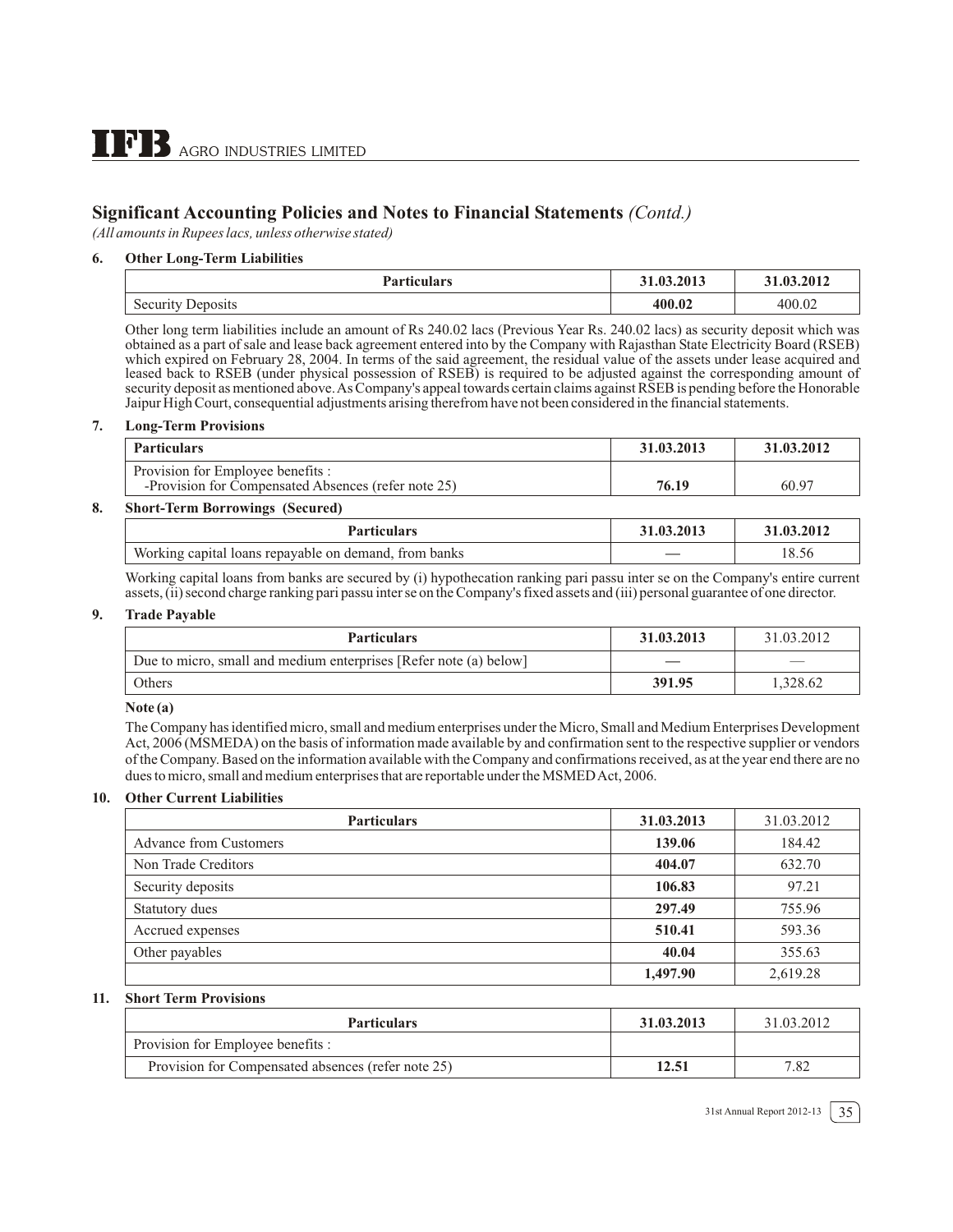Significant Accounting Policies and Notes to Financial Statements (Contd.) **Significant Accounting Policies and Notes to Financial Statements** *(Contd.)* (All amounts in Rupees lacs, unless otherwise stated) *(All amounts in Rupees lacs, unless otherwise stated)*

Tangible Assets **12. Tangible Assets**  $12.$ 

|                        |                    |                                 | <b>GROSS BLOCK</b>                          |                     |                   |                 | DEPRECIATION                               |                    |                    | IMPAIRMENT         |                     | NET BLOCK           |                     |
|------------------------|--------------------|---------------------------------|---------------------------------------------|---------------------|-------------------|-----------------|--------------------------------------------|--------------------|--------------------|--------------------|---------------------|---------------------|---------------------|
| Particulars            | As at<br>1.04.2012 | during the<br>Additions<br>year | Adjustments<br>during the<br>year<br>Sales/ | 31.03.2013<br>As at | Upto<br>1.04.2012 | For the<br>year | Adjustments<br>during the<br>Sales<br>year | 31.03.2013<br>Upto | 1.04.2012<br>As at | the year<br>During | 31.03.2013<br>As at | 31.03.2013<br>As at | As at<br>31.03.2012 |
| Tangible Assets        |                    |                                 |                                             |                     |                   |                 |                                            |                    |                    |                    |                     |                     |                     |
| Owned:                 |                    |                                 |                                             |                     |                   |                 |                                            |                    |                    |                    |                     |                     |                     |
| Freehold land          | 376.82             |                                 |                                             | 376.82              |                   |                 |                                            | I                  |                    | I                  | I                   | 376.82              | 376.82              |
| <b>Buildings</b>       | 2,679.94           | 155.36                          | 22.71                                       | 2,812.59            | 1,087.87          | 141.65          | 13.15                                      | 1,216.37           | 42.83              | 38.90              | 81.73               | 1,514.49            | 1,549.24            |
| Plant and machinery    | 11,193.54          | 489.22                          | 505.35                                      | 11,177.41           | 5,596.31          | 884.43          | 373.78                                     | 6,106.96           | 306.14             | 13.48              | 319.62              | 4,750.83            | 5,291.09            |
| Furniture and fittings | 173.83             | 4.57                            | 10.28                                       | 168.12              | 125.03            | 10.06           | 8.46                                       | 126.63             |                    | 0.51               | 0.51                | 40.98               | 48.80               |
| Office equipment       | 168.58             | 28.54                           | 21.58                                       | 175.54              | 103.93            | 16.59           | 18.65                                      | 101.87             |                    | 1.28               | 1.28                | 72.39               | 64.65               |
| Vehicles               | 93.90              | 18.13                           | 4.09                                        | 107.94              | 37.10             | 16.48           | 3.83                                       | 49.75              |                    |                    |                     | 58.19               | 56.80               |
| Assets under lease:    |                    |                                 |                                             |                     |                   |                 |                                            |                    |                    |                    |                     |                     |                     |
| Land                   | 131.74             |                                 |                                             | 131.74              |                   |                 |                                            | I                  |                    |                    | I                   | 131.74              | 131.74              |
| Plant and machinery    | 601.55             |                                 |                                             | 601.55              | 361.53            |                 |                                            | 361.53             |                    | I                  | I                   | 240.02              | 240.02              |
|                        | 15,419.90          | 695.82                          | 564.01                                      | 15,551.71           | 7,311.77          | 1,069.21        | 417.87                                     | 7,963.11           | 348.97             | 54.17              | 403.14              | 7,185.46            | 7,759.16            |
| Previous year          | 13,528.18          | 2,012.56                        | 120.84                                      | 15,419.90           | 6,458.87          | 914.88          | 61.98                                      | 7,311.77           |                    | 348.97             | 348.97              | 7,759.16            |                     |
|                        |                    |                                 |                                             |                     |                   |                 |                                            |                    |                    |                    |                     |                     |                     |

The factory buildings at Noorpur and Dankuni, West Bengal have been constructed on land leased/rented by associate concerns. a) The factory buildings at Noorpur and Dankuni, West Bengal have been constructed on land leased/rented by associate concerns.  $\widehat{a}$ 

Company's marine product processing plant, Kolkata has been erected on land obtained under lease for ninety nine years valid upto 9th August, 2093 through<br>license from Kolkata Metropolitan Development Authority, for which b) Company's marine product processing plant, Kolkata has been erected on land obtained under lease for ninety nine years valid upto 9thAugust, 2093 through license from Kolkata Metropolitan DevelopmentAuthority, for which formal lease deed is yet to be executed.  $\widehat{a}$ 

Plant & machinery includes electrical installation and laboratory equipment. c) Plant & machinery includes electrical installation and laboratory equipment.  $\circ$ 

- Out of total value of Building, Rs. 2,106.09 lacs (previous year Rs. 2,126.72 lacs) has been constructed on leasehold land. d) Out of total value of Building, Rs. 2,106.09 lacs (previous year Rs. 2,126.72 lacs) has been constructed on leasehold land.  $\ominus$
- Depreciation includes impairment expenses of Rs 54.17 lacs (previous year Rs. 348.97 lacs) for the closed bottling units and Rs 137.65 lacs (previous year nil) on account of the effect of providing depreciation at the rate e) Depreciation includes impairment expenses of Rs 54.17 lacs (previous year Rs. 348.97 lacs) for the closed bottling units and Rs 137.65 lacs (previous year nil) on account of the effect of providing depreciation at the rate applicable for continuous process plant which hitherto was provided on single shift basis as per schedule XIV of the Companies Act, 1956. per schedule XIV of the CompaniesAct, 1956.  $\widehat{\mathbf{e}}$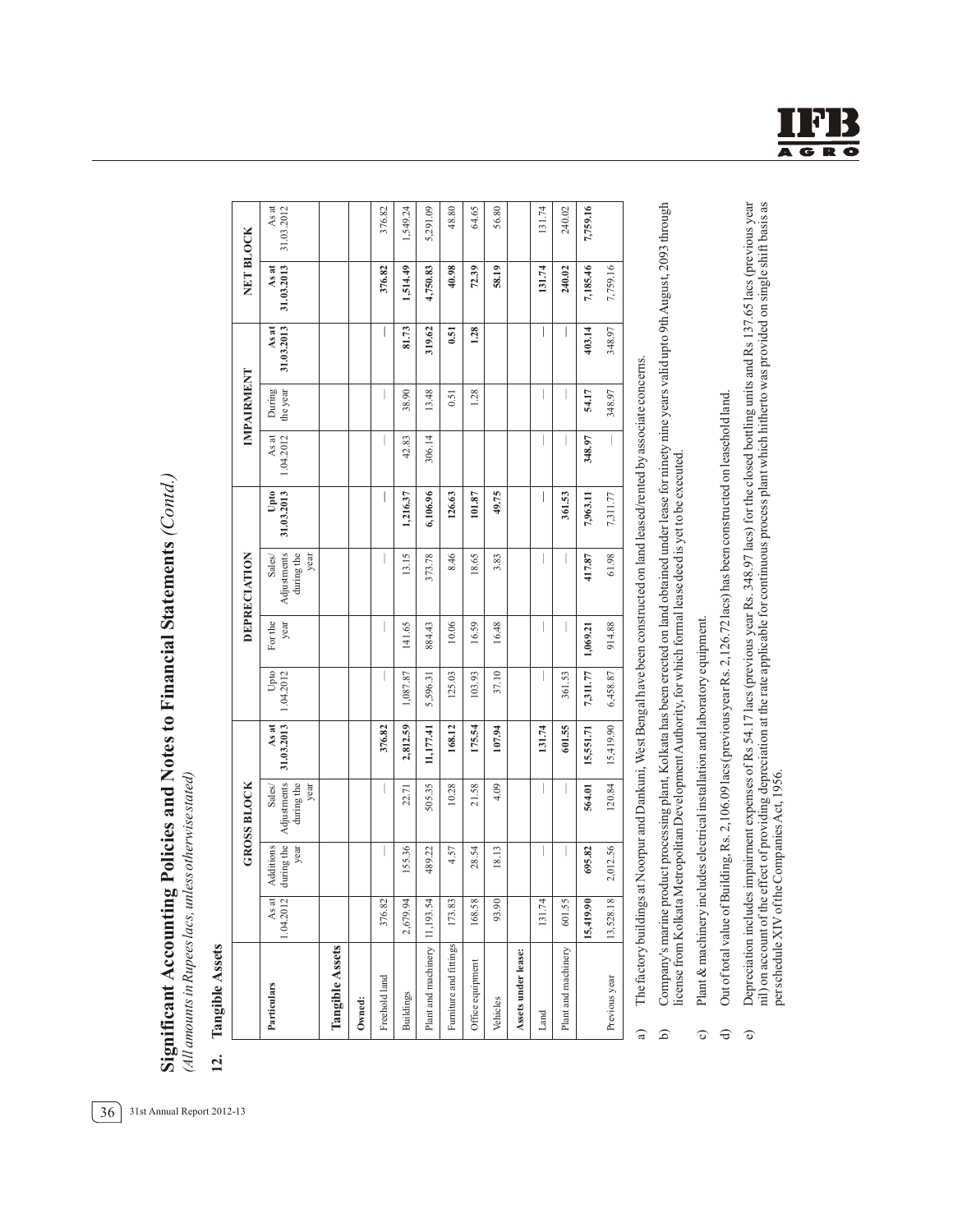*(All amounts in Rupees lacs, unless otherwise stated)*

#### **13. Non - Current Investments**

| <b>Particulars</b>                                                                                              | 31.03.2013 | 31.03.2012 |
|-----------------------------------------------------------------------------------------------------------------|------------|------------|
| Investment in Equity Instruments (Non-Trade – at cost)                                                          |            |            |
| Quoted - In fully paid-up Equity Shares                                                                         |            |            |
| In Associates:                                                                                                  |            |            |
| 90,000 shares (previous year: 90,000 shares) of Rs. 10/- each in<br>CPL Projects Ltd.                           | 1.85       | 1.85       |
| $1,72,733$ shares (previous year: 1,72,733 shares) of Rs. 10/- each in<br>IFB Industries Ltd.                   | 11.31      | 11.31      |
| <b>In Others:</b>                                                                                               |            |            |
| 5,000 shares (previous year: 5,000 shares) of Rs. 10/- each in<br>Tamil Nadu Newsprint & Papers Ltd.            | 4.72       | 4.72       |
| <b>Aggregate amount of Quoted Investments</b>                                                                   | 17.88      | 17.88      |
| <b>Unquoted - In fully paid up Equity Shares</b>                                                                |            |            |
| In Associates:                                                                                                  |            |            |
| $2,60,000$ shares (previous year: $2,60,000$ shares) of Rs. 10 /- each in<br>Zenith Investments Ltd.            | 2.60       | 2.60       |
| 23,900 shares (previous year: 23,900 shares) of Rs. 100/- each in<br>Asansol Bottling & Packaging Co. Pvt. Ltd. | 23.90      | 23.90      |
| $1,45,000$ shares (previous year: $1,45,000$ shares) of Rs. $10/-$ each in<br>Nurpur Gases Pvt. Ltd.            | 14.50      | 14.50      |
| 9,55,998 shares (previous year: 9,55,998 shares) of Rs. 10/- each in<br>IFB Automotive Pvt. Ltd.                | 237.29     | 237.29     |
| <b>Aggregate amount of Unquoted Investments</b>                                                                 | 278.29     | 278.29     |
| <b>Total Investments</b>                                                                                        | 296.17     | 296.17     |
| <b>Aggregate Market Value of Quoted Investments</b>                                                             | 144.32     | 141.86     |

#### **14. Long-Term Loans and Advances (unsecured, considered good)**

| <b>Particulars</b>              | 31.03.2013 | 31.03.2012 |
|---------------------------------|------------|------------|
| Advance for Capital Expenditure | 149.83     | 5.70       |
| Pre-paid Expenses               |            | 4.20       |
|                                 | 149.83     | 9.90       |

31st Annual Report 2012-13  $\sqrt{37}$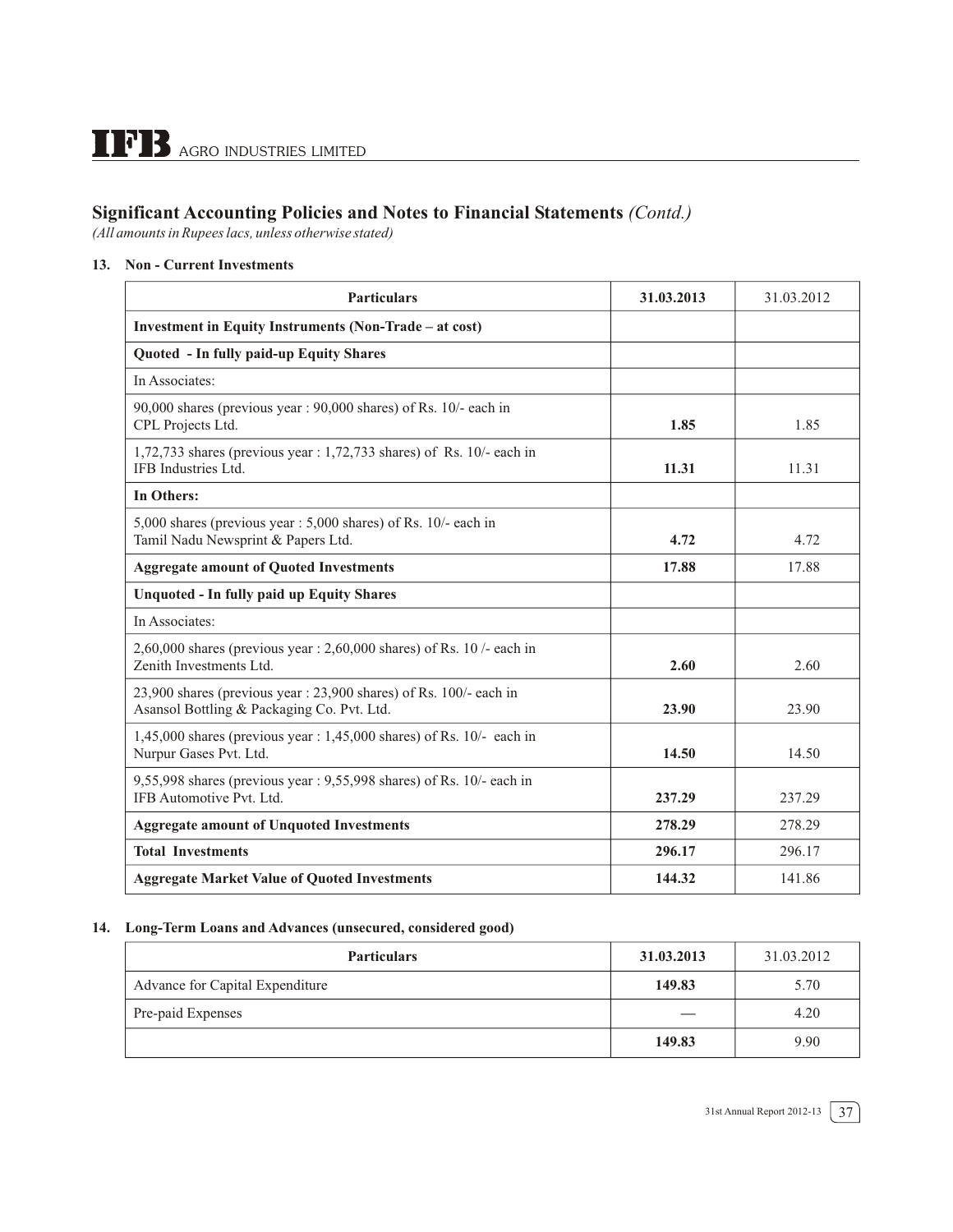*(All amounts in Rupees lacs, unless otherwise stated)*

#### **15. Other Non-Current Assets (unsecured, considered good)**

| <b>Particulars</b>                             | 31.03.2013 | 31.03.2012 |
|------------------------------------------------|------------|------------|
| Other bank balances*                           | 168.03     | 88.96      |
| Interest accrued but not due on Fixed Deposits | 25.88      | 12.19      |
|                                                | 193.91     | 101.15     |

\* Fixed deposit for Rs. 123.03 lacs (previous year Rs 88.96 lacs) is under lien

#### **16. Inventories (valued at lower of cost or net realisable value)**

| <b>Particulars</b>                      | 31.03.2013 | 31.03.2012 |
|-----------------------------------------|------------|------------|
| Raw materials                           | 1,707.29   | 2,215.57   |
| Raw material in transit                 |            | 115.84     |
| Work-in-progress alcohol                | 60.32      | 88.11      |
| Finished goods (including traded goods) | 1,224.39   | 1,250.83   |
| Stores and spares                       | 86.55      | 67.56      |
|                                         | 3,078.55   | 3.737.91   |

#### **17. Trade Receivables (unsecured, considered good unless otherwise stated)**

| <b>Particulars</b>                          | 31.03.2013 | 31.03.2012 |
|---------------------------------------------|------------|------------|
| Outstanding for a period exceeding 6 months |            |            |
| Unsecured, considered good                  | 136.79     | 47.98      |
| Doubtful                                    |            |            |
| Other receivables                           |            |            |
| Unsecured, considered good                  | 516.95     | 1,940.38   |
| Doubtful                                    |            |            |
|                                             | 653.74     | 1.988.36   |

#### **18. Cash and Cash Equivalents**

| <b>Particulars</b>                                 | 31.03.2013 | 31.03.2012 |
|----------------------------------------------------|------------|------------|
| Cash in hand                                       | 3.27       | 3.12       |
| Cheques in hand                                    | 0.61       | ___        |
| Balances with banks:                               |            |            |
| in current accounts                                | 788.80     | 815.92     |
| in deposit accounts (with maturity up to 3 months) | 3,700.00   | 530.36     |
|                                                    | 4,492.68   | 1,349.40   |

#### **19. Short-Term Loans and Advances – unsecured and considered good**

| <b>Particulars</b>                                                                                     | 31.03.2013 | 31.03.2012 |
|--------------------------------------------------------------------------------------------------------|------------|------------|
| Advances*                                                                                              | 1,750.40   | 679.79     |
| Deposit with Port Trust, Excise and others                                                             | 299.08     | 171.85     |
| Advance payment of Income Tax (net of provision Rs. 4,430.60 lacs,<br>previous year Rs. 3,187.52 lacs) | 193.11     | 181.08     |
| Prepaid expenses                                                                                       | 93.39      | 68.84      |
|                                                                                                        | 2,335.98   | 1.101.56   |

\* Advances include advance paid for supplies and balance due from tie-up units in other states.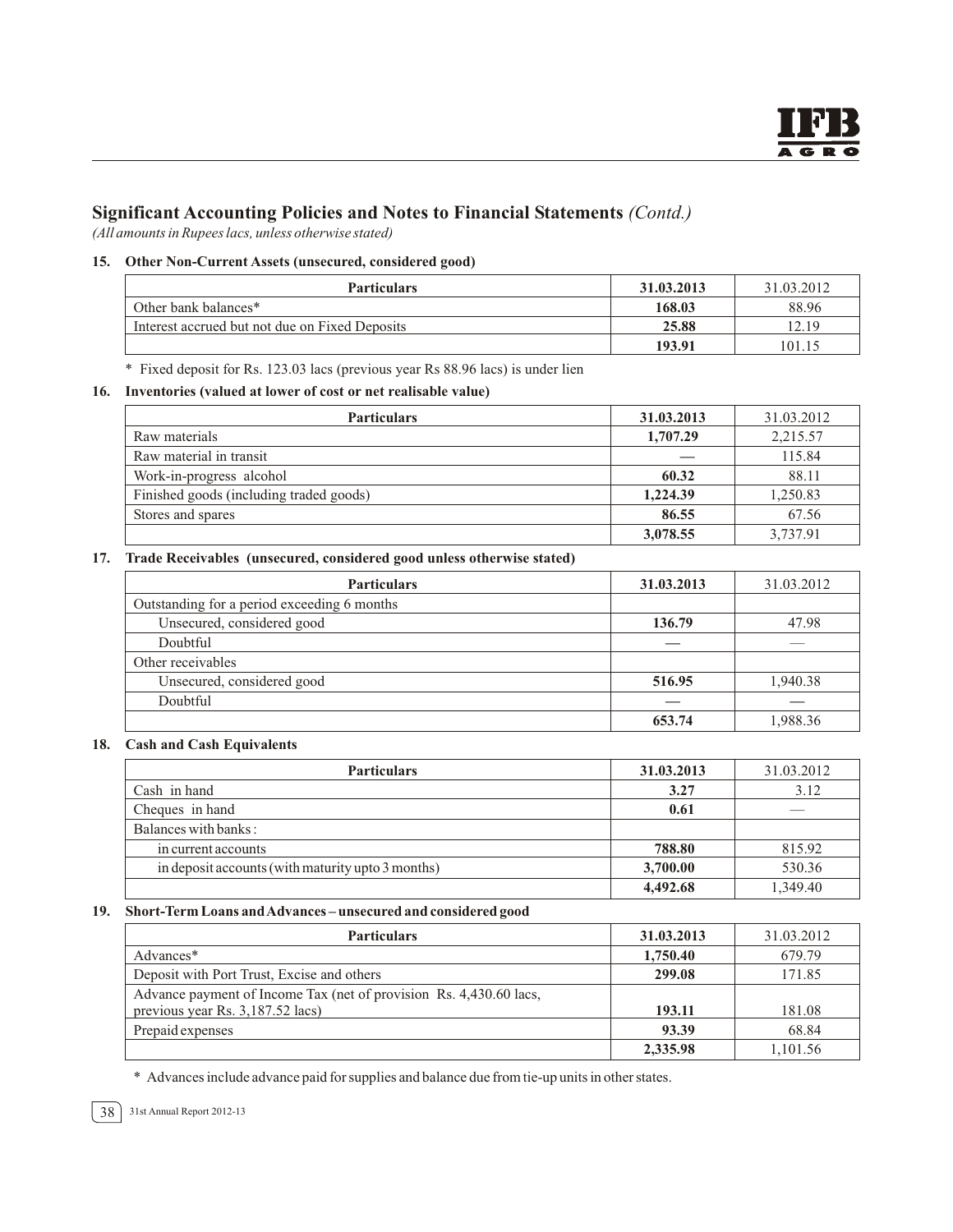*(All amounts in Rupees lacs, unless otherwise stated)*

#### **20. Revenue from Operations**

| <b>Particulars</b>       | 31.03.2013 | 31.03.2012 |
|--------------------------|------------|------------|
| Sale of products         | 65,442.14  | 59.774.51  |
| Other operating revenues | 1,093.94   | 1.405.49   |
|                          | 66,536.08  | 61,180.00  |

#### **a) Sale of Products**

| <b>Particulars</b>          | 31.03.2013 | 31.03.2012  |
|-----------------------------|------------|-------------|
| Alcohol                     | 48,035.94  | 44, 371. 18 |
| Marine products             | 7,621.33   | 5,312.85    |
| Marine Feed - trading goods | 9,326.27   | 9,558.19    |
| Others                      | 458.60     | 532.29      |
|                             | 65,442.14  | 59,774.51   |

#### **b) Earnings in Foreign Exchange**

| <b>Particulars</b>   | 31.03.2013 | 31.03.2012 |
|----------------------|------------|------------|
| FOB value of Exports | 4.892.61   | 3,454.03   |

#### **21. Other Income**

| <b>Particulars</b>                           | 31.03.2013 | 31.03.2012 |
|----------------------------------------------|------------|------------|
| Interest income                              | 34.38      | 53.05      |
| Dividend income from non-current investments | 0.25       | 0.57       |
| Gain on sale of investments                  | 104.26     | 71.05      |
| Gain on sale of fixed assets (net)           |            | 40.08      |
| Insurance claim                              | 2.75       | 0.15       |
| Liability no longer required, written back   | 155.38     | 44.24      |
|                                              | 297.02     | 209.14     |

#### **22. Cost of Materials Consumed**

| <b>Particulars</b>  | 31.03.2013 | 31.03.2012 |
|---------------------|------------|------------|
| Opening stock       | 2,331.41   | 1,513.19   |
| Add: Purchases      | 24,047.42  | 22,144.19  |
|                     | 26,378.83  | 23,657.38  |
| Less: Closing Stock | 1,707.29   | 2,331.41   |
|                     | 24,671.54  | 21,325.97  |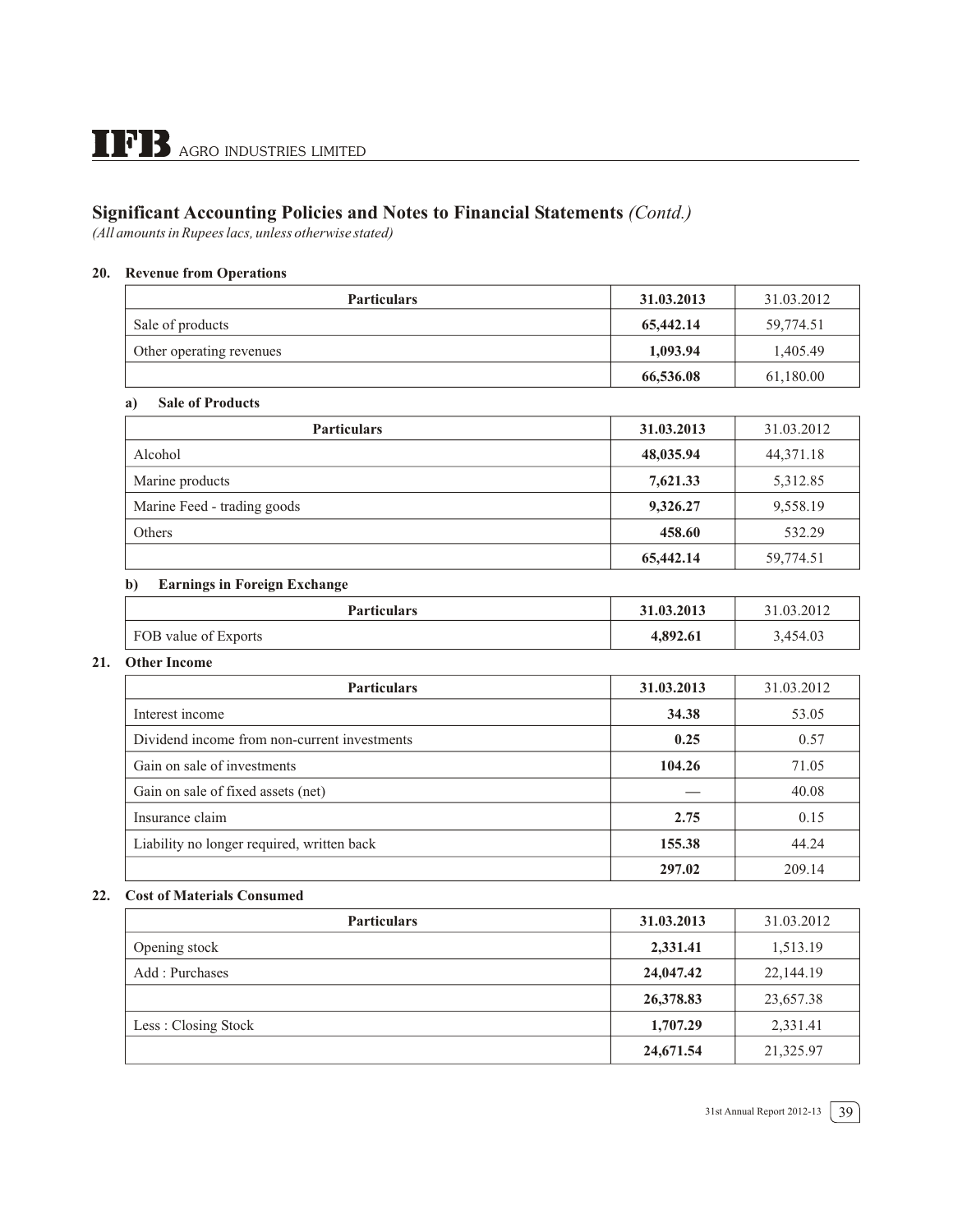*(All amounts in Rupees lacs, unless otherwise stated)*

#### **a) Particulars of Consumption of Raw Materials**

| <b>Particulars</b> | 31.03.2013 | 31.03.2012 |
|--------------------|------------|------------|
| Molasses           |            | 41.02      |
| Grain              | 6,271.57   | 6,047.18   |
| Spirit             | 6,255.34   | 6,520.24   |
| Marine products    | 6,216.85   | 5,178.58   |
| Others*            | 5,927.78   | 3,538.95   |
|                    | 24,671.54  | 21,325.97  |

\* Other materials include chemicals, bottles, labels etc.

#### **b) Particulars of Imported and Indigenous Raw Material Consumption**

|                    | 31.03.2013 |                       |           | 31.03.2012            |
|--------------------|------------|-----------------------|-----------|-----------------------|
| <b>Particulars</b> | Amount     | $%$ of<br>Consumption | Amount    | $%$ of<br>consumption |
| Imported           | 247.20     | 1.01                  | 155.68    | 0.73                  |
| Indigenous         | 24,424.34  | 98.99                 | 21,170.29 | 99.27                 |
|                    | 24,671.54  | 100.00                | 21,325.97 | 100.00                |

#### **23. Purchases of Traded Goods**

| <b>Particulars</b>             | 31.03.2013 | 31.03.2012 |
|--------------------------------|------------|------------|
| Marine feed & feed supplements | 7.415.29   | 8,095.17   |

#### **24. Changes in Inventories of Finished Goods, Work- in -Progress and Stock-in-Trade**

| <b>Particulars</b>                                | 31.03.2013 |          |        | 31.03.2012 |
|---------------------------------------------------|------------|----------|--------|------------|
| Opening Stock                                     |            |          |        |            |
| <b>Finished Goods</b><br>$\overline{\phantom{0}}$ | 939.93     |          | 940.09 |            |
| Work in Progress<br>$\overline{\phantom{0}}$      | 88.11      |          | 61.35  |            |
| Stock of Traded Goods<br>$\overline{\phantom{m}}$ | 310.90     | 1,338.94 | 133.58 | 1,135.02   |
| Less: Closing Stock                               |            |          |        |            |
| <b>Finished Goods</b><br>$\overline{\phantom{a}}$ | 1,057.37   |          | 939.93 |            |
| Work in Progress<br>$\qquad \qquad -$             | 60.32      |          | 88.11  |            |
| <b>Stock of Traded Goods</b><br>$\qquad \qquad -$ | 167.02     | 1,284.71 | 310.90 | 1,338.94   |
|                                                   |            | 54.23    |        | (203.92)   |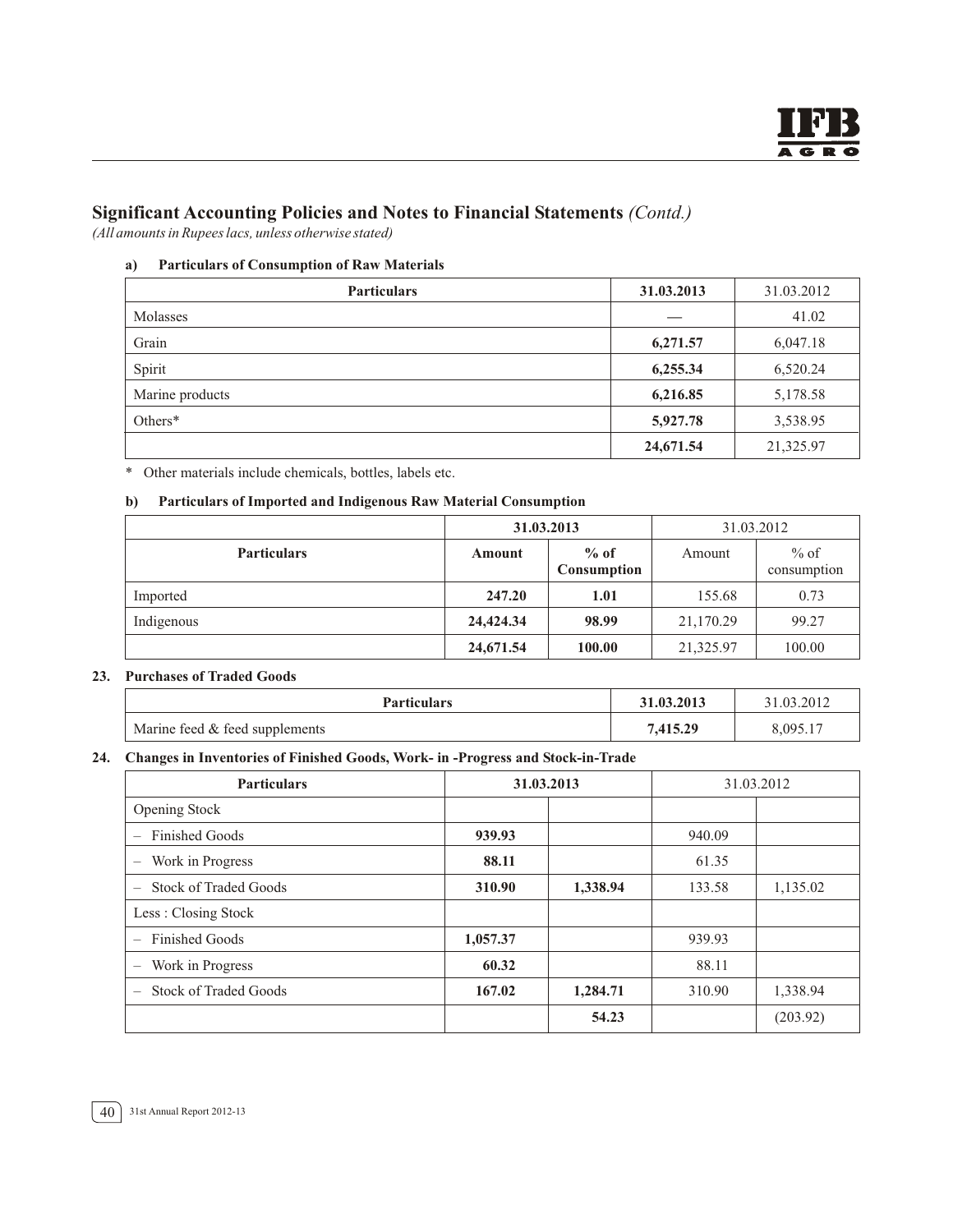*(All amounts in Rupees lacs, unless otherwise stated)*

#### **25. Employee Benefits Expenses**

| <b>Particulars</b>                        | 31.03.2013 | 31.03.2012 |
|-------------------------------------------|------------|------------|
| Salaries and wages                        | 1,622.91   | 1,766.62   |
| Contribution to Provident and other funds | 247.54     | 182.58     |
| Staff welfare expenses                    | 267.01     | 210.14     |
|                                           | 2,137.46   | 2,159.34   |

**a)** The Company announced a Voluntary Retirement Scheme (VRS) for the employees of one of the units during the year. A sum of Rs 201.00 lacs (Previous year Rs 285.95 lacs) has been paid under VRS during the year and is included in "Salaries and Wages".

**b)** Salary and wages includes remuneration paid to Joint Executive Chairman for the period from January 27, 2013 to March 31, 2013, which is subject to the approval of the members at the ensuing Annual General Meeting of the Company.

**c)** As per Accounting Standard 15 "Employee Benefits", the disclosures as defined in the Accounting Standard are given below.

#### **d) Defined Contribution Plans:**

The Company has recognized as expense the following amounts:

| <b>Particulars</b>                                                | 31.03.2013 | 31.03.2012 |
|-------------------------------------------------------------------|------------|------------|
| Employer's contribution to Provident and Family Pension Fund      | 75.23      | 73.76      |
| Employer's contribution to Superannuation Fund                    | 67.14      | 55.08      |
| Employer's contribution to Gratuity Fund                          | 94.75      | 37.66      |
| Employer's contribution to Employees' State Insurance Corporation | 10.42      | 16.08      |
|                                                                   | 247.54     | 182.58     |

#### **e) Defined Benefit Plan in respect of Compensated Absences:**

#### **A. Change in Defined Benefit Obligations**

|    | <b>Particulars</b>                                          | 31.03.2013 | 31.03.2012 |
|----|-------------------------------------------------------------|------------|------------|
| 1  | Present value of obligation as at the beginning of the year | 68.79      | 55.74      |
| 2  | Current service cost                                        | 16.04      | 10.06      |
| 3  | Interest cost                                               | 5.50       | 4.74       |
| 4  | Curtailment /settlement cost/(credit)                       |            |            |
| 5  | Employee contribution                                       |            |            |
| 6  | Plan amendments                                             |            |            |
|    | Acquisitions                                                |            |            |
| 8  | Actuarial (gains)/ losses                                   | 11.47      | 8.54       |
| 9  | Benefits paid                                               | (13.09)    | (10.29)    |
| 10 | Present value of obligation as at the end of the year       | 88.71      | 68.79      |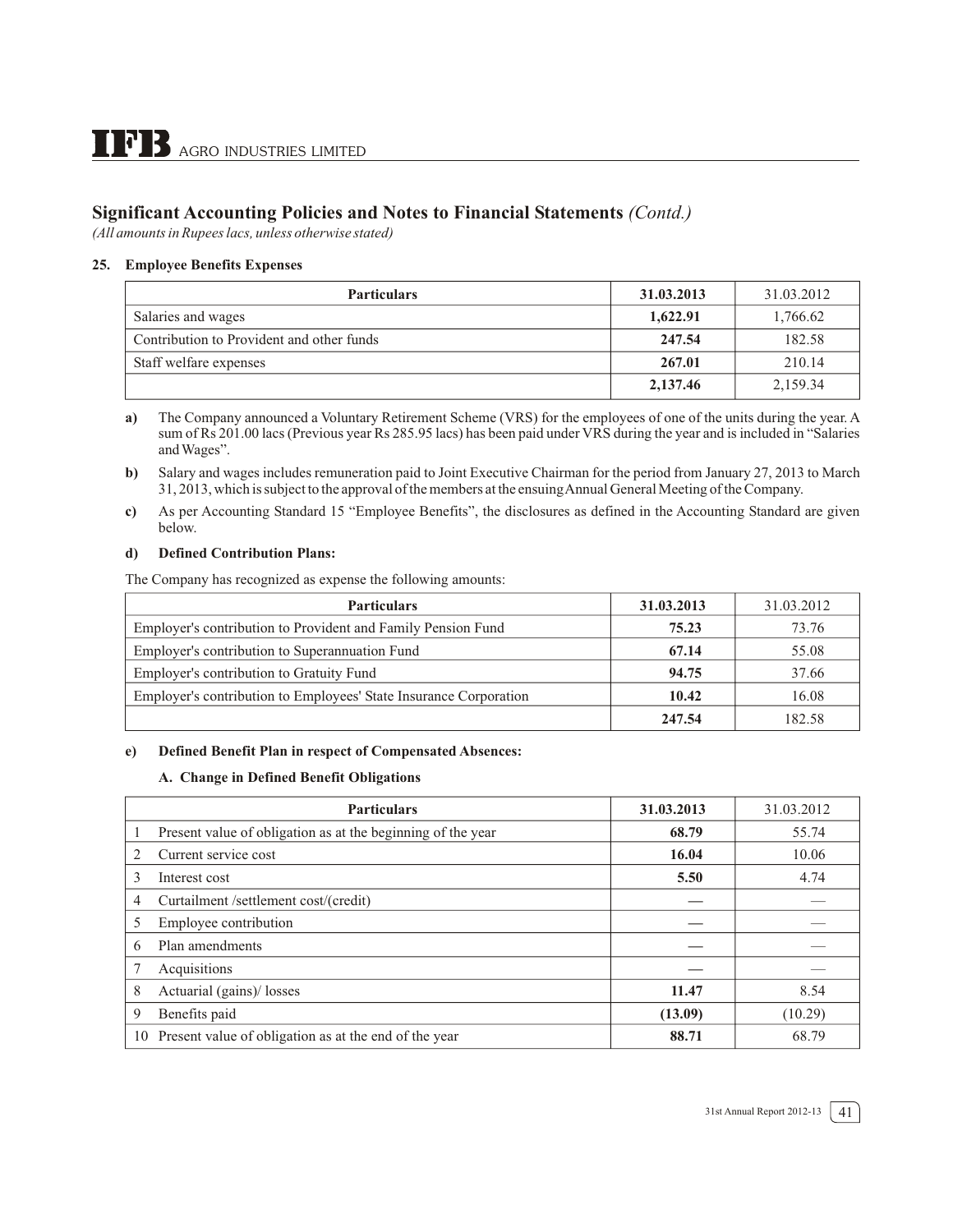*(All amounts in Rupees lacs, unless otherwise stated)*

| <b>B.</b>      |                | Change in the fair value of assets                                          |            |            |
|----------------|----------------|-----------------------------------------------------------------------------|------------|------------|
|                |                | <b>Particulars</b>                                                          | 31.03.2013 | 31.03.2012 |
|                | $\mathbf{1}$   | Plan assets as at the beginning of the year                                 |            |            |
|                | $\overline{2}$ | Actual return on plan assets                                                |            |            |
|                | 3              | Actual company contributions                                                | 13.09      | 10.29      |
|                | 4              | Employee contributions                                                      |            |            |
|                | 5              | Benefits paid                                                               | 13.09      | 10.29      |
|                | 6              | Plan assets as at the end of the year                                       |            |            |
| $\mathbf{C}$ . |                | Net Asset / (Liability) recognized in the Balance Sheet                     |            |            |
|                | I.             | <b>Funded Status</b>                                                        |            |            |
|                | 1              | Present value of defined benefit obligation                                 | 88.71      | 68.79      |
|                | $\overline{2}$ | Fair value of plan assets                                                   |            |            |
|                | 3              | Funded status [surplus/(deficit)]                                           | (88.71)    | (68.79)    |
|                | 4              | Effect of Balance Sheet asset limit                                         |            |            |
|                | 5              | Un-recognized past service costs                                            |            |            |
|                | <b>II.</b>     | Net asset/(liability) recognized in the Balance Sheet                       |            |            |
|                | 1              | Net asset/(liability) recognized in Balance Sheet<br>at beginning of period | (68.79)    | (55.74)    |
|                | $\overline{2}$ | Employer expense                                                            | 33.01      | 23.34      |
|                | 3              | Benefits paid                                                               | (13.09)    | (10.29)    |
|                | $\overline{4}$ | Net asset/(liability) recognized in Balance Sheet<br>at end of the period   | (88.71)    | (68.79)    |
| D.             |                | Total expense recognized in the Statement of Profit & Loss:                 |            |            |
|                | I.             | <b>Components of employer expense</b>                                       |            |            |
|                | $\mathbf{1}$   | Current service cost                                                        | 16.04      | 10.06      |
|                | $\overline{2}$ | Interest cost                                                               | 5.50       | 4.74       |
|                | 3              | Expected return on plan assets                                              |            |            |
|                | 4              | Curtailment cost/(credit)                                                   |            |            |
|                | 5              | Settlement cost/(credit)                                                    |            |            |
|                | 6              | Amortization of past service cost                                           |            |            |
|                | $\tau$         | Actuarial losses/(gains)                                                    | 11.47      | 8.54       |
|                |                | Total expense recognized in the Statement of Profit and Loss                | 33.01      | 23.34      |
|                | П.             | <b>Actual Contributions and Benefit Payments for the year</b>               |            |            |
|                | $\mathbf{1}$   | Actual benefit payments                                                     | 13.09      | 10.29      |
|                | $\overline{2}$ | Actual contributions                                                        | 13.09      | 10.29      |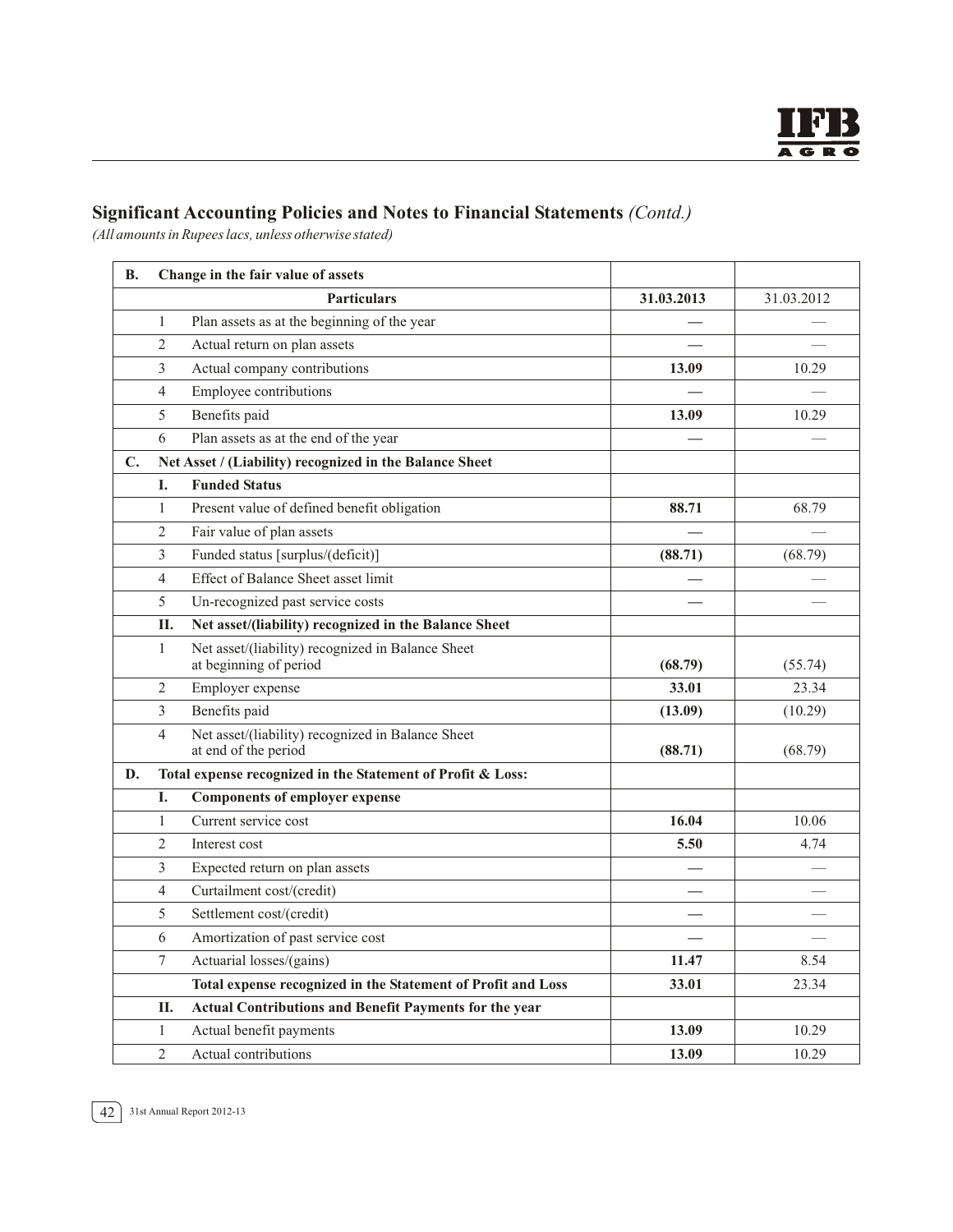*(All amounts in Rupees lacs, unless otherwise stated)*

#### **E. Principal Actuarial Assumptions used as at the Balance Sheet date:**

| <b>Particulars</b>                                            | 31.03.2013    | 31.03.2012    |
|---------------------------------------------------------------|---------------|---------------|
|                                                               | $\frac{6}{6}$ | $\frac{0}{0}$ |
| Discount rate                                                 | 8.00          | 8.00          |
| Rate of increase in salaries                                  | 5.00          | 5.00          |
| Expected average remaining working lives of employees (years) | 16.50         | 16.42         |
| Withdrawal rate per anum                                      | 2.00          | 2.00          |

#### **F. Amount for the current year and previous four years are as follows:**

| <b>Particulars</b>                | 2012-13 | 2011-12 | 2010-11 | 2009-10 | 2008-09 |
|-----------------------------------|---------|---------|---------|---------|---------|
| Compensated absences (non-funded) |         |         |         |         |         |
| Defined benefit obligation        | (88.71) | (68.79) | (55.74) | (49.81) | (40.56) |
| Plan assets                       | __      | ___     | _       |         |         |
| Deficit                           | (88.71) | (68.79) | (55.74) | (49.81) | (40.56) |

The Scheme is not funded through any trust fund and therefore no assumption regarding expected rate of return on assets is applicable.

#### **26. Finance Cost**

| <b>Particulars</b>   | 31.03.2013 | 31.03.2012 |
|----------------------|------------|------------|
| Interest expenses    | 34.82      | 32.67      |
| Other borrowing cost | 3.32       | 3.45       |
|                      | 38.14      | 36.12      |

#### **27. Depreciation and amortization expense**

| <b>Particulars</b>                              | 31.03.2013 | 31.03.2012 |
|-------------------------------------------------|------------|------------|
| Depreciation of tangible assets (refer note 12) | 1,123.38   | 1,263.85   |
|                                                 | 1,123.38   | 1,263.85   |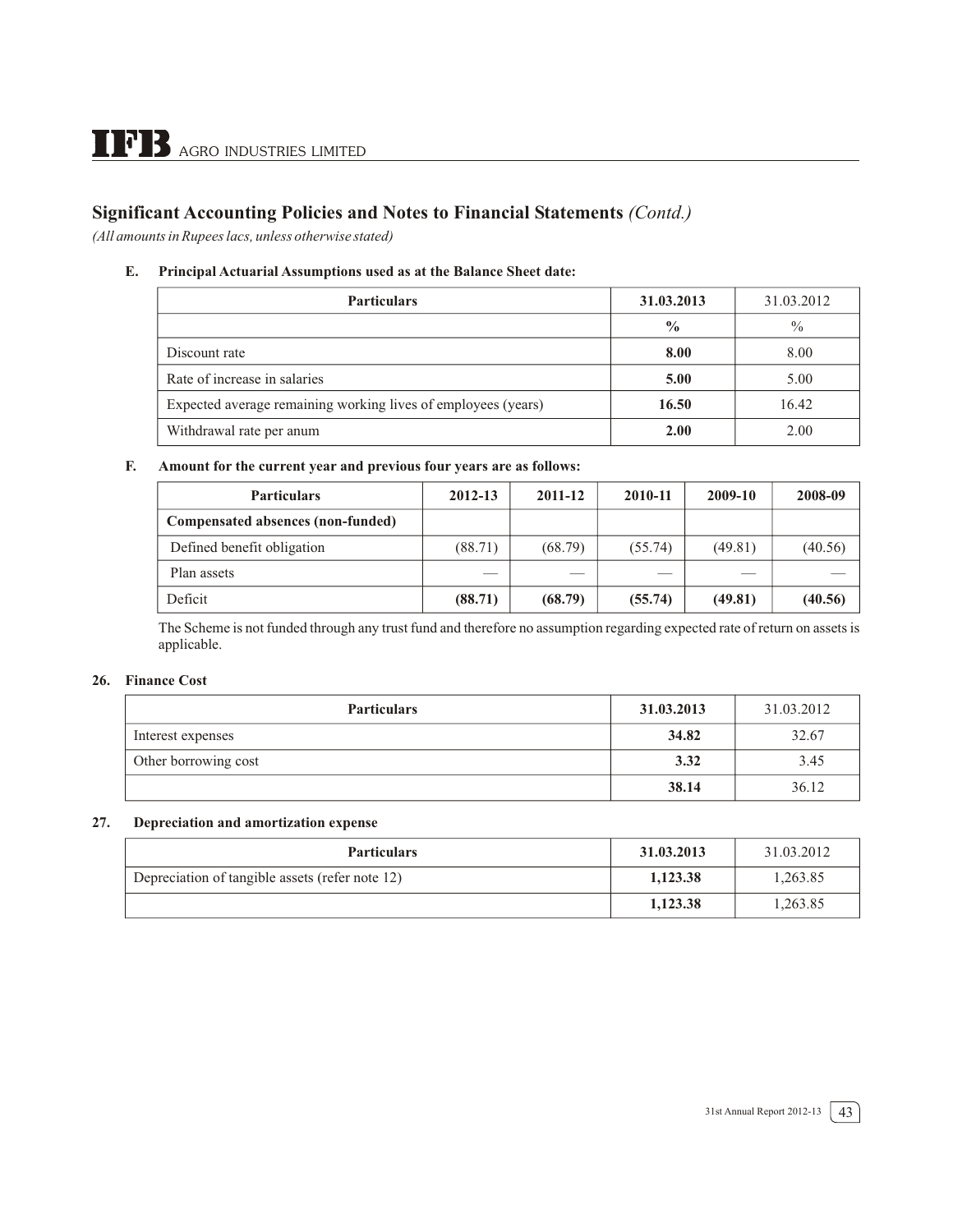*(All amounts in Rupees lacs, unless otherwise stated)*

**28. Other Expenses**

| <b>Particulars</b>                  | 31.03.2013 | 31.03.2012 |
|-------------------------------------|------------|------------|
| Consumption of stores & spare parts | 179.32     | 202.59     |
| Power and fuel                      | 1,343.63   | 1,505.03   |
| Rent                                | 153.21     | 187.68     |
| Repairs to buildings                | 71.85      | 54.07      |
| Repairs to machinery                | 113.15     | 82.74      |
| Repair - others                     | 90.84      | 53.06      |
| Insurance                           | 117.20     | 86.05      |
| Rates and taxes                     | 157.42     | 77.15      |
| Manufacturing tie up payments       | 1,024.60   | 2,174.82   |
| Office expenses                     | 481.31     | 424.05     |
| Travelling                          | 218.39     | 143.54     |
| Freight                             | 1,072.37   | 820.16     |
| Sales promotion                     | 631.42     | 795.82     |
| Contract services                   | 1,068.83   | 786.97     |
| Payment to Auditors                 | 14.42      | 9.73       |
| Advertisement and publicity         | 5.78       | 5.70       |
| Loss on exchange fluctuation (net)  | 17.50      | 15.39      |
| Loss on sale of fixed assets (net)  | 90.23      |            |
| Bad debt written off                | 2.16       | 0.40       |
| Miscellaneous                       | 325.26     | 518.53     |
|                                     | 7,178.89   | 7,943.48   |

#### **a. Payment to Auditors (including Service Tax)**

| <b>Particulars</b>        | 31.03.2013 | 31.03.2012 |
|---------------------------|------------|------------|
| <b>As Auditor</b>         |            |            |
| Statutory audit           | 5.62       | 6.74       |
| Limited review            | 7.12       | 0.58       |
| Tax audit                 | 1.12       | 1.69       |
| In other capacity         |            |            |
| Other services            | 0.34       | 0.50       |
| Reimbursement of expenses | 0.22       | 0.22       |
|                           | 14.42      | 9.73       |

#### **b. Expenditure in Foreign Currency**

| <b>Particulars</b>             | 31.03.2013 | 31.03.2012 |
|--------------------------------|------------|------------|
| Value of Imports on CIF basis: |            |            |
| Raw materials                  | 175.31     | 112.60     |
| Components and spare parts     | 5.67       | __         |
| Capital goods                  | 19.25      | 194.28     |
| Travelling                     | 22.61      | 4.32       |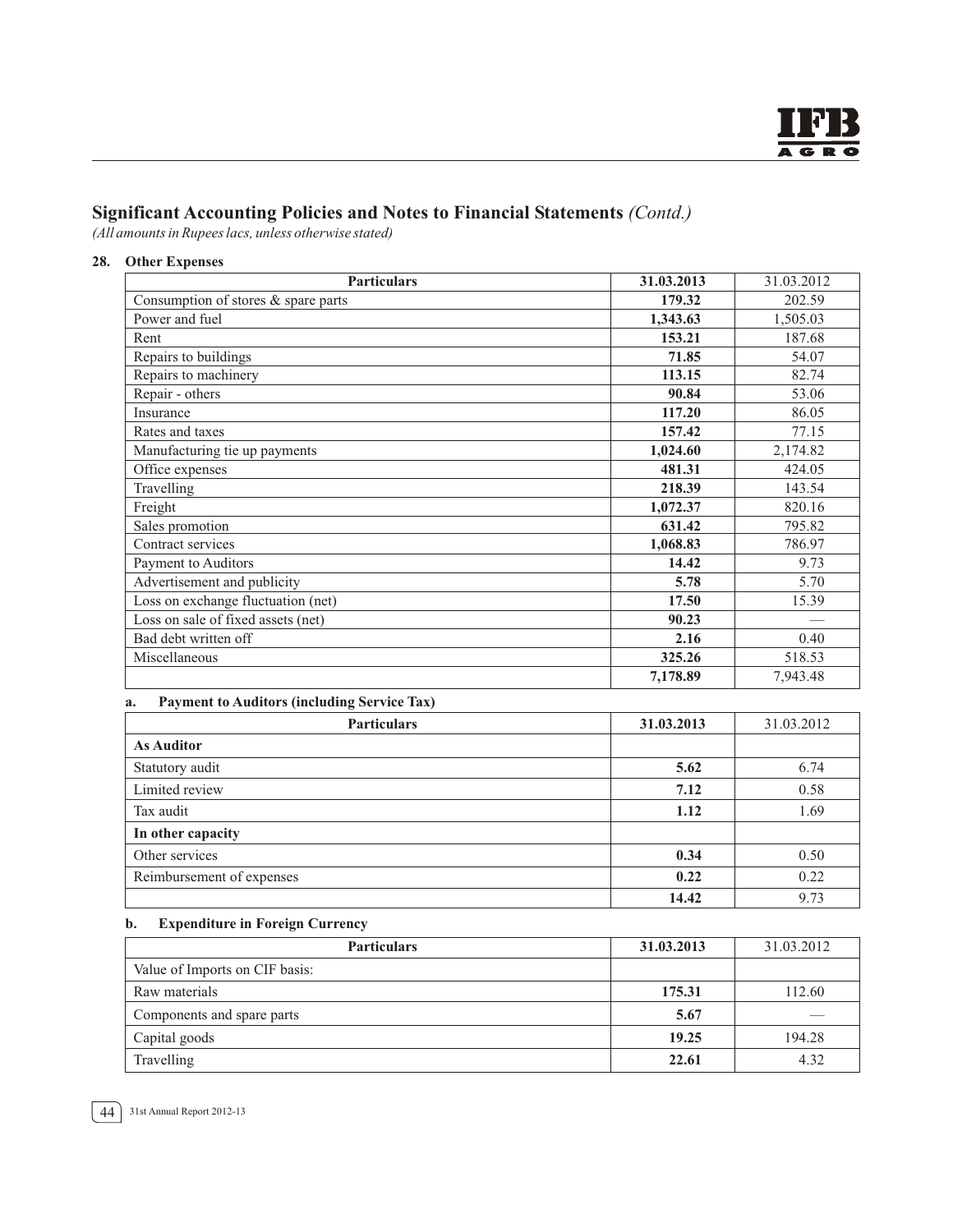*(All amounts in Rupees lacs, unless otherwise stated)*

#### **29. Earnings Per Equity Share (EPS)**

| <b>Particulars</b>                                                        | 31.03.2013 | 31.03.2012 |
|---------------------------------------------------------------------------|------------|------------|
| Profit for the year after tax                                             | 2,620.02   | 2654.70    |
| Weighted average number of Equity Shares outstanding                      | 8,111,517  | 8,007,111  |
| Basic and diluted earnings per Equity Share (nominal value of Rs.10 each) | 32.30      | 33.15      |

#### **30. Segment Information :**

#### **A)** Primary Business Segments

|                                           | Spirit, Liquor,<br><b>Spirituous Beverages</b> |           | <b>Marine</b> |           | <b>Unallocated</b> |          | <b>Total</b> |           |
|-------------------------------------------|------------------------------------------------|-----------|---------------|-----------|--------------------|----------|--------------|-----------|
|                                           | 2012-13                                        | 2011-12   | 2012-13       | 2011-12   | 2012-13            | 2011-12  | 2012-13      | 2011-12   |
| <b>Revenue</b>                            |                                                |           |               |           |                    |          |              |           |
| External                                  | 28,999.00                                      | 28,774.28 | 17,233.08     | 15,453.20 |                    |          | 46,232.08    | 44,227.48 |
| Internal                                  |                                                |           |               |           |                    |          |              |           |
| <b>Total</b>                              | 28,999.00                                      | 28,774.28 | 17,233.08     | 15,453.20 |                    |          | 46,232.08    | 44,227.48 |
| <b>Results</b>                            |                                                |           |               |           |                    |          |              |           |
| Segment results                           | 2,520.73                                       | 2797.34   | 1,130.56      | 846.25    | —                  |          | 3,651.29     | 3,643.59  |
| Unallocated expenses                      |                                                |           |               |           |                    | --       |              |           |
| Interest expenses                         |                                                |           | 33.93         | 19.65     | 4.21               | 16.47    | 38.14        | 36.12     |
| Other income                              | 133.41                                         |           | 14.27         |           | 149.34             | 209.14   | 297.02       | 209.14    |
| <b>Profit before tax</b>                  | 2,654.14                                       | 2,797.34  | 1,110.90      | 826.60    | 145.13             | 192.67   | 3,910.17     | 3,816.61  |
| <b>Other Information</b>                  |                                                |           |               |           |                    |          |              |           |
| Segment assets                            | 9,502.41                                       | 12,720.34 | 2,406.99      | 2,201.40  | 6,669.31           | 1,494.06 | 18,578.71    | 16,415.80 |
| Segment liabilities                       | 1,259.18                                       | 3,231.99  | 289.31        | 445.21    | 1,273.28           | 1,418.04 | 2,821.77     | 5,095.24  |
| Capital expenditure                       | 661.39                                         | 1,657.27  | 60.95         | 364.24    | 93.68              | 63.25    | 816.02       | 2,084.76  |
| Depreciation                              | 996.90                                         | 1,145.23  | 94.25         | 84.72     | 32.23              | 33.90    | 1,123.38     | 1,263.85  |
| Non-cash expenses other than depreciation |                                                |           |               |           | 33.01              | 23.34    | 33.01        | 23.34     |

**Notes:**

- 1. The Company's operations are diversified into two main business segments, namely :
	- a) Spirit, Liquor and Spirituous Beverages comprising manufacturing of Extra Neutral Alcohol, Rectified Spirit, Indian Made Indian Liquor and Indian Made Foreign Liquor.
	- b) Marine comprising Marine products processing, for sale in export and domestic markets and Marine Feed trading.
- 2. Segments have been identified and reported taking into account, the nature of products and services, different risks and returns reporting systems.
- 3. Segment revenue in each of the above business segments primarily includes sales, processing charges and export incentives in the respective segments.
- 4. Segment revenue, results, assets and liabilities include the respective amounts identifiable to each of the segment and amounts allocated on a reasonable basis.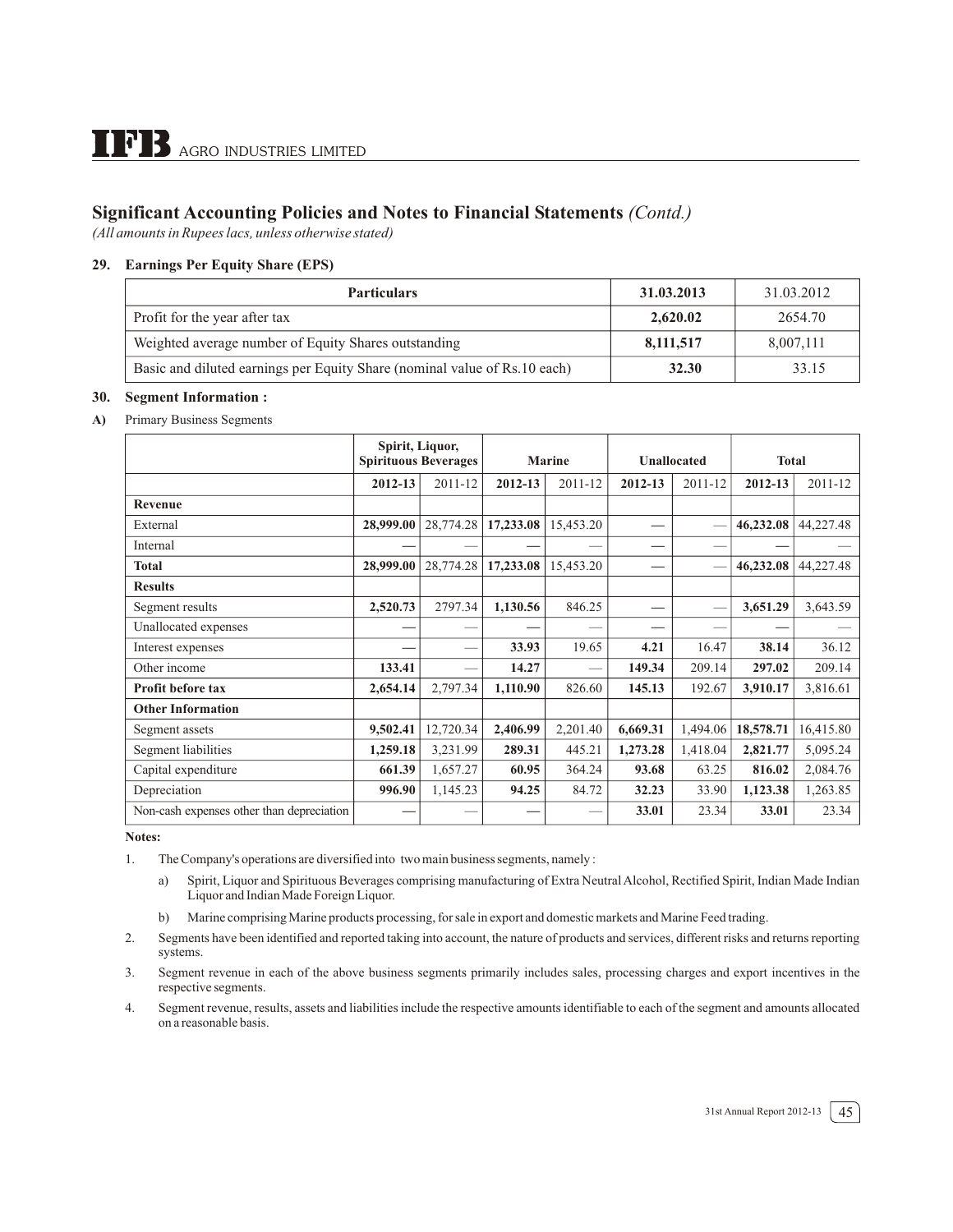*(All amounts in Rupees lacs, unless otherwise stated)*

#### **B) Secondary Segment reporting (by Geographical Segments)**

|                     | <b>Domestic</b> |            | <b>Exports</b> |            | <b>Total</b> |            |
|---------------------|-----------------|------------|----------------|------------|--------------|------------|
|                     | 31.03.2013      | 31.03.2012 | 31.03.2013     | 31.03.2012 | 31.03.2013   | 31.03.2012 |
| Revenues            | 41,219.47       | 40.929.90  | 5.012.61       | 3.297.58   | 46,232.08    | 44,227.48  |
| Total asset         | 16,575.17       | 14,573.60  | 2,003.54       | 1,842.20   | 18,578.71    | 16,415.80  |
| Capital Expenditure | 755.07          | 1.720.52   | 60.95          | 364.24     | 816.02       | 2,084.76   |

**31.** The Company has discontinued the IMFL bottling business in West Bengal during the year and has entered into an arrangement with a bottling unit ("tie-up unit") in West Bengal for production and marketing of its own IMFL brands. Similar tie up arrangements exist in other states, namely Assam and Orissa .The production in the premises of tie-up units under the said arrangements, wherein each party's obligations are stipulated, is carried out under close supervision of the Company. The marketing is entirely the responsibility of the Company. The Company is also required to ensure adequate finance to the tie-up units wherever required. Though under the agreements, the production and sale are accounted for by and in the books of the tie-up units, the Company promotes its brands through these arrangements. Accordingly, it is considered appropriate to disclose the following quantitative and value information for the year, as furnished by the tie-up units:

i) Profit from tie-up operations detailed as under is included in 'Other operating revenue'.

|               | 31.03.2013 | 31.03.2012 |
|---------------|------------|------------|
| Net sales     | 1,887.28   | 2,798.49   |
| Cost of sales | 1,271.44   | 2,217.81   |
| Gross profit  | 615.84     | 580.68     |
| Expenses      | 549.23     | 532.47     |
| Income        | 66.61      | 48.21      |
|               |            |            |

ii) Quantitative information for tie-up operations: -

|                            | 31.03.2013  |                        | 31.03.2012  |                        |
|----------------------------|-------------|------------------------|-------------|------------------------|
|                            | Qty (cases) | Value<br>(Rs. in Lacs) | Qty (cases) | Value<br>(Rs. in Lacs) |
| Opening stock<br>a)        | 660         | 91.24                  | 557         | 96.59                  |
| $\mathbf{b}$<br>Production | 214,408     |                        | 210,088     |                        |
| Sales<br>$\mathbf{c}$      | 206,669     | 1,887.28               | 209,985     | 2,798.49               |
| Closing stock<br>d)        | 8,399       | 52.17                  | 660         | 91.24                  |

iii) The balance due from tie-up units, of Rs. 1,173.16 lacs (previous year Rs. 572.52 lacs) is included under advances recoverable. This is on account of the financing by the company of working capital on behalf of the units.

#### **32. Related Party Disclosures**

As per Accounting Standard-18 issued by the Institute of Chartered Accountants of India, disclosures in respect of "Related Parties" are as follows:-

#### A. **List of Related Parties:**

**Associates:**

Nurpur Gases Private Limited Travel Systems Limited IFB Automotive Private Limited **IFB Industries Limited** IFB Industries Limited Asansol Bottling & Packaging Co. Private Limited Special Drinks Private Limited CPL Industries Limited Zenith Investments Limited CPL Projects Limited

46 31st Annual Report 2012-13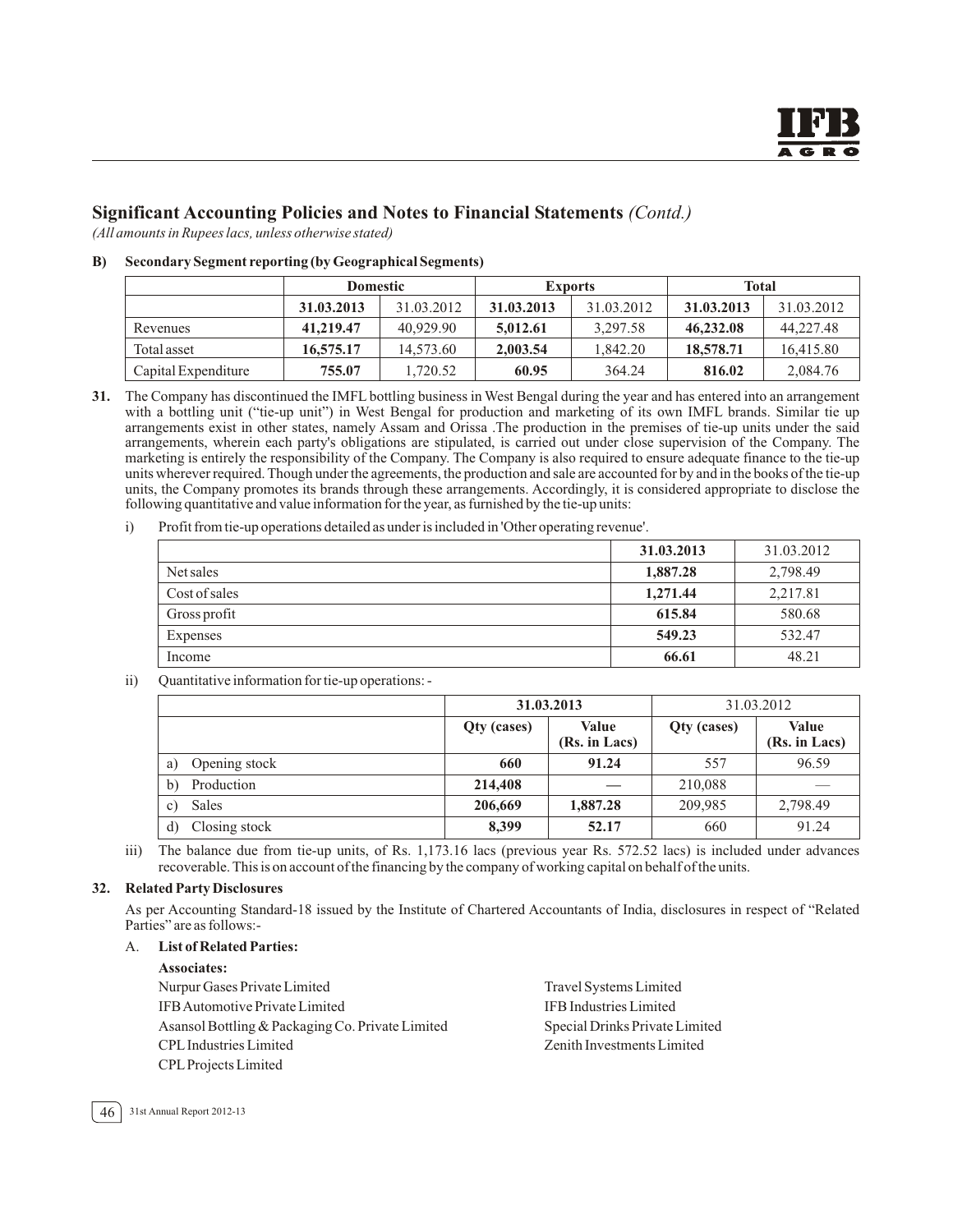*(All amounts in Rupees lacs, unless otherwise stated)*

#### **Management Personnel:**

Mr. Bijon Nag, Chairman Mr. Bikram Nag, Joint Executive Chairman Mr.A.K. Banerjee, Managing Director Mr. Indroneel Goho, President & COO Dr. JA. Gore, President - Distillery Mr. Rahul Choudhary, Vice President Finance & Company Secretary Mr. Santanu Ghosh, GM Operations - Distillery Mr. S. K Bayen, AVP- Projects & Diversification- Distillery Mr. Rana Chaterjee, Chief Financial Officer (Distillery) Mr. R Purkayastha, GM Finance & Commercial - IMFL Operations Mr. Dhiman Saha, AVP - IMFL Operations Mr.A K Palit, GM - IMFL Sales Mr. Pratap Mukherjee, COO - Marine Business Mr. D Deb, Sr Manager - Head EXIM Desk Mr.Abhijit Banerjee, Business Head - Marine Foods Mr. Soumen Basu Chowdhury, Sr Manager - Marine Feed Mr. Debojyoti Bandopadhyay, Head-IMFL Operations & Safety-Dankuni Plant Mr. Debasish Ghosh, Head Bottling Plants (Division 1) Mr. Saptarshi Bhattacharya, Business Head - Panagarh Plant Mr. Kanak Ghose, AVP-HR

**Note:** Related parties' relationships as identified by the Company and relied upon by the Auditors.

- B. During the year, the Company entered into transactions with related parties. Those transactions along with related balances as at the year end and for the year ended are presented in the following table:-
	- **(i) With Associates**

| <b>Particulars</b>                                   | 31.03.2013 | 31.03.2012 |
|------------------------------------------------------|------------|------------|
| <b>Nurpur Gases Private Limited</b>                  |            |            |
| Purchase of goods                                    | 7.78       | 7.87       |
| Sale of goods                                        | 164.77     | 140.99     |
| Income from rent and other services                  | 22.52      | 21.30      |
| Purchase of fixed assets                             | 3.25       |            |
| Sale of fixed assets                                 | 0.97       |            |
| Outstanding receivable/ (payable)                    | 0.05       | 6.25       |
| Asansol Bottling & Packaging Company Private Limited |            |            |
| Sale of goods                                        | 73.28      | 326.59     |
| Income from rent and other services                  | 3.75       | 9.00       |
| Outstanding receivable/(payable)                     |            | 28.21      |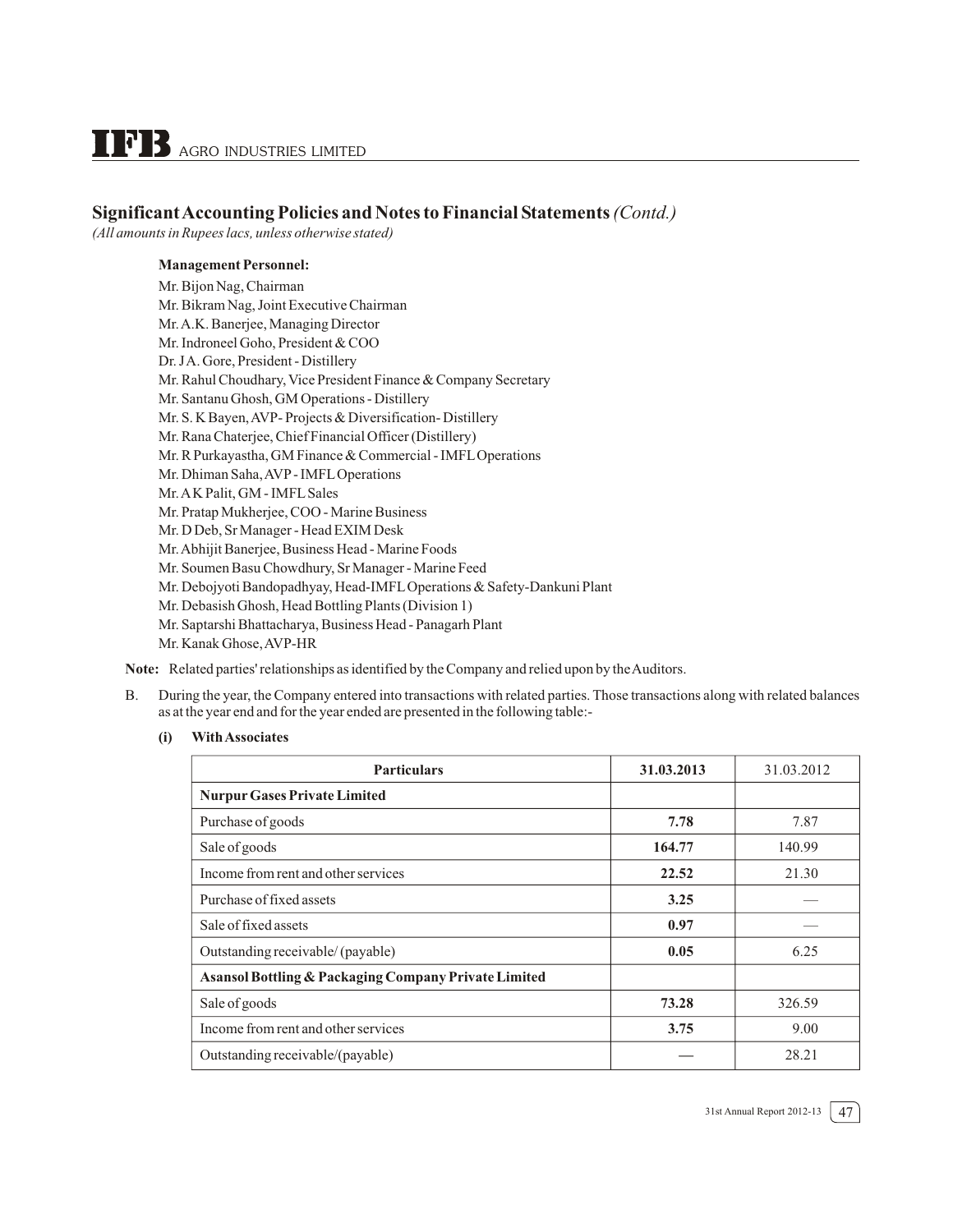*(All amounts in Rupees lacs, unless otherwise stated)*

| <b>Particulars</b>                    | 31.03.2013 | 31.03.2012 |
|---------------------------------------|------------|------------|
| <b>IFB</b> Industries Limited         |            |            |
| Purchase of goods                     | 0.38       | 1.05       |
| Purchase of fixed assets              | 0.69       |            |
| Income from rent and other services   | 36.53      | 278.42     |
| Payment of rent and other services    | 10.44      | 9.82       |
| Security deposit payable              | 160.00     | 160.00     |
| Outstanding receivable/(payable)      | (15.11)    | 0.28       |
| <b>Travel Systems Limited</b>         |            |            |
| Purchase of services                  | 45.47      | 13.33      |
| Income from rent                      | 7.94       | 8.06       |
| Outstanding receivable/(payable)      | (0.29)     | 0.06       |
| <b>Special Drinks Private Limited</b> |            |            |
| Recovery of bad debts                 |            | 14.00      |
| Payment of rent                       | 1.20       | 1.20       |

#### **(ii) With Key Management Personnel**

| <b>Particulars</b>   | 31.03.2013 | 31.03.2012 |
|----------------------|------------|------------|
| Remuneration         | 556.21     | 473.84     |
| Guarantee commission | 19.20      | 17.51      |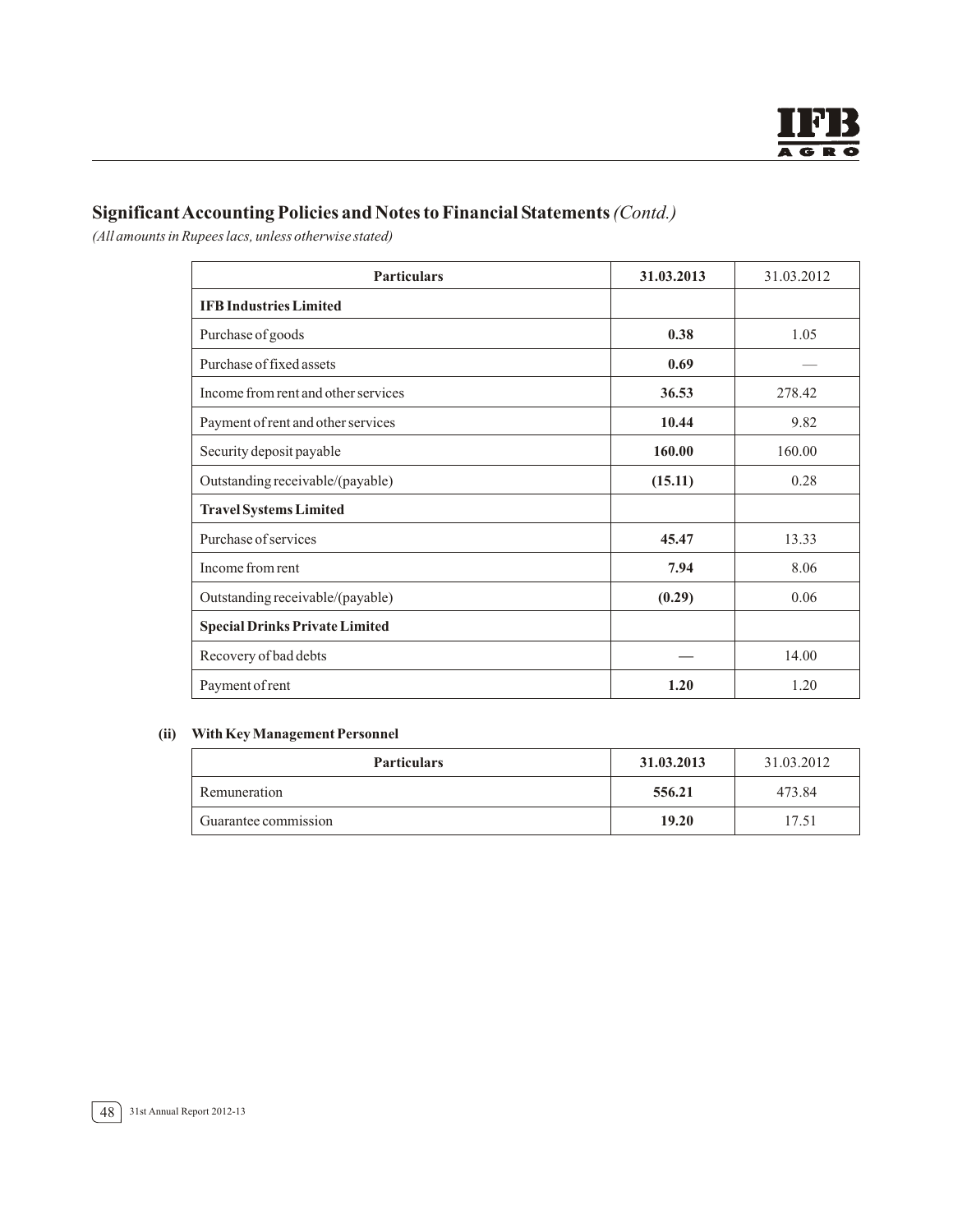*(All amounts in Rupees lacs, unless otherwise stated)*

#### **33. Contingent Liabilities**

|             |                                                                                                                                                                                                                                                                                                                                                                                                                                                                                                                                                                                                                  | 31.03.2013 | 31.03.2012 |
|-------------|------------------------------------------------------------------------------------------------------------------------------------------------------------------------------------------------------------------------------------------------------------------------------------------------------------------------------------------------------------------------------------------------------------------------------------------------------------------------------------------------------------------------------------------------------------------------------------------------------------------|------------|------------|
|             | A) Claims against the company not acknowledged as debts                                                                                                                                                                                                                                                                                                                                                                                                                                                                                                                                                          |            |            |
| a.          | Show Cause Notice issued by Customs Department against the Marine Division.<br>The Company had filed suitable reply and also faced personal hearing. The<br>adjudication order is still awaited. The Company is of the considered view that<br>the demand is not sustainable.                                                                                                                                                                                                                                                                                                                                    | 210.53     | 210.53     |
| b.          | Demand issued by Excise Department for payment of duty not acknowledged by<br>the Company being not sustainable. Matter pending with Commissioner of Excise,<br>Government of West Bengal.                                                                                                                                                                                                                                                                                                                                                                                                                       | 10.95      | 10.95      |
| $c_{\cdot}$ | Demand raised by Sales Tax Department under West Bengal Sales Tax Act 1994 for<br>the years 2004-05, 2005-06, 2006-07, 2007-08, 2008-09 and 2009-10, Central Sales<br>Tax Act 1956 for 2005-06 and 2007-08 and under West Bengal VAT Act 2003 for<br>the year 2005-06, 2006-07, 2007-08 and 2008-09 for payment of duty including<br>interest and penalty not acknowledged by the Company being not sustainable in<br>the Company's considered view. Matter pending under appeal with West Bengal<br>Commercial Taxes Appellate and Revisional Board/Additional Commissioner<br>of Commercial Taxes, West Bengal | 2,701.85   | 2,564.88   |
| B)          | Other moneys for which the company is contingently liable                                                                                                                                                                                                                                                                                                                                                                                                                                                                                                                                                        |            |            |
|             | Letters of Credit issued by bankers<br>a.                                                                                                                                                                                                                                                                                                                                                                                                                                                                                                                                                                        |            | 1.60       |

- **34.** Estimated amount of capital contracts remaining to be executed and not provided for (net of advances) Rs 1,255 lacs (previous year Rs 14.99 lacs).
- **35.** Previous year's amounts have been regrouped/rearranged to conform to the classification of the current year, wherever considered necessary.

*Chartered Accountants* 

#### For Walker, Chandiok & Co. *For and on behalf of the* Board of Directors

|                           | Bikram Nag                   | Joint Executive Chairman |
|---------------------------|------------------------------|--------------------------|
| per Atul Seksaria         | A. K. Baneriee               | Managing Director        |
| Partner                   | Rahul Choudhary VP-Finance & |                          |
|                           |                              | Company Secretary        |
| New Delhi, 30th May, 2013 | Kolkata, 30th May, 2013      |                          |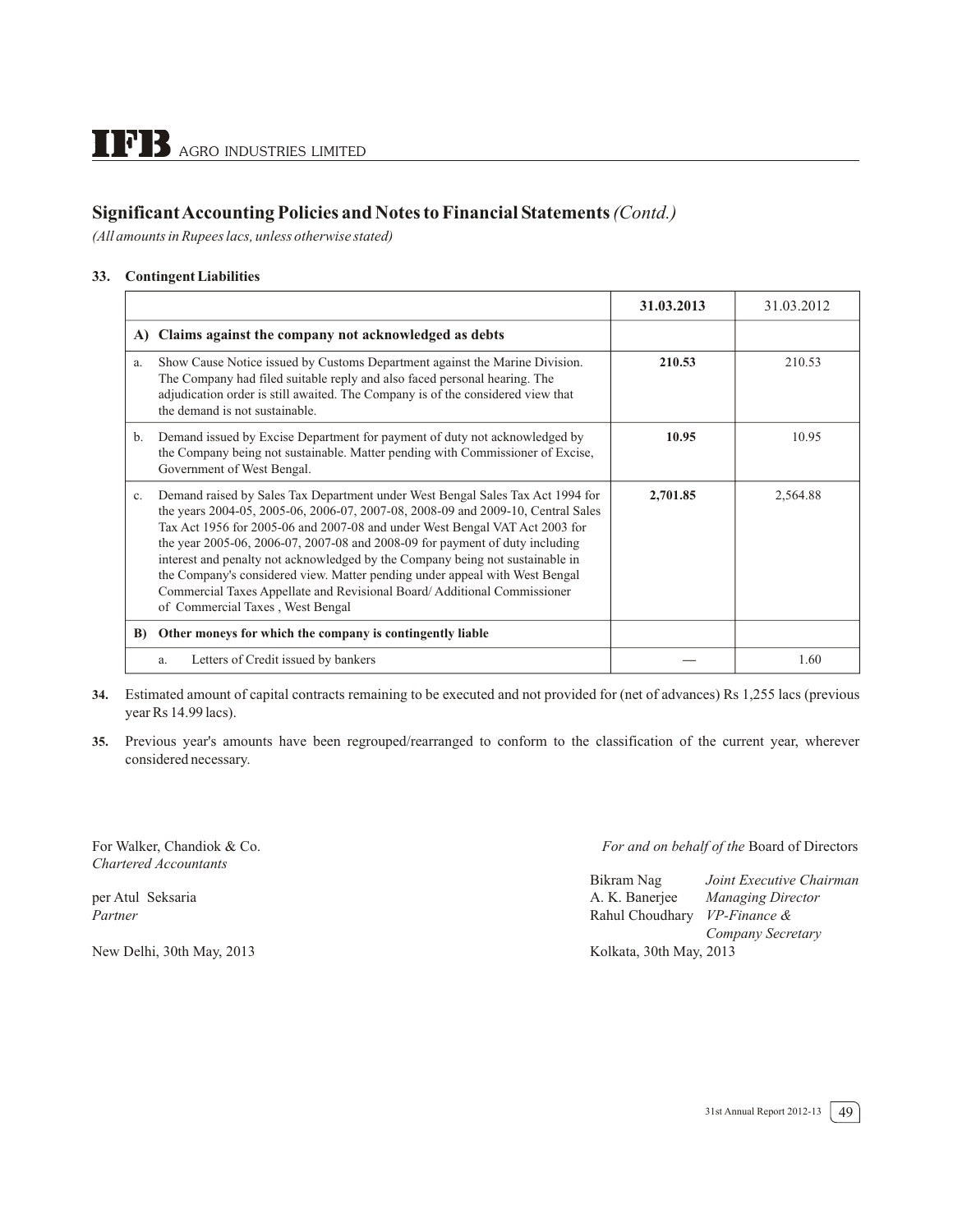$\prod$ <sup>7</sup> $\prod$  agro industries limited

| <b>NOTES</b> |
|--------------|
|              |
|              |
|              |
|              |
|              |
|              |
|              |
|              |
|              |
|              |
|              |
|              |
|              |
|              |
|              |
|              |
|              |
|              |
|              |
|              |
|              |
|              |
|              |
|              |
|              |

50 31st Annual Report 2012-13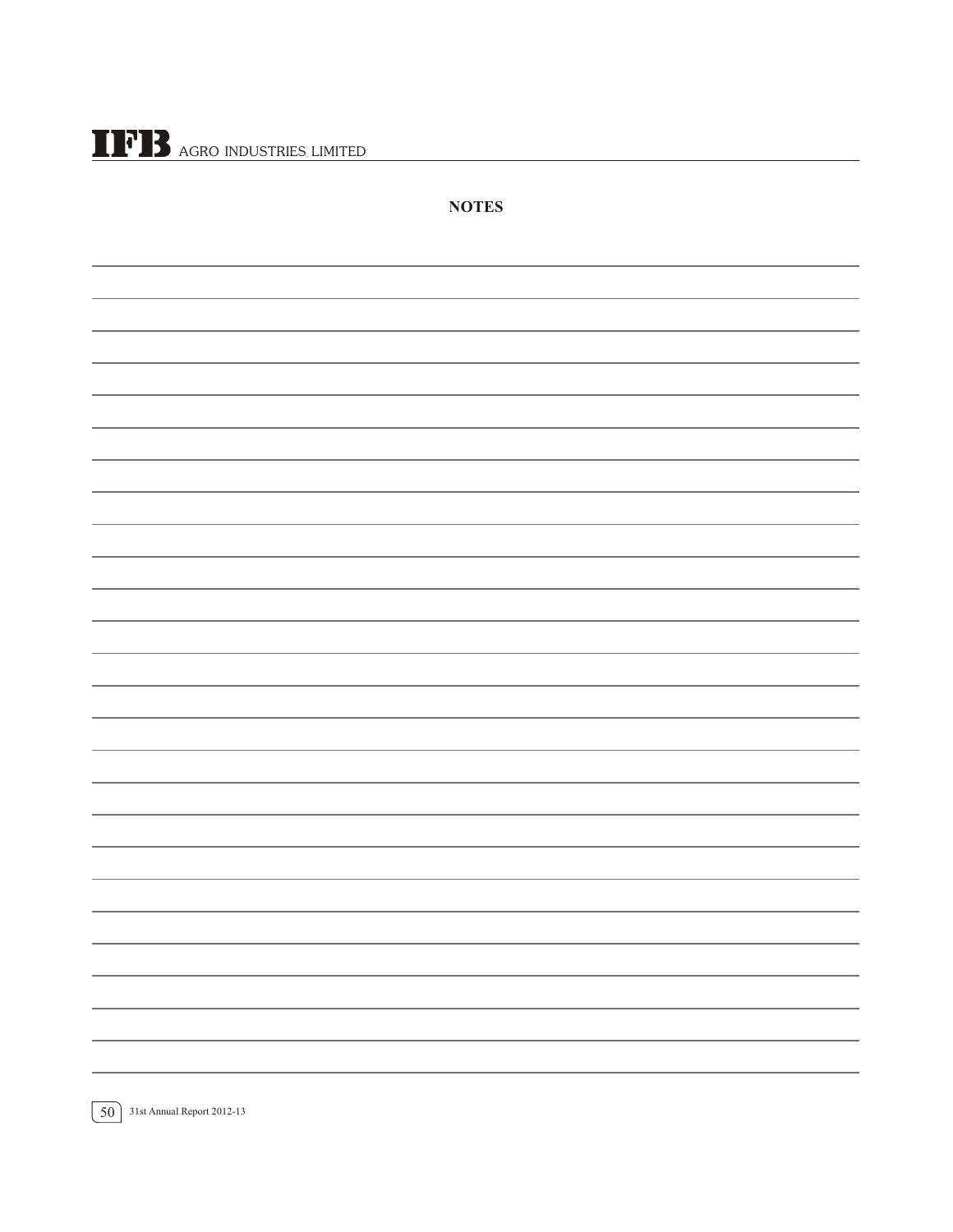

# AGRO INDUSTRIES LIMITED

Regd. Office : Plot No. IND-5, Sector-1, East Kolkata Township, Kolkata - 700 107

#### **ATTENDANCE SLIP**

Annual General Meeting on Friday, 26th July, 2013 at 12.00 Noon at Ecohub Ecospace, (Business Park), Ambuja Reality, Plot No. 2F/11, New Town, Rajarhat, North 24-Parganas, Kolkata - 700 156

PLEASE FILL ATTENDANCE SLIP AND HAND IT OVER AT THE ENTRANCE OF THE MEETING HALL

DP ID<sup>\*</sup> : Registered Folio No.:

Client ID\* :

FULL NAME OF THE MEMBER (in Block Letters) : .............................................................................................................................

No. of Share(s) held : ................................................................................................................................................................................

I hereby record my presence at the THIRTY-FIRST ANNUAL GENERAL MEETING of the Company at Ecohub, Ecospace (Business Park), Ambuja Reality, Plot No. 2F/11, New Town, Rajarhat, North 24-Parganas, Kolkata - 700 156 on Friday, 26th July, 2013.

Signature of the Member/Proxy .............................................................................

\*Applicable for members holding shares in electronic form.

 $\frac{\ }{\ }$   $=\frac{\ }{\ }$  (TEAR HERE).  $\frac{\ }{\ }$   $=\frac{\ }{\ }$   $=\frac{\ }{\ }$ 

# **FIR AGRO INDUSTRIES LIMITED**

Regd. Office : Plot No. IND-5, Sector-1, East Kolkata Township, Kolkata - 700 107

#### **PROXY FORM**

| $DPID*$                                                                                                                                                                                            | Registered Folio No.: |       |  |  |
|----------------------------------------------------------------------------------------------------------------------------------------------------------------------------------------------------|-----------------------|-------|--|--|
| Client $ID^*$ :                                                                                                                                                                                    |                       |       |  |  |
|                                                                                                                                                                                                    |                       |       |  |  |
|                                                                                                                                                                                                    |                       |       |  |  |
|                                                                                                                                                                                                    |                       |       |  |  |
|                                                                                                                                                                                                    |                       |       |  |  |
| to attend and vote for me/us on my/our behalf at the THIRTY-FIRST ANNUAL GENERAL MEETING of the Company to be held on<br>Friday, the 26th July, 2013 at 12.00 Noon and at any adjournment thereof. |                       |       |  |  |
|                                                                                                                                                                                                    |                       | Affix |  |  |
|                                                                                                                                                                                                    |                       | Stamp |  |  |
| *Applicable for Members bolding shares in electronic form                                                                                                                                          |                       |       |  |  |

\*Applicable for Members holding shares in electronic form

Note : a) The form should be signed across the stamp as per specimen signature registered with the Company.

- b) The Proxy Form duly completed must be deposited at the Company's Registered Office not less than 48 hours before the time fixed for holding the aforesaid meeting.
	- c) The proxy need not be a member of the Company.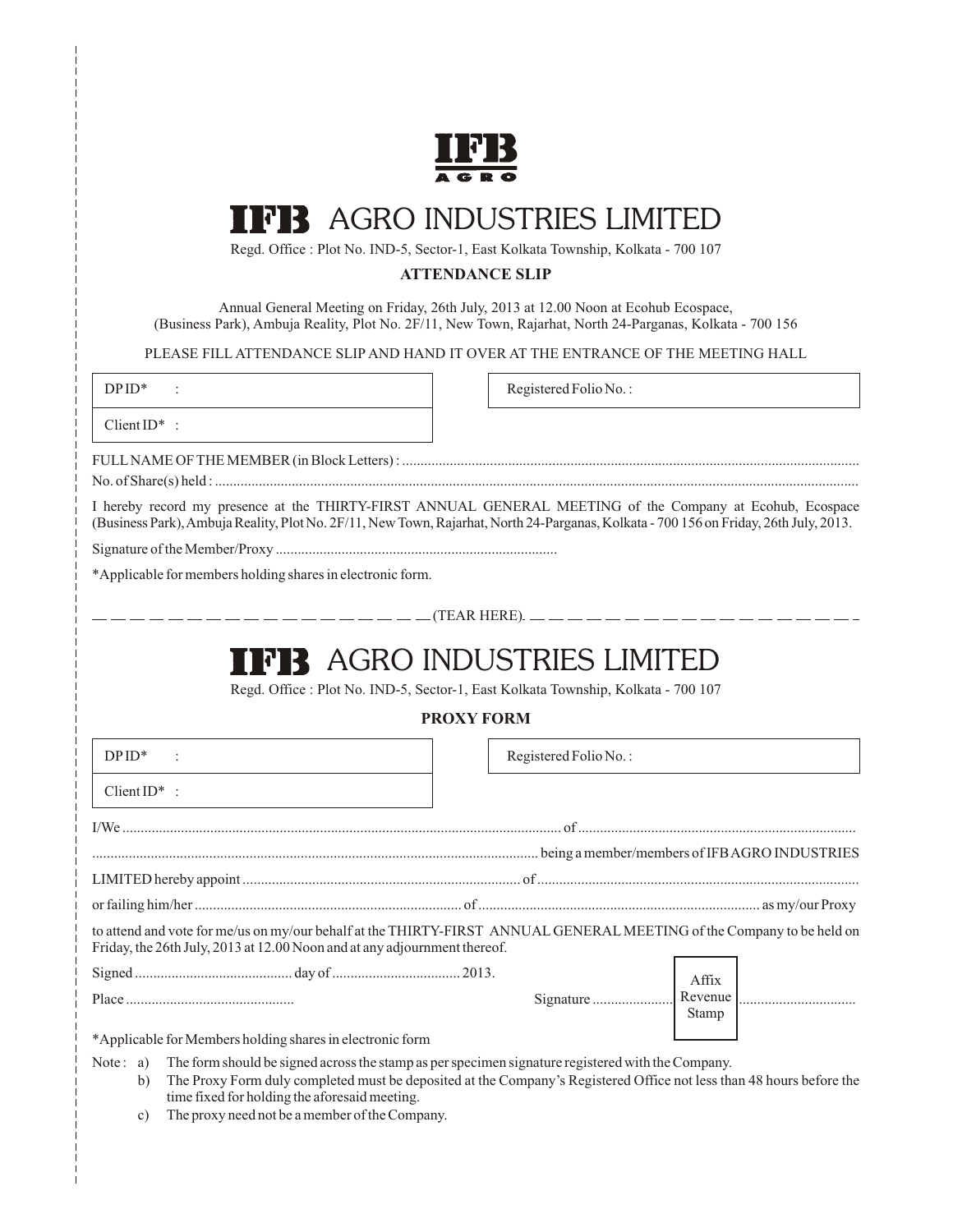

Map not to scale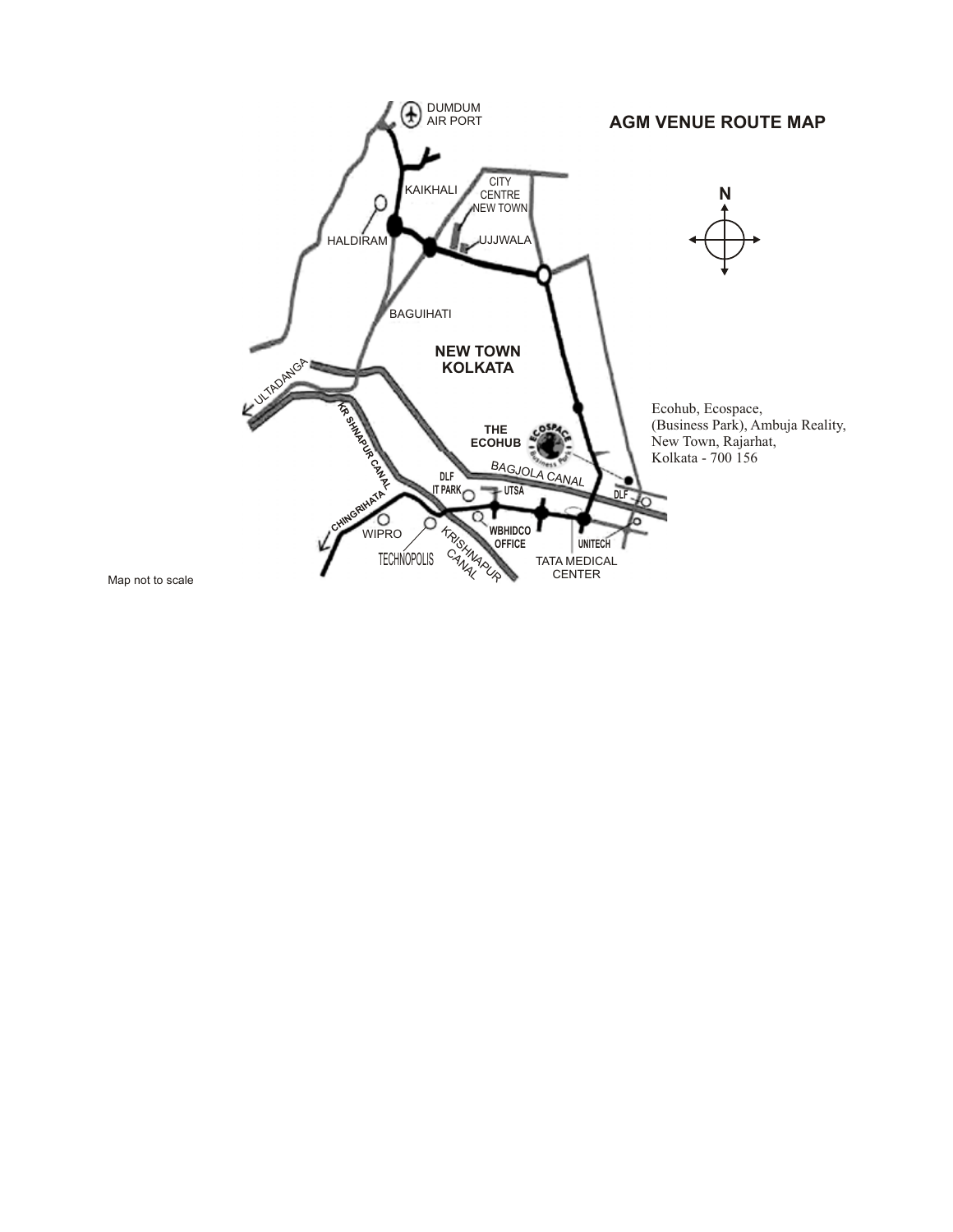

 $\overline{\phantom{a}}$ 

# The goodness of *freshness*

 $\overline{\phantom{a}}$ 

 $\overline{\phantom{a}}$